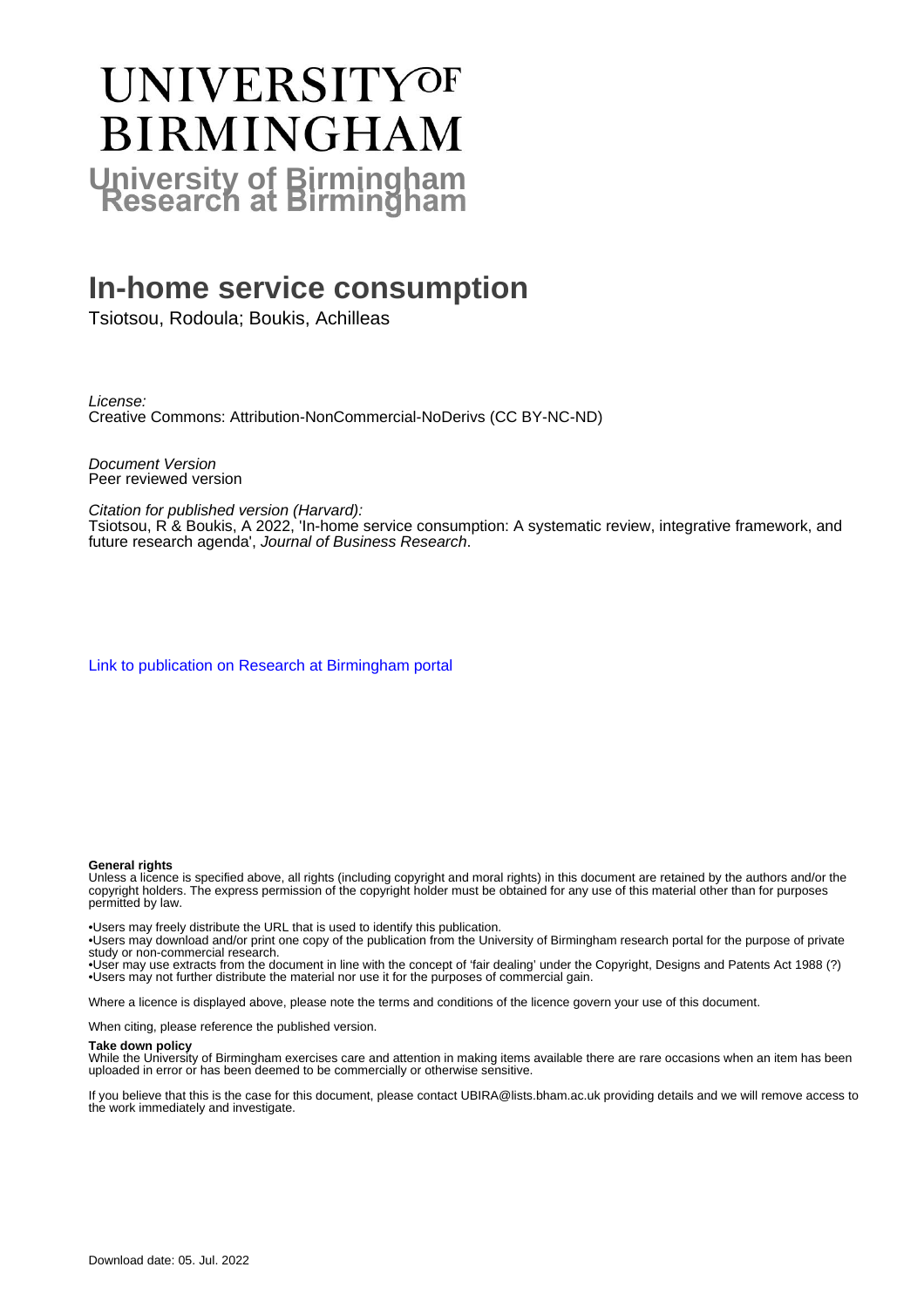#### **In-Home Service Consumption:**

#### **A Systematic Review, Integrative Framework, and Future Research Agenda**

#### **Abstract**

Given the increasing academic interest in in-home consumption and the fragmented, multidisciplinary scholarly knowledge in this area, this study provides a first systematic effort to review and organize the literature on in-home service consumption. Using a hybrid systematic review, combining bibliometric and framework-based literature reviews, we identify four major thematic clusters (i.e., the meaning of home, home as a consumption hub, home healthcare services, and serving the elderly), critically analyze, and discuss. We draw on AADO (Actor-Antecedents-Decisions-Outcomes) and TCM (Theories-Contexts-Methods) frameworks to synthesize our findings into an integrative framework of in-home service consumption, namely InHoServ. InHoServ provides a comprehensive understanding of the main actors involved in-home service consumption and delineates their changing role. Finally, we provide a future research agenda highlighting four fruitful areas for researchers (i.e., theorizing in-home service consumption, the changing role of service providers, technology and service consumption at home, the dark side of in-home consumption).

**Keywords:** in-home service experiences; domestication of technology; digital consumers, robots; healthcare services; place attachment; social distance; transformative service research; artificial intelligence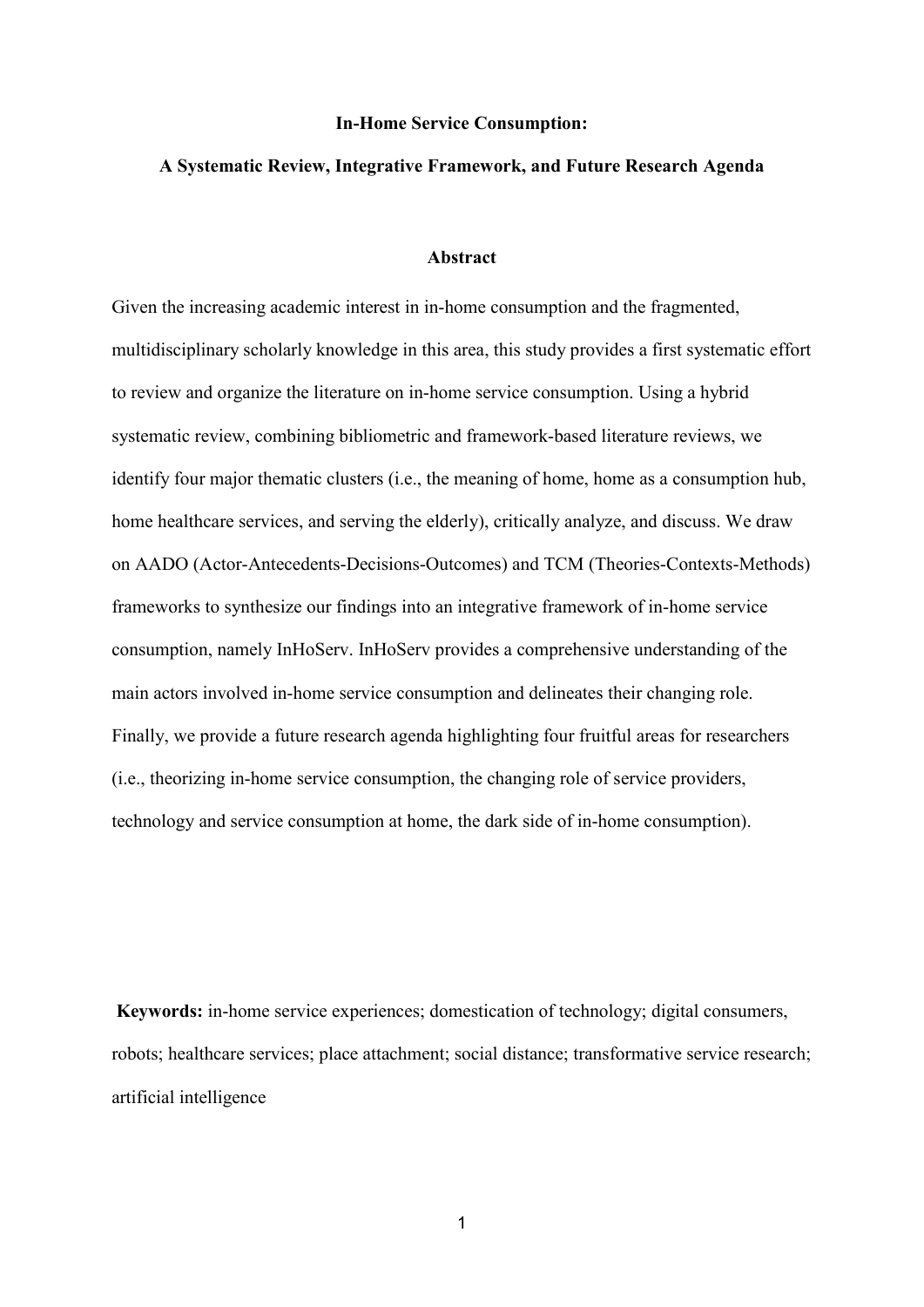#### **1. Introduction**

The exponential growth of technological advances has significantly accelerated the transition from shopping in retail stores to digitalized marketplaces, reducing consumer dependence on brick and mortar outlets. The COVID-19 pandemic has expedited the expanding digitalization of consumption and the use of virtual reality in retail encounters, causing a transient paradigm shift (Diebner et al., 2020). This new paradigm is evident in the new services that dominated throughout the COVID-19 era, such as Zoom parties and Peloton workouts. Whereas traditional consumption models assume that consumers acquire such services and experiences out of their residential space, socially deprived and working from home consumers, have increasingly demanded such services, including shopping, fitness, and entertainment, without leaving their residences (Yang et al., 2020). In this paradigm shift, an increasing portion of service offerings revolve around the concept of staying at home (Yang et al., 2020); the homescape is being transformed into a servicescape, as an increasing number of services and experiences are consumed in spaces previously reserved for consumers' private lives.

In this post social distancing landscape, terms like "stay-at-home", "on-demand," and "staycation" have become commonplace to describe how brands like Peloton and Netflix have transformed consumers' personal spaces into consumption hubs for services through interactive experiences and augmented reality (Sheth, 2020; Scholz & Duffy, 2018; Roy et al., 2019). Despite evidence that the in-home economy will be a growing market trend in the coming years (Ipsos, 2021), we have limited knowledge about in-home consumption, the nature of service exchanges at home, or the changing role of customers, service firms, and service personnel in this context. This work adopts the term "*in-home service consumption*" to capture "*the phygital service offerings (and experiences) that are consumed synchronously or asynchronously into customers' private physical space*" to synthesize scholarly knowledge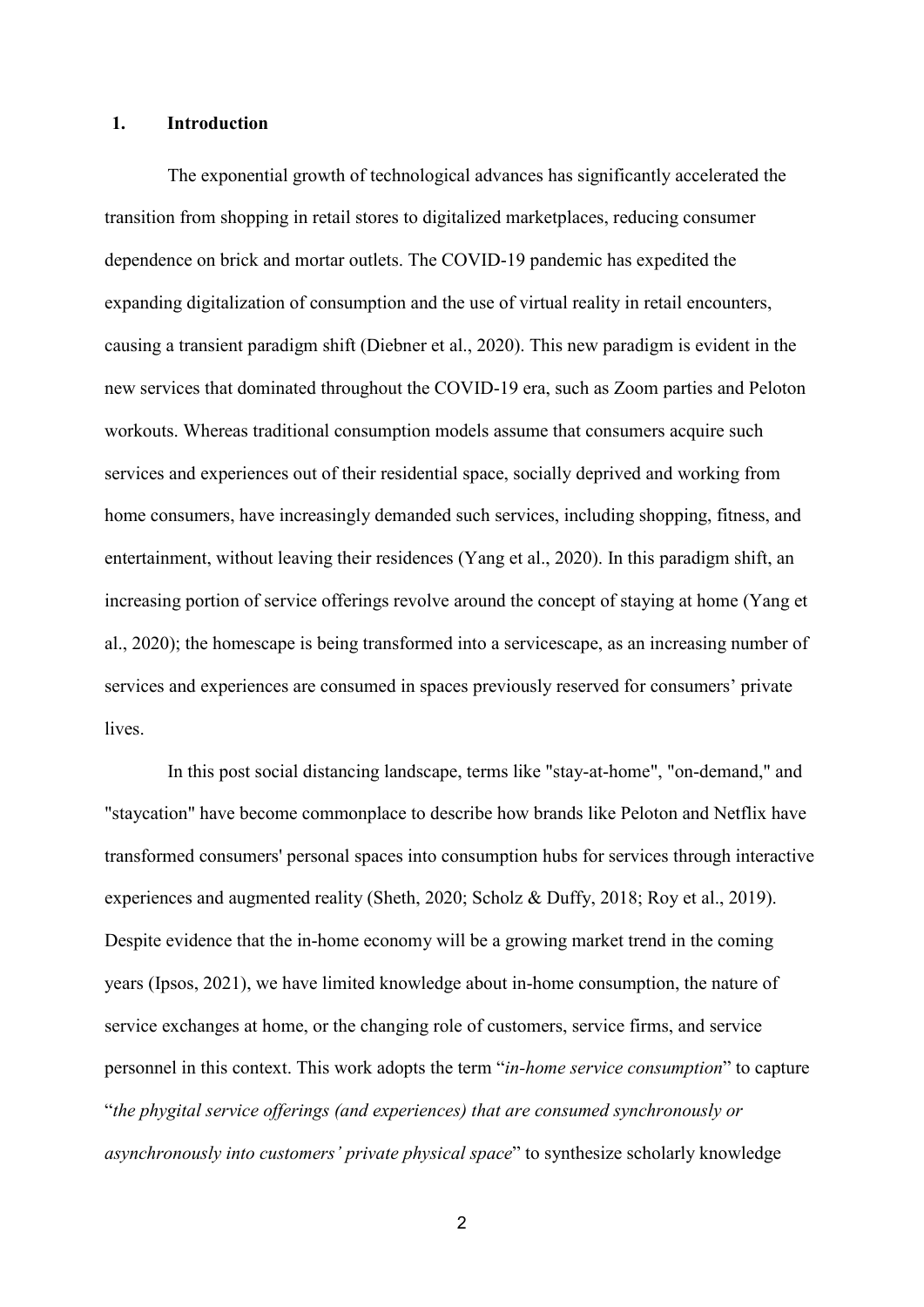around in-home service consumption, in light of technological advances and the social distance-induced behavioral shift.

The marketing and environmental psychology literature have long explored the role of physical places and spaces in customers' experience as well as consumers' relational, and often emotional bonds with commercial settings and with people (e.g., service personnel, family members) in these settings (Debenedetti et al., 2014; Hernandez et al. 2014; Roster, Ferrari, & Jurkat, 2016; Tartaglia, 2012). As such, marketers know a lot about how environmental cues in physical consumption settings (e.g., ambient conditions, furniture, and décor) influence consumers' purchase desire (Johnstone & Todd, 2012). However, pertinent researchers have largely overlooked consumer behavior in private, residential locales compared to public consumption settings (Van Birgelen et al., 2012); hence, we know considerably less about how residential spaces can be successfully transformed into servicescapes.

On the other hand, the sociology literature is replete with studies that explore the meaning of home and the nature of people's emotional relationship to places, including residential places. For instance, studies in this area explore how various aspects of a person's residential home (e.g., physical and symbolic properties) influence their sense of attachment, belonging, and self-identity (Moore, 2000; Bardhi & Askegaard 2009; Frisou & Yildiz, 2010; Kreuzer et al., 2018). However, they have done so without accommodating the idiosyncrasies of recent technological advances of health crises (e.g., COVID-19), which have fueled changes in how people experience their residential homes.

To date, there has been no systematic effort by scholars to map and organize the fragmented, multidisciplinary literature around in-home service consumption. Existing reviews focus either on niche contexts of in-home consumption such as home health care services (Rabbetts et al., 2020) and home help services (Arts et al., 2001) or on specific consumer groups such as the elderly (Anker-Hansen et al., 2018; Karlsen et al., 2017). Although such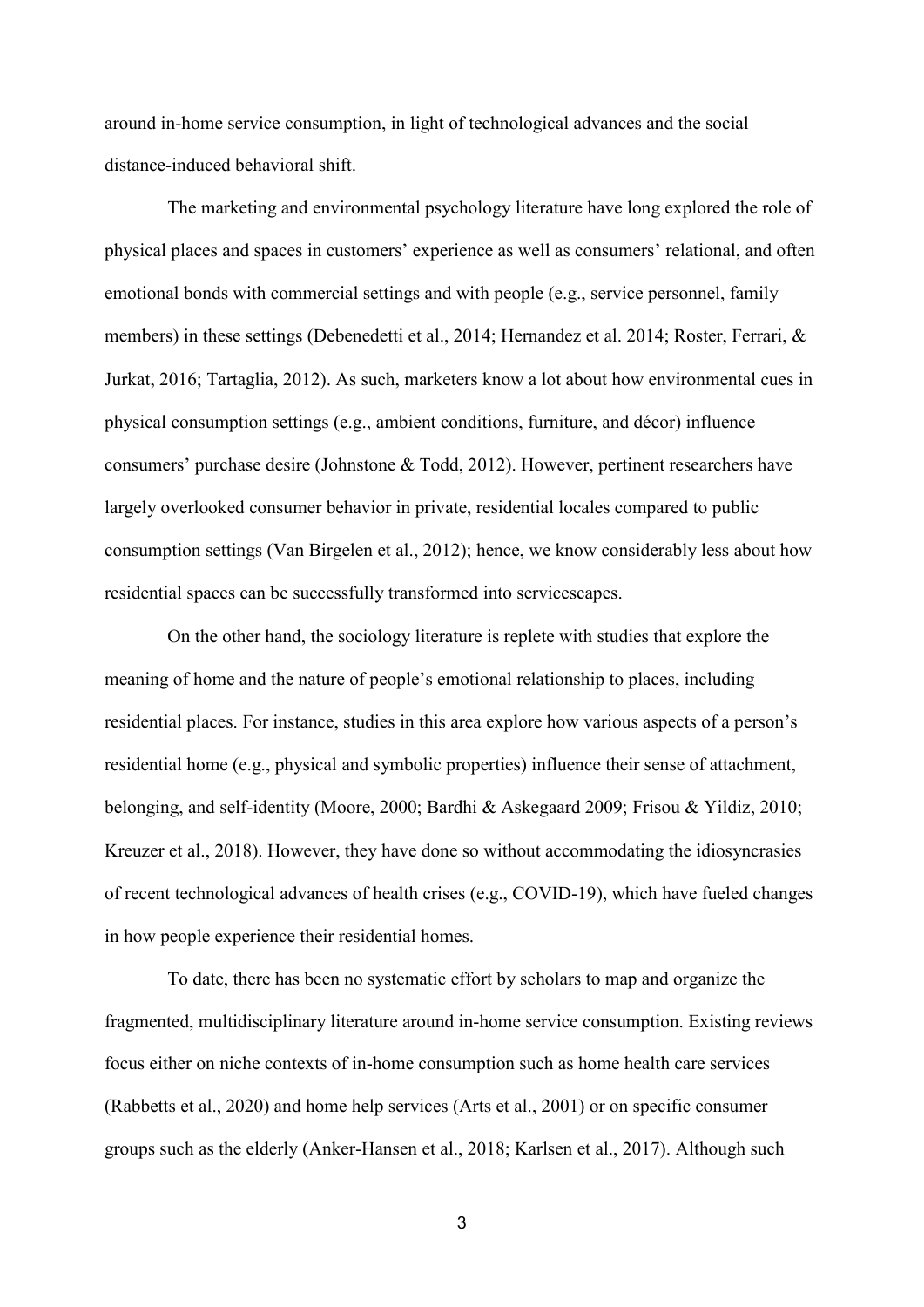reviews are valuable for those seeking a more in-depth understanding of a topic, it is unlikely to get considerable attention and impact from the broader research community, who seek cutting-edge insights that transcend a single context or consumer group. In addition, a systematic review on in-home service consumption from a services marketing perspective, remains absent to date. This paper could provide researchers with a more comprehensive understanding of how the in-home paradigm transcends, given its heterogeneous nature along with the changing role of the actors involved, due to social distance restrictions and emerging technologies (Debenedetti et al., 2014; Johnstone & Todd, 2012; Roy et al., 2019).

Given the apparent void in the literature and growing research interest in in-home service consumption, the study aims to fill the gap by providing a holistic understanding of the phenomenon and its impact. Hence the objectives of this study are: a) to systematically investigate and critically analyze the current knowledge surrounding in-home service consumption, b) to synthesize the findings into an integrative, multi-actor, and multidisciplinary framework; and c) to identify inconsistencies and knowledge gaps in order to map future avenues for this paradigm shift.

This paper signals one of the first efforts to thoroughly analyze extant literature on inhome service consumption through a hybrid systematic review approach, contributing to this emerging research area in various ways. First, by adhering to the tenets of a hybrid systematic review (Snyder, 2019), we integrate a bibliometric review with a framework-based review to identify, critically evaluate, and synthesize the fragmented, multidisciplinary in-home service literature in a transparent, rigorous, and replicable way (Paul & Criado, 2020; Vrontis & Christofi, 2021). Second, based on a thematic analysis of the literature, we identify four thematic clusters (i.e., the *meaning of home, home as a consumption "hub", home healthcare services, serving the elderly*) and the main actors involved in this context (i.e., *consumers, home service personnel, techno-actors, and service providers*) while we critically discuss research developments within each cluster. Third, we synthesize these findings into an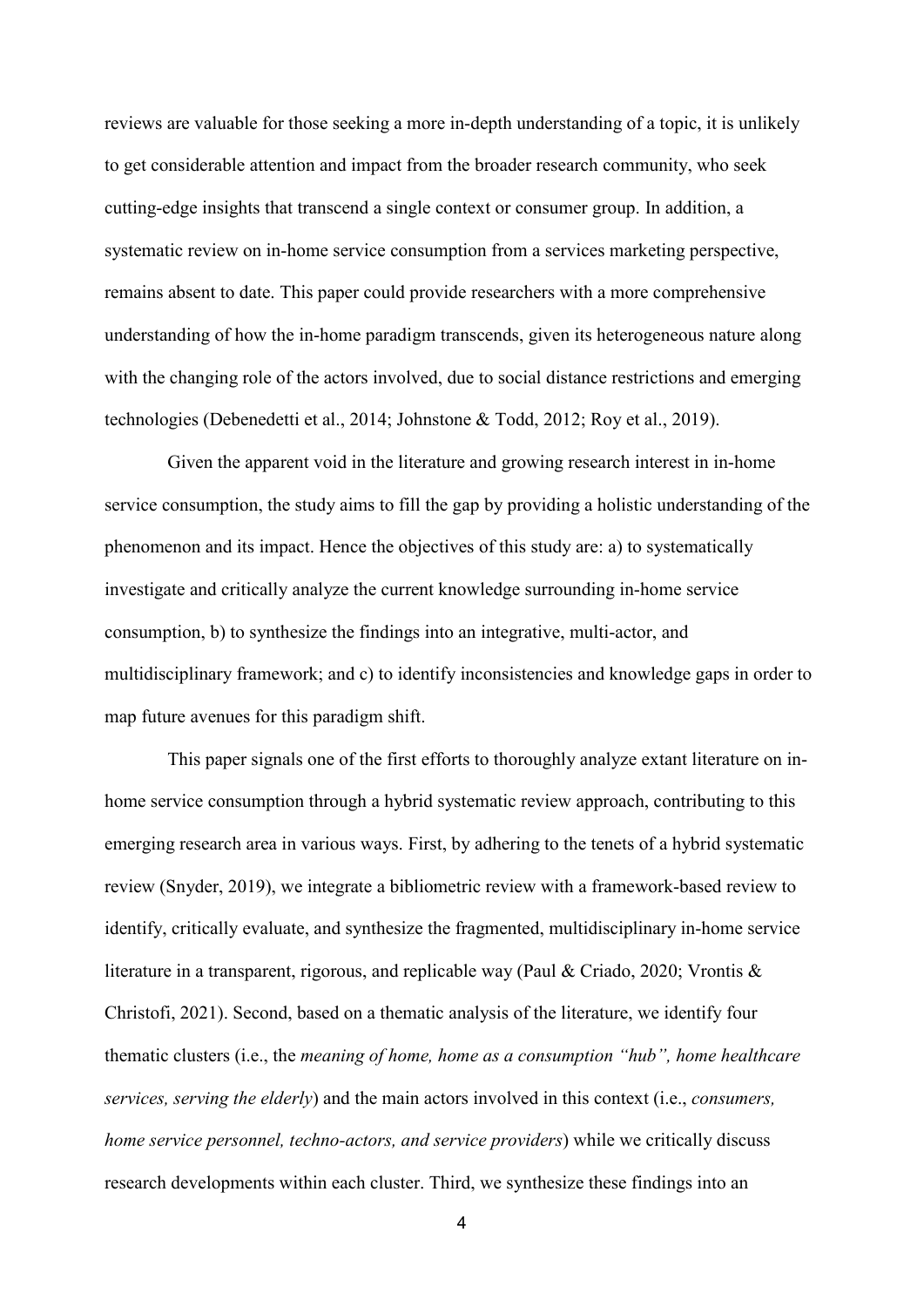integrative framework of in-home service consumption (hereafter InHoServ). InHoServ organizes fragmented knowledge and offers insights into the principal actors involved and the nature of the relationships between the antecedents, decisions, and outcomes of in-home service consumption.

Moreover, InHoServ considers the theories, contexts, and methods used to study inhome service consumption. This way, InHoServ advances methodologically existing practices in systematic reviews by expanding the ADO organizing framework to AADO (Actor-Antecedents-Decisions-Outcomes) and integrating the latter with the TCM framework (Theories-Contexts-Methods). Finally, we identify research gaps and provide a research agenda for in-home service consumption. Our agenda highlights four promising areas of future research (i.e., *theorizing in-home service consumption, the changing role of service providers, technology and service consumption at home, the dark side of in-home consumption*) while considering current developments resulting from social distance restrictions and emerging technologies.

The paper is organized as follows. First, we briefly describe our hybrid systematic review methodology (section 2). Following, we present the results of our analysis (section 3) and critically discuss the thematic clusters we identified (section 4). Next, we present our conceptual framework, InHoServ, based on integrating AADO and TCM organizing frameworks (section 5). We present the agenda for future research in the following section (section 6) and conclude with the limitations and a summary of findings (section 7).

#### **2. Method**

#### *2.1 Selecting the review method*

This work aspires to provide a systematic review of identifying, analyzing and synthesizing discrete streams in the in-home service consumption literature (Paul & Criado,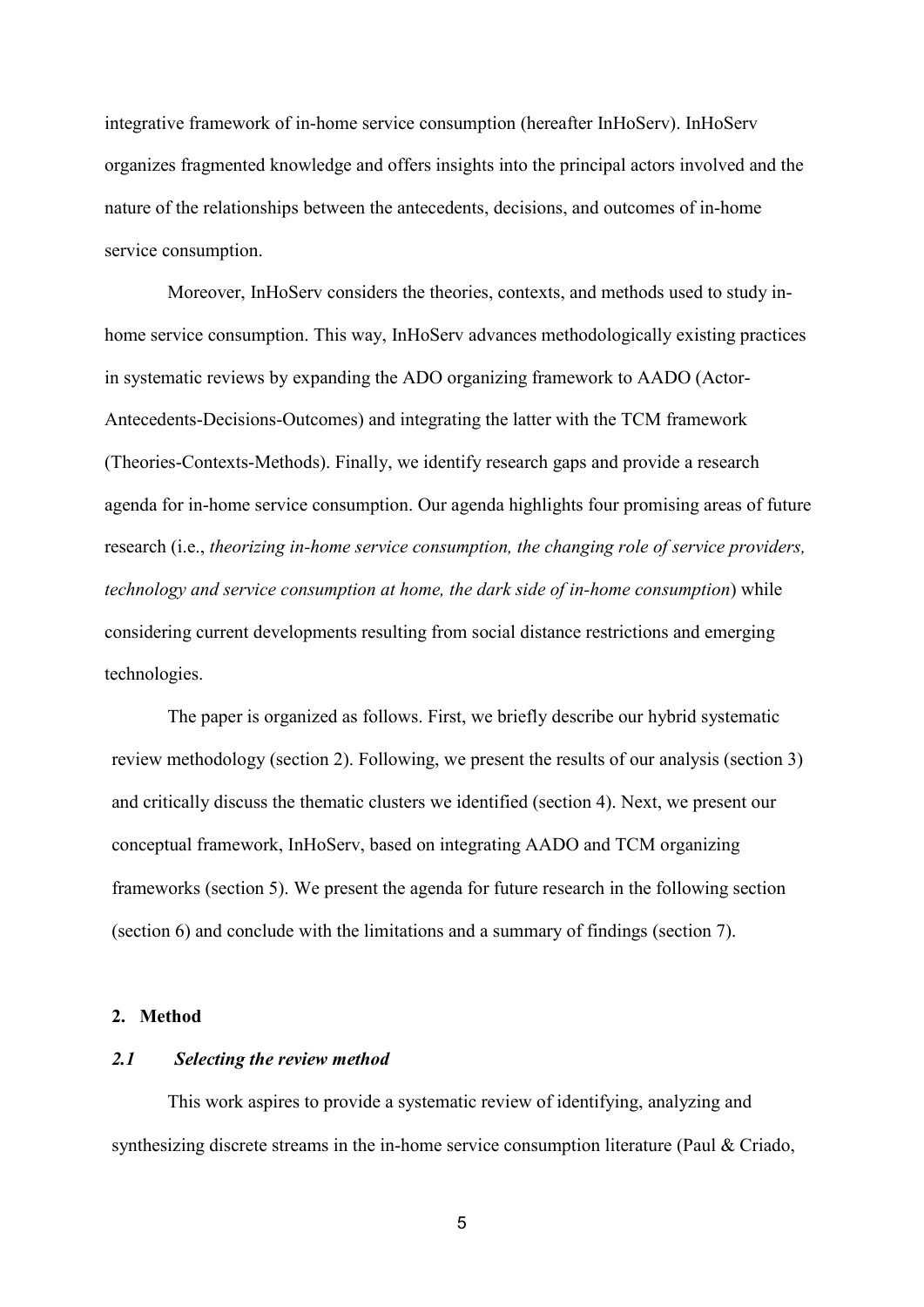2020; Snyder, 2019; Vrontis & Christofi, 2021). To overcome the challenges associated with the increasing volume of scientific production (e.g., subjectivity), we adopted a hybrid review methodology by combining a bibliometric and a framework-based review (Figure 1) (Paul & Criado, 2020; Snyder, 2019). **Our methodological approach meets all three recommended conditions that add value to a literature review (see SPAR-4-SLR - Paul et al., 2021). Moreover, the size of the in-home consumption literature has reached sufficient maturity for review (i.e. over 40 studies) and there is no systematic review available in the domain for over 15 years (Paul & Criado, 2020).** 

The bibliometric review enabled us to quantify the productivity of scientific research, identify thematic clusters and the main actors involved, establish the foundations of in-home service consumption, and identify research gaps. To study the available literature on in-home service consumption, we relied on three widely used bibliometric analysis techniques: evaluative, relational, and review techniques (Echchakoui, 2020). For the purpose of this study, we mainly focused on the latest technique that allowed us to identify main thematic clusters on the topic while we report some productivity results, which are part of the evaluation technique to show the production of knowledge on the topic over the years.

We set the AADO and TCM frameworks as the organizing frameworks of our systematic review. We introduce AADO as an extension of the ADO framework (Paul and Benito, 2018) to capture the main Actors involved in in-home service consumption. Previous reviews have integrated these complementary frameworks "*to leverage the strengths and overcome the shortcomings of each framework*" (Lim et al., 2021, p. 537). Specifically, ADO reflects current and future knowledge ("what do we know" and "what research directions we should take") (Lim et al., 2021), whereas the TCM framework illustrates why, how, and where knowledge has been acquired so far. Our review sets the foundations for the InHoServ framework and provides a comprehensive understanding of in-home service consumption.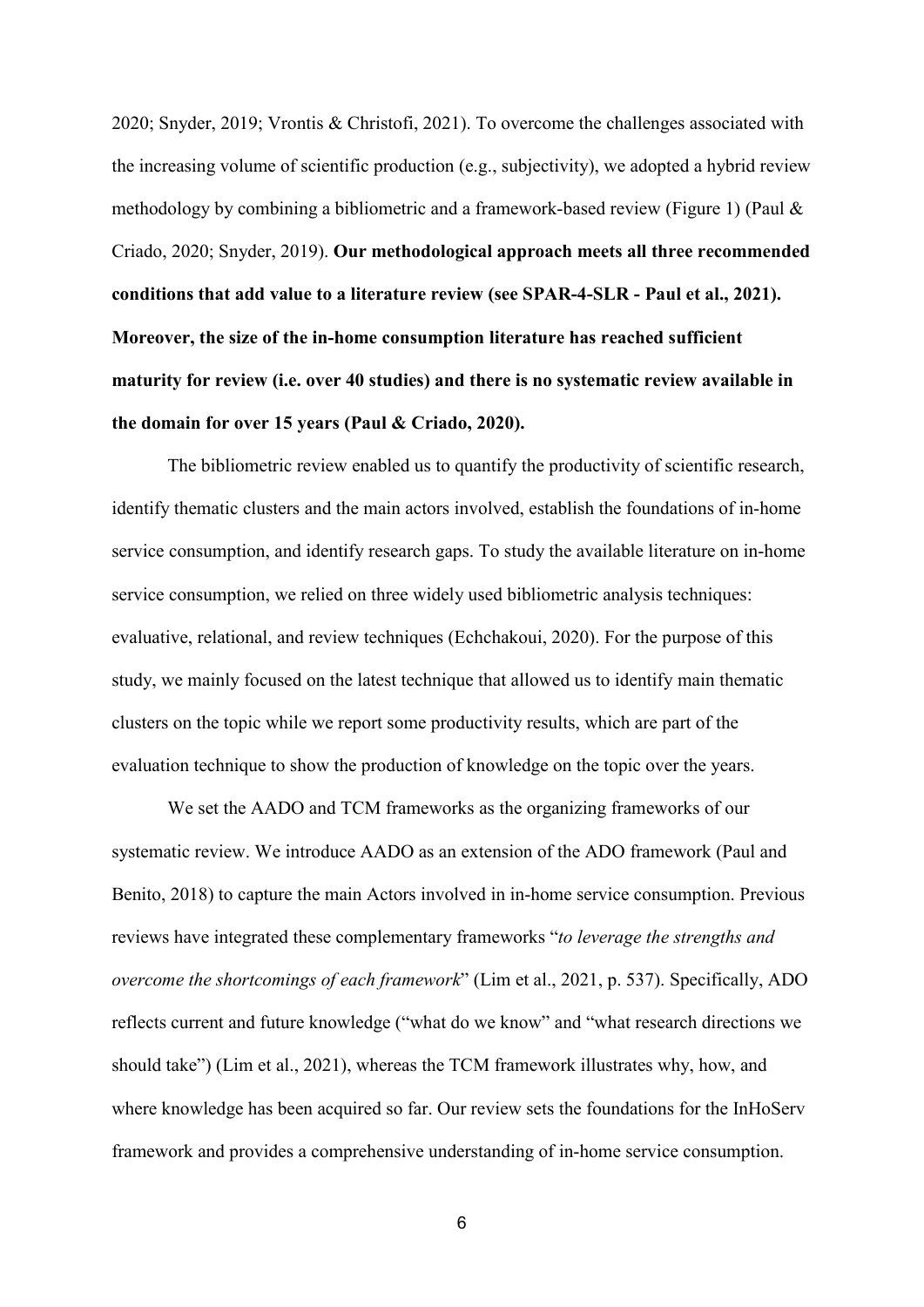Moreover, both the thematic clusters (bibliometric analysis) and framework-based review assisted us in identifying research gaps and proposing future research directions.

#### *2.2. Review questions*

We present the study's research questions as research questions drive systematic reviews. "*How can we systematically identify advances in in-home service consumption by examining key themes, theories, methods, contexts, and actors involved in extant literature?*" "*How can we develop a comprehensive conceptual framework for analyzing in-home service consumption that encompasses antecedents, mediators, moderators, and outcomes?"* "*What is the role of consumers in in-home service consumption, and how do service exchanges take place in this context*?" "*What are the implications of our framework for future research?*"

#### *2.3. Definition of the review protocols*

To ensure the objectivity and inclusiveness of our bibliographic search, we followed the Preferred Reporting Items for Systematic Reviews and Meta-Analyses (PRISMA) protocol (Figure 1). **Despite the robustness and detailed protocol that more recent frameworks like SPAR-4-SLR offer (Akhmedova et al., 2021), we chose PRISMA as a well-established roadmap to conduct an objective and transparent systematic review that includes a multi-step process with four major phases** (Identification, Eligibility, Screening, and Inclusion) (Moher et al., 2009). Next, we provide details for each of these phases.

In the *identification phase*, we identified relevant articles from Scopus, which provides a comprehensive portfolio of business and management outlets. We identified the most common keywords on the topic by exploring the leading publications in the field, and we used these as the basis for our literature search. In particular, the terms "*in-home*", "*inhouse*," "*home*," and "*house*" were initially used as the main search terms in the database's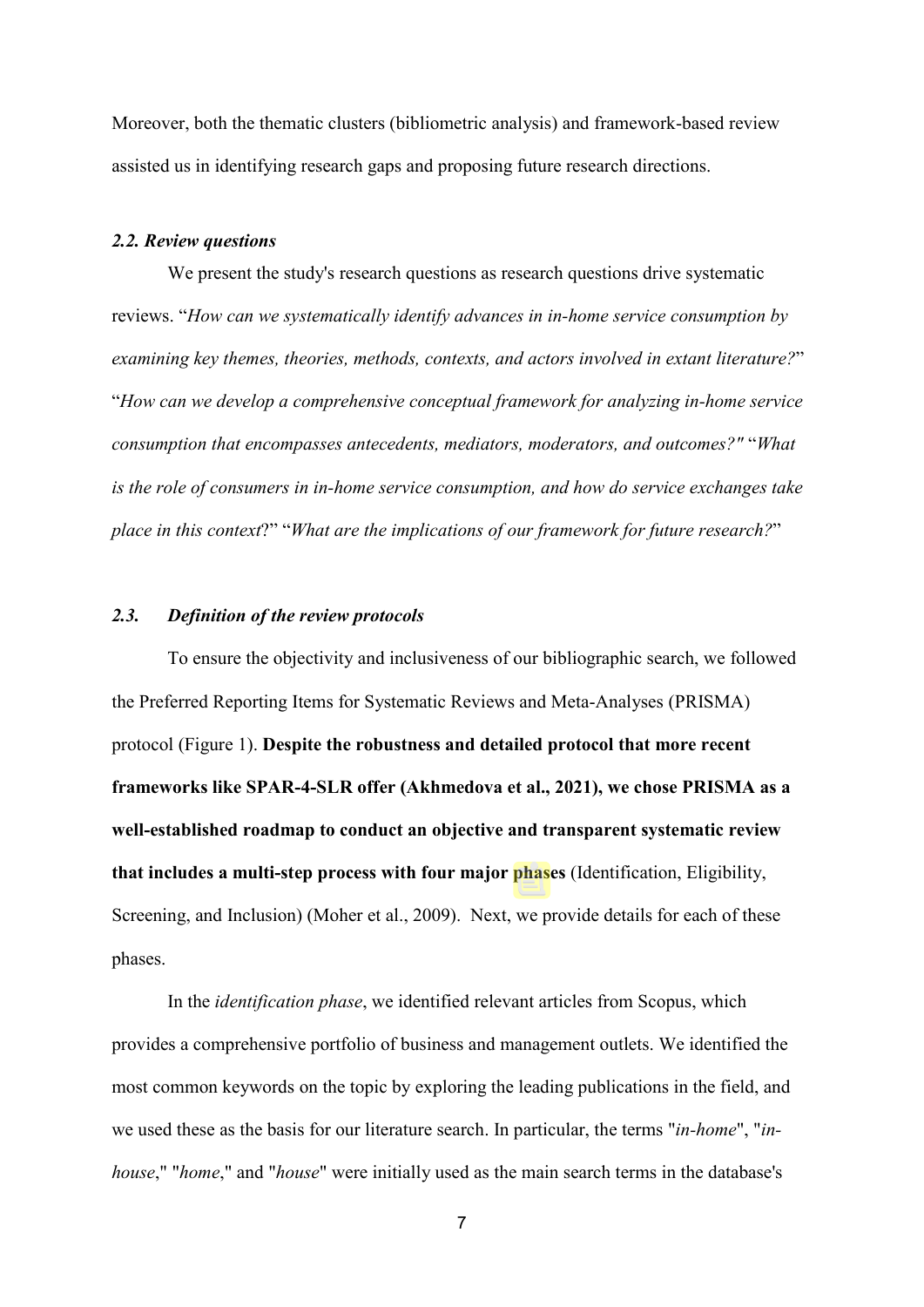topic section or the keywords, title, or abstract of the article under consideration (Figure 1). In addition, each of the keywords mentioned above was combined interchangeably with the terms: "experience", "*service*", "*consumption*," and "*service delivery*". An identical search took place at two additional databases (i.e., Google Scholar and Web of Science) to ensure inclusivity. These searches resulted in a pool of 4,083 articles from 1976 to September 2020 (identification phase). After integrating these searches, we finalized the dataset and eliminated duplicates resulting in 3,494 articles (*Eligibility phase*).

In the screening phase, we used a number of criteria that the systematic reviews literature advances to increase our results' relevance, accuracy, and quality. First, we limited our search only to peer-reviewed journals in English, resulting in 3,119 articles. Published work from dissertation/theses, book chapters, commentaries, editorial material, and conference papers was also excluded from our search, resulting in 2,431 articles. Then, we refined the results with respect to subject categories "Business and Management" by excluding articles related to geography (96 articles); environment, energy, and water-related studies (388 articles); tax and law articles (46 articles); medicine, drugs, intensive care and diseases studies (762 articles); dietary and nutrition-related articles (178 articles); pediatric studies and, work around building and construction (91 articles). We excluded studies from medicine, drugs, and intensive care as they do not capture how individuals perceive or experience their homes or residences. This work captures phenomena occurring in a home context and mainly uses objective data to observe them (e.g., medication effectiveness on health conditions) and does not accommodate participants' views, perceptions, or experiences with their home*.* Moreover, only articles in Tier 1 of Scopus indexing were maintained (we removed 102 articles). Last, we excluded 126 articles related to other non-relevant areas (e.g., US patents, libraries). These refinements resulted in 642 articles for further review.

#### **<Insert figure 1 here>**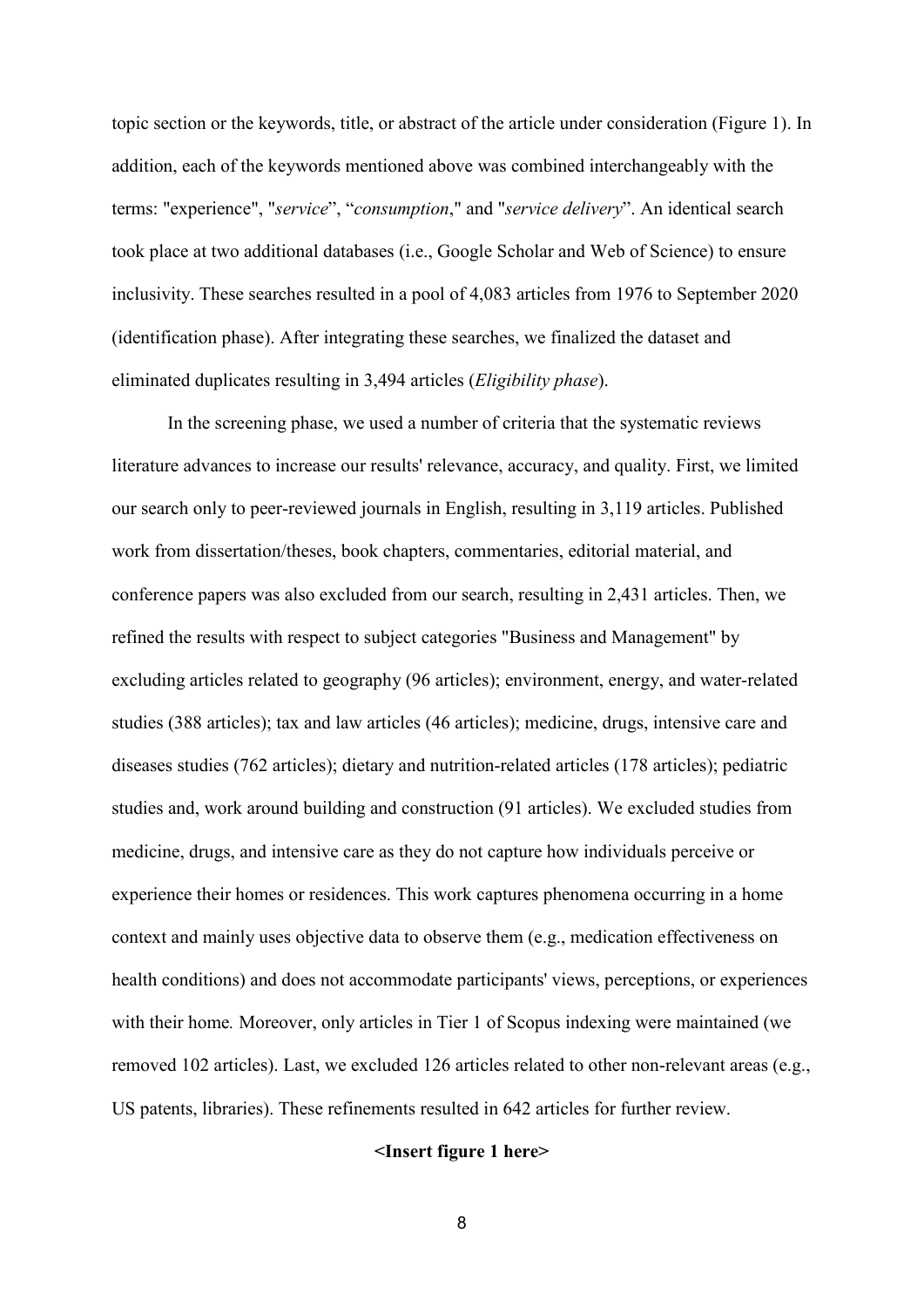After this initial screening, a thorough review of the abstracts of all remaining articles took place independently from each member of the research team. We split the abstracts into half (321 abstracts in each), and both groups were rated independently by at least two researchers to establish face validity and whether in-home service consumption was indeed the focus of each article. Each member evaluated each of the papers based on the relevance of their abstract to the focal topic and rated them as relevant (3), partially relevant (2), and not relevant (1). Any articles assessed by both researchers as relevant or partially relevant were maintained in the dataset, resulting in 96 articles (*Inclusion phase*).

#### **3. Data Analysis and Results**

To analyze and visualize the bibliometric data, we deemed appropriate Bibliometrix written in R. Bibliometrix supports the recommended science mapping workflow (Aria & Cuccurullo, 2017). Once the data was filtered and loaded, the following variables were considered relevant for bibliometric analysis: a) annual scientific publications (articles) from 1976 to September 2020 and b) analysis of keyword networks.

## *3.1 Descriptive analysis*

In line with current practices (Donthu et al., 2020), we report descriptive results referring to yearly article production and author productivity to demonstrate the level of maturity of the topic, provide a general overview of its development, justify the relevance of our study, and guide our future research directions. The analysis of the scientific production on in-home service consumption over the last 44 years (1976 to September 2020) indicates an annual growth rate of 7.43%. Figure 2 shows the trend in publications for this period. Publications on the area come from 72 different sources, with 49.86 average citations per document and 3.46 citations per year per document. Two hundred forty-three authors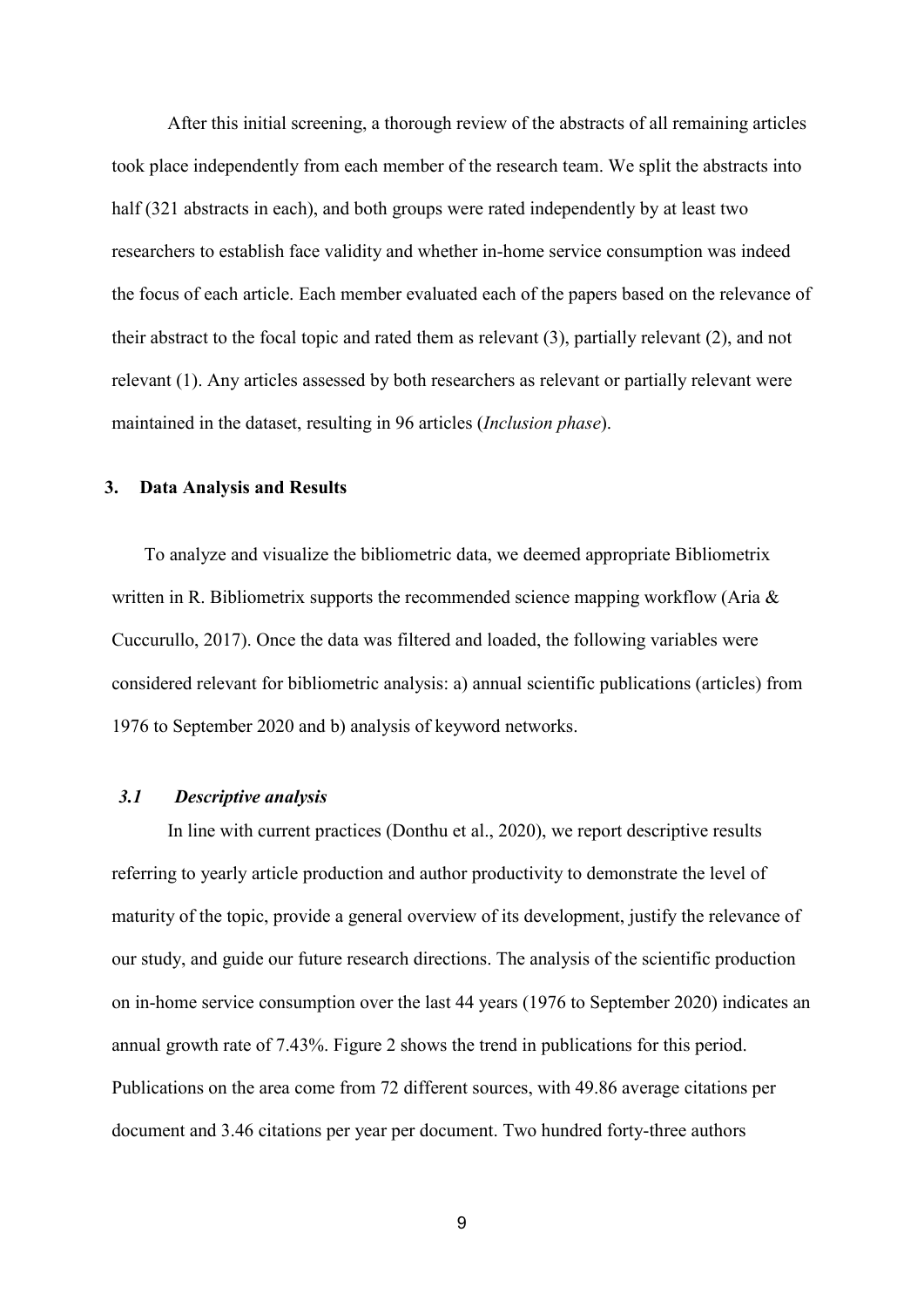published papers on in-home service consumption, of which 26 were single-authors. There were 2.53 authors per paper and 2.65 co-authors per paper with a collaboration index of 3.1.

As Figure 2 shows, based on the frequency of publications, three periods can be identified: 1976-1986, 1987-2007, and 2008 to present. During the 1976-1986 period, there was marginal academic interest in the topic with only three publications. The topic became relevant in the 1987-2007 period, with an average of 1.86 papers published per year (total of 39 papers). From 2008 to the present, there are 54 publications in in-home service consumption*,* from which 11 were in 2019 and 8 in 2020 (until September 2020), indicating a significantly increased interest over the last two years. The average production in this period reached 4.2 articles per year. The first article using the term "*in-home consumption*" in its title was published in 1976 by Schiffman, Schus, and Winer in the *Journal of the Academy of Marketing Science*. The authors examined the role of perceived risk and inclusive (vs. exclusive) perceived error tolerance strategies as factors influencing in-home consumption behavior (purchasing products through catalogs).

#### **<Insert Figure 2 here>**

Next, we identified the core journals with the greatest accumulation of knowledge in the area (Bradford, 1985). Results show that 72 journals have published articles on in-home service consumption (Figure 3). The top-5 journals are the *Journal of Environmental Psychology, Home Health Care Services Quarterly, BMC Health Services Research, Health and Social Care in the Community, and Food Quality and Preference* (Table 1). Among the top-20 journals, we identified five marketing journals: *Journal of Consumer Research, Journal of Service Management, Journal of Services Marketing, Psychology & Marketing, and the Asian Pacific Journal of Marketing and Logistics*. The journals with the highest hindex are: *Journal of Environmental Psychology, Home Health Care Services Quarterly, Health and Social Care in the Community*.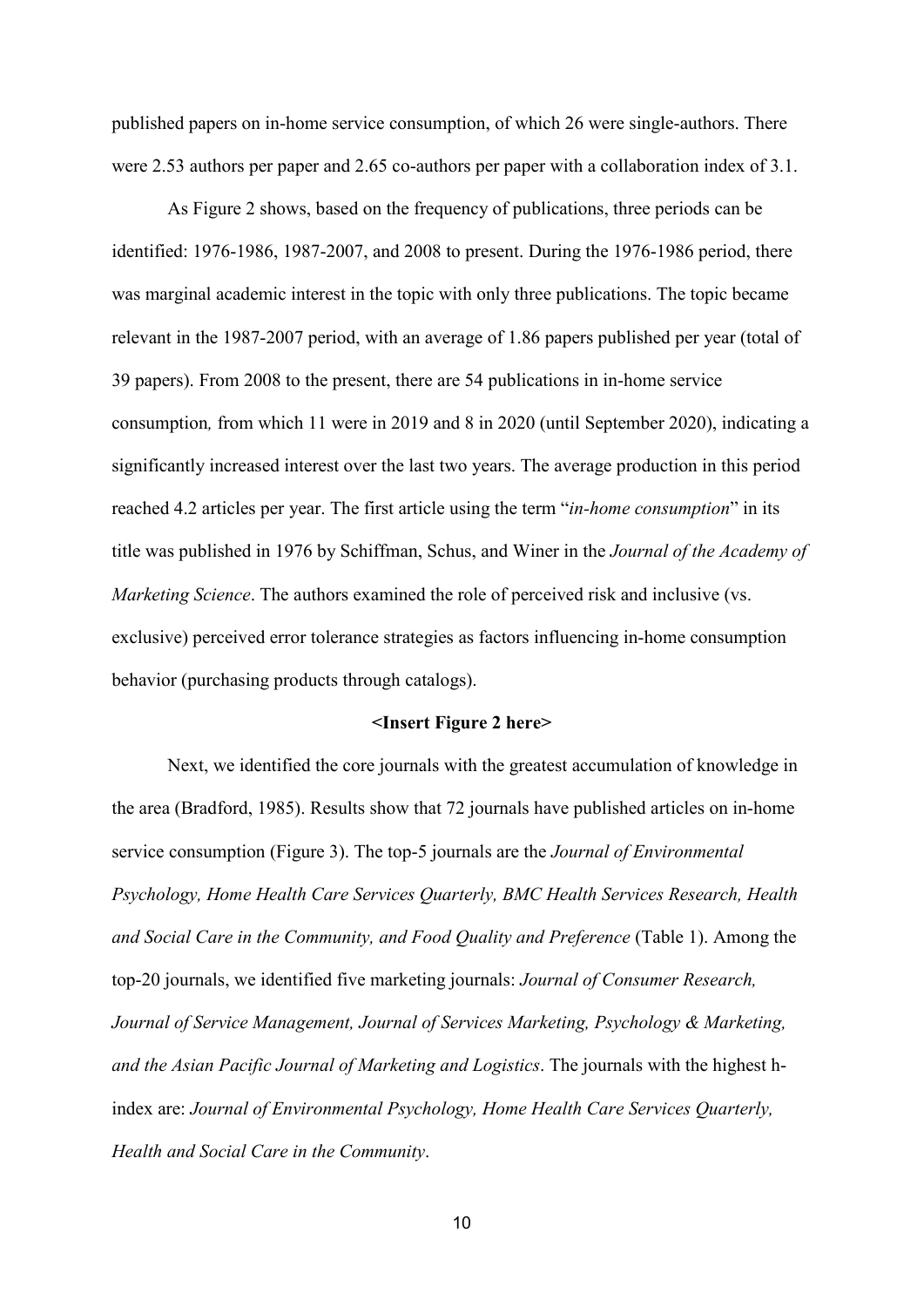#### **<Insert Table 1 here>**

The next step was to identify the most productive authors and the articles with the highest impact. Table 2 shows the top-20 authors' production over time. The most productive authors are Zandstra, E.H. and Wiig, S. with three articles in total and Applebaum, R., Kim, Y.K., Lim, C.M., McWilliam, C.L., Samuelsson, G., and Woodruff, L. with two articles. Nonetheless, despite this considerable number of publications on in-home service consumption, we cannot corroborate the claim that an in-depth understanding of the area is evident and that the field has reached a mature stage.

#### **<Insert Table 2 here>**

Continuing with the analysis, we present the five articles with the most significant impact in Table 3. With 439 citations, the article published by Manzo (2003) was the most cited. Furthermore, we observed that the *Journal of Environmental Psychology* published two out of the top-5 articles that attracted the most citations. We did not find work from the most productive authors presented previously among the five articles with the most significant impact.

#### **<Insert Table 3 here>**

#### *3.2 Examining the conceptual structure - thematic mapping*

First, we performed keyword analysis using the Bibliometrix R-package, resulting in only 265 keywords. We identified a scarcity of keywords in publications before 2001 (only three articles before 2001 had keywords), which explains the small number of keywords used in the analysis. Out of the 265 keywords, the most relevant ones by occurrences were home care services (7), home (6), home care (6), home health care (4), consumer behavior (3), consumption (3), nursing (3), community (2), domestication (2) and eldercare (2). An examination of the word growth per year indicates an increasing use of the keywords: home,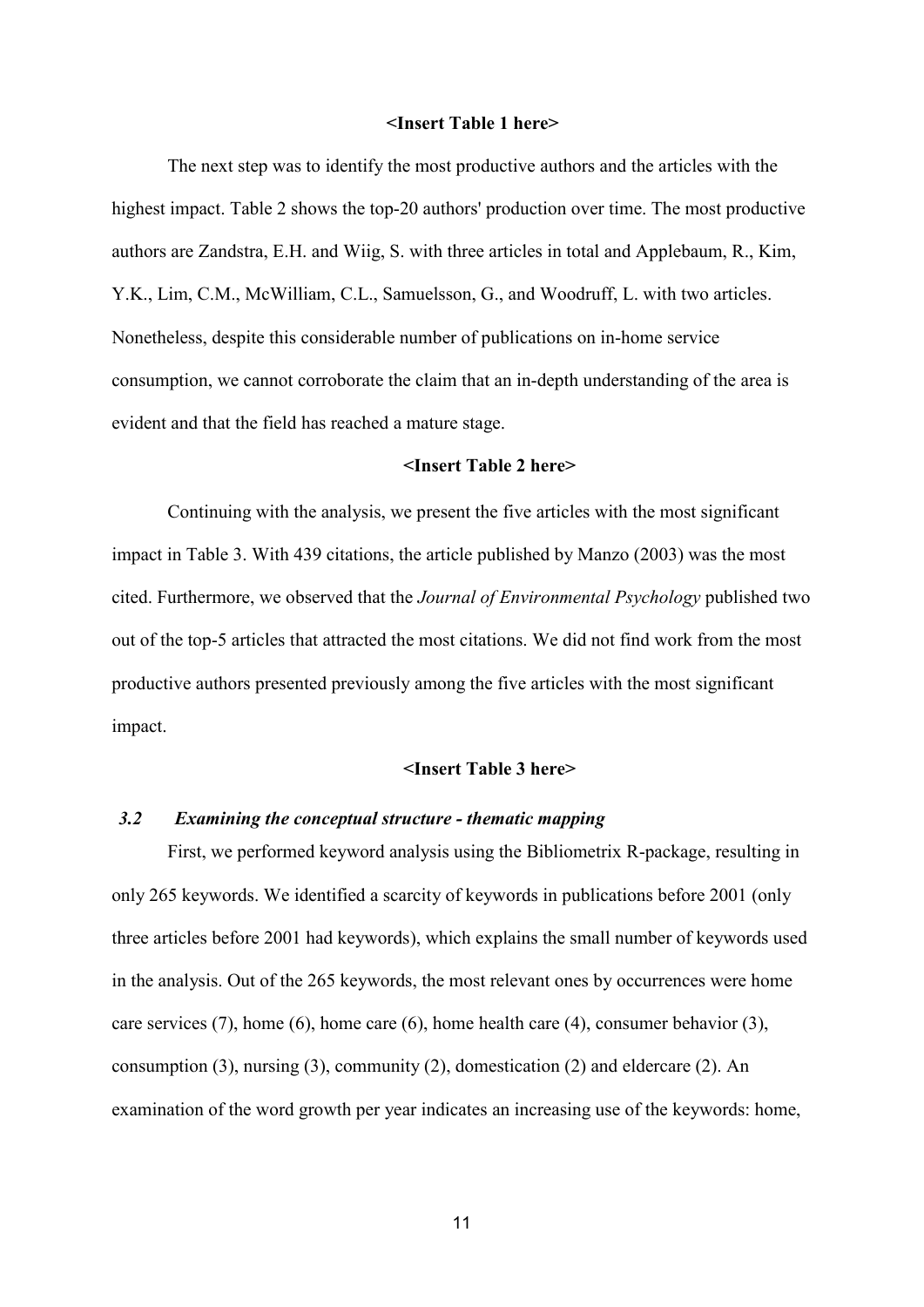home care services, patient safety culture, community, nursing, older adults, consumption, and domestication.

Then, we performed a co-word analysis to identify the conceptual structure and the associations between concepts through term co-occurrences in the area. The conceptual structure assisted in understanding the topics scholars investigated and in identifying the most important and the most emerging themes. Co-word analysis is a useful content approach for determining the strength of association between textual data elements (Callon et al., 1983) by identifying associations between keywords and constructing multiple networks. A set of clusters is returned at the end of the co-word analysis, which may be interpreted as conglomerates of different scientific aspects (Cobo et al., 2011). "*The clusters represent groups of textual information that can be understood as semantic or conceptual groups of different topics treated by the research field*" (Cobo et al., 2011, p. 147). We created visualization maps of different social networks based on the bibliographic data gathered from the various datasets. The size of the circles represents the number of keywords associated with each cluster. So the larger the circle, the more keywords are associated with the specific area. Bibliometrics R-package has grouped the keywords into themes based on Porter's stemming algorithm (Aria & Cuccurullo, 2017). Figure 3 shows a thematic mapping of the in-home service consumption based on 265 author keywords and indicates the existence of four major clusters and 13 themes.

#### **<Insert Figure 3 here>**

The thematic map (Figure 3) displays themes and interprets them based on their position in the quadrant. The upper-right quadrant of the plot represents contextual themes; the lower-right quadrant depicts very specialized/niche themes; the lower-left quadrant indicates disappearing themes; and the upper-left quadrant illustrates emerging themes (Aria & Cuccurullo, 2017). Accordingly, our analysis indicates the environmental aspects of the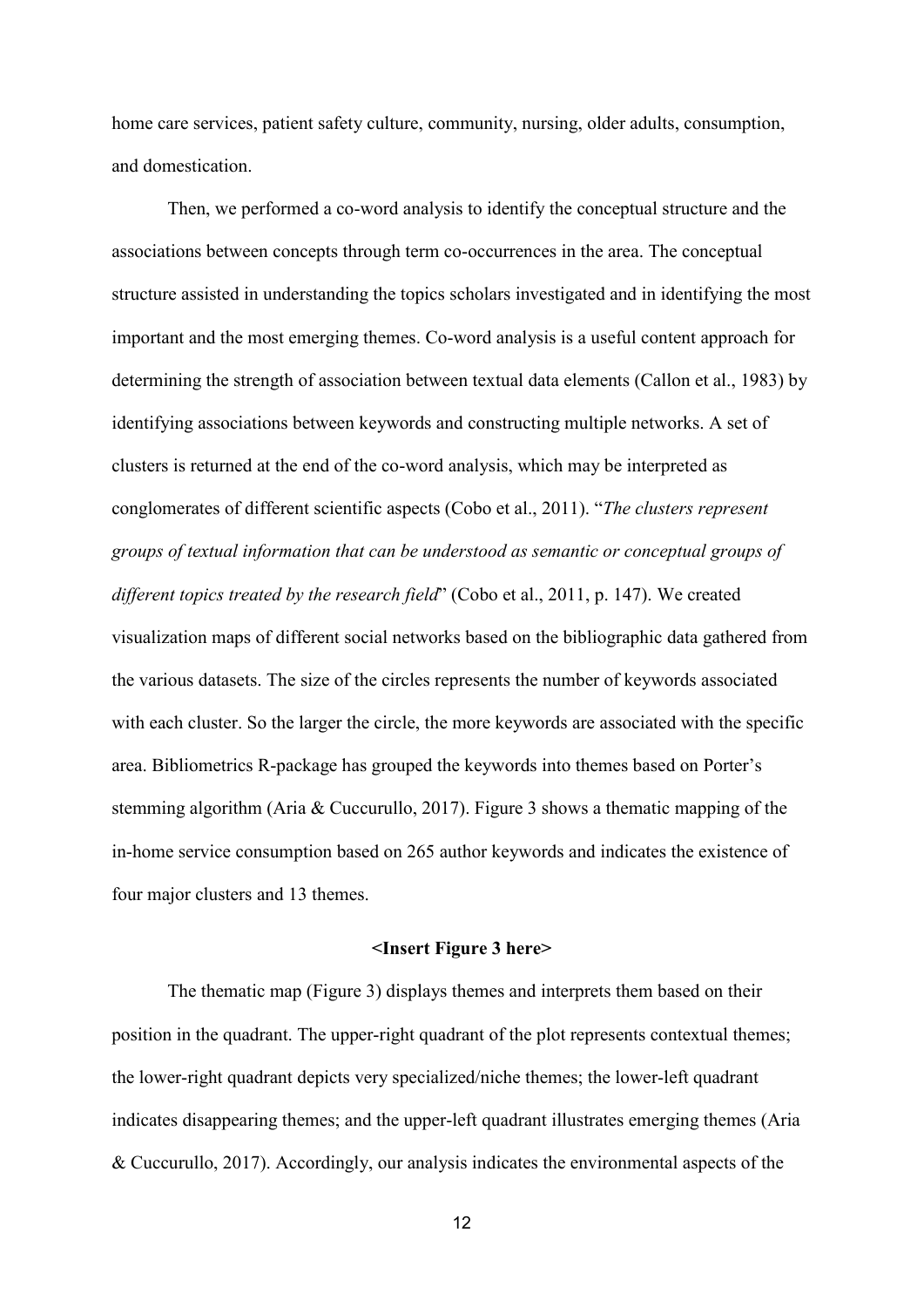home as a disappearing theme (green circle-cluster 1 / lower-left quadrant), the home for service consumption experiences as an emerging and well-developed theme (red circlecluster 2 / upper-left quadrant), home healthcare services as a contextual well-developed theme (orange circle-cluster 3 / upper-right quadrant), serving the elderly in-home as a specialized/niche but not the well-developed theme (black circle-cluster 4 / lower-right quadrant). Cluster 1 includes themes, such as atmosphere/décor of home and gambling, whereas Cluster 2 includes business ecosystem, domestication, augmented reality, consumer behavior, and service evaluations. Cluster 3 includes patient safety culture, home care, and health services and care relationships. Cluster 4 refers to older people/adults.

In addition, we examined the thematic evolution of the topic over the last 44 years (Figure 4). When we divided the entire period of co-word occurrences into different time slices and compared their conceptual structures, it became clear that from 1976 to 2000, inhome service consumption literature focused on consumption issues (28 publications). During this period, publications focused on the meaning and qualities of home, home health care services, and internet use in in-home service consumption such as gambling and web banking. This time period mainly captures Cluster 1 and early publications in Clusters 2 and 3. From 2001 to 2020, the literature became more interdisciplinary, focusing on other research areas such as technology, home health care for the elderly, work, community (68 publications). During this period, research focused on the quality and coproduction/consumption aspects of in-home services for the various actors involved (consumers, service personnel, techno-actors, and service providers). For example, the role of empowerment (e.g., empowering the elderly), emotions, and technology (domesticationdigitalization-robotization) for in-home consumption, offering/delivering quality services inhome, and the use of communication channels for in-home consumption (TV and internet shopping) are some of the topics covered. Moreover, we observed an increasing number of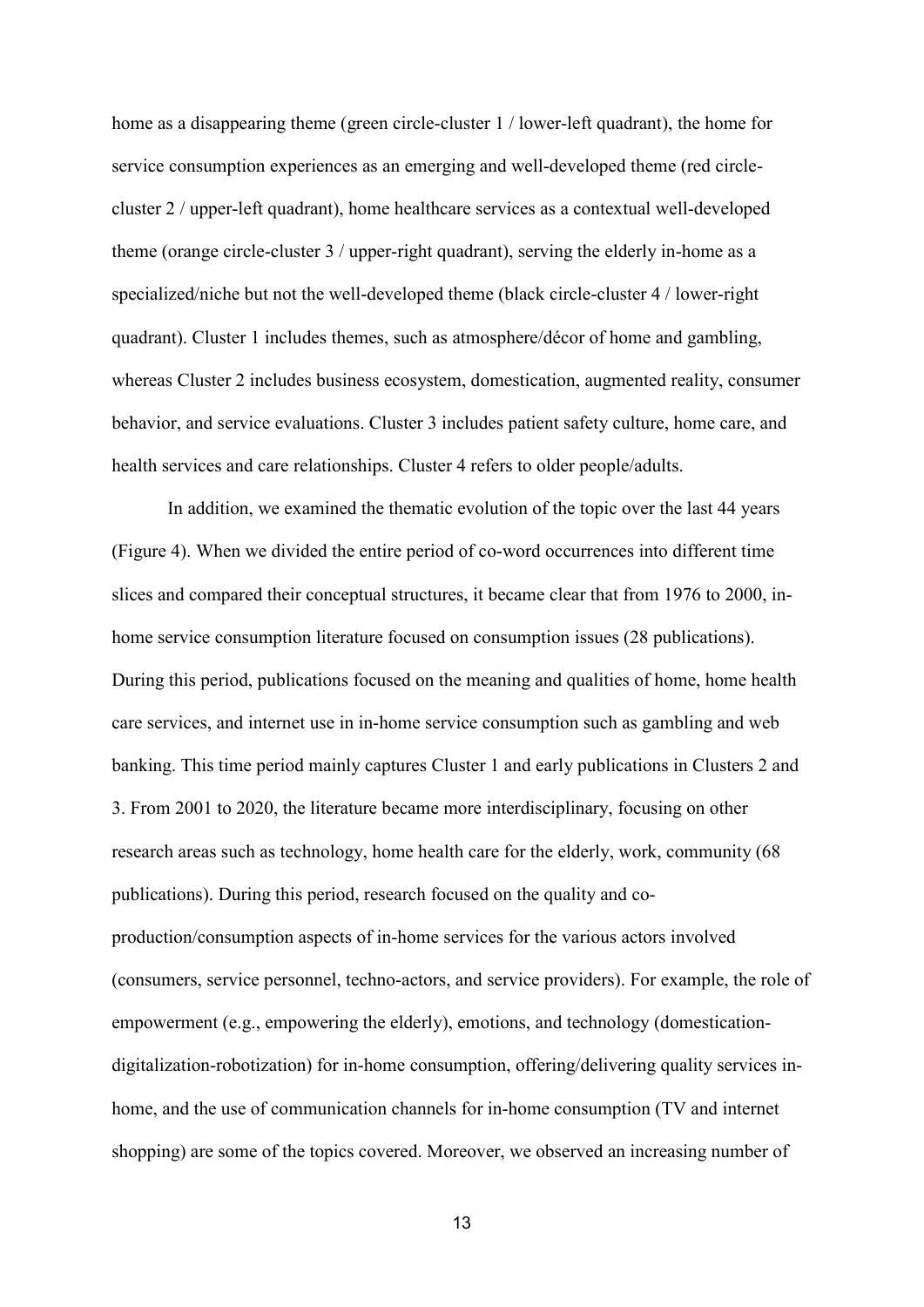publications focusing on the elderly. The publications during this period represent primarily Clusters 2, 3, and 4.

#### **<Insert Figure 4 here>**

#### **4. Findings**

This section analyzes the four distinct clusters that emerged from thematic mapping and critically discusses the main articles representing the major research trends in each thematic cluster (Table 4).

#### **<Insert Table 4 here>**

#### *4.1. Cluster 1 - The meaning of home*

Cluster 1 studies are primarily concerned with the role and meaning of home to individuals and examine its various sub-dimensions and elements through various theoretical frameworks. The concept of "home" has received increasing attention from various disciplines in social sciences such as sociology, consumer culture, and environmental psychology. The meaning of home has evolved from signifying a physical structure or territory and a social space reflective of self to a social and cultural unit and an emotional 'warehouse' (Manzo, 2003). Work in this cluster emphasizes that home should be understood more as "*a locus of activities, an anchor of identity, a repository of memories bonding past and present, and a center of stability and continuity*" (Seamon, 2014, p. 206), with a plethora of definitions describing its meaning (Table 5).

#### **<Insert table 5 here>**

Cluster 1 studies delve into the various dimensions underlying the concept of home. Scholars conceptualize home as consisting of "experiential modes" (i.e., personal, social, and physical modes) (Sixsmith, 1986); they view home as a social concept understood through three elements: time, space, and relationships (Bardhi & Askegaard, 2009); they uncover various qualities associated with home environments (e.g., continuity, privacy, personal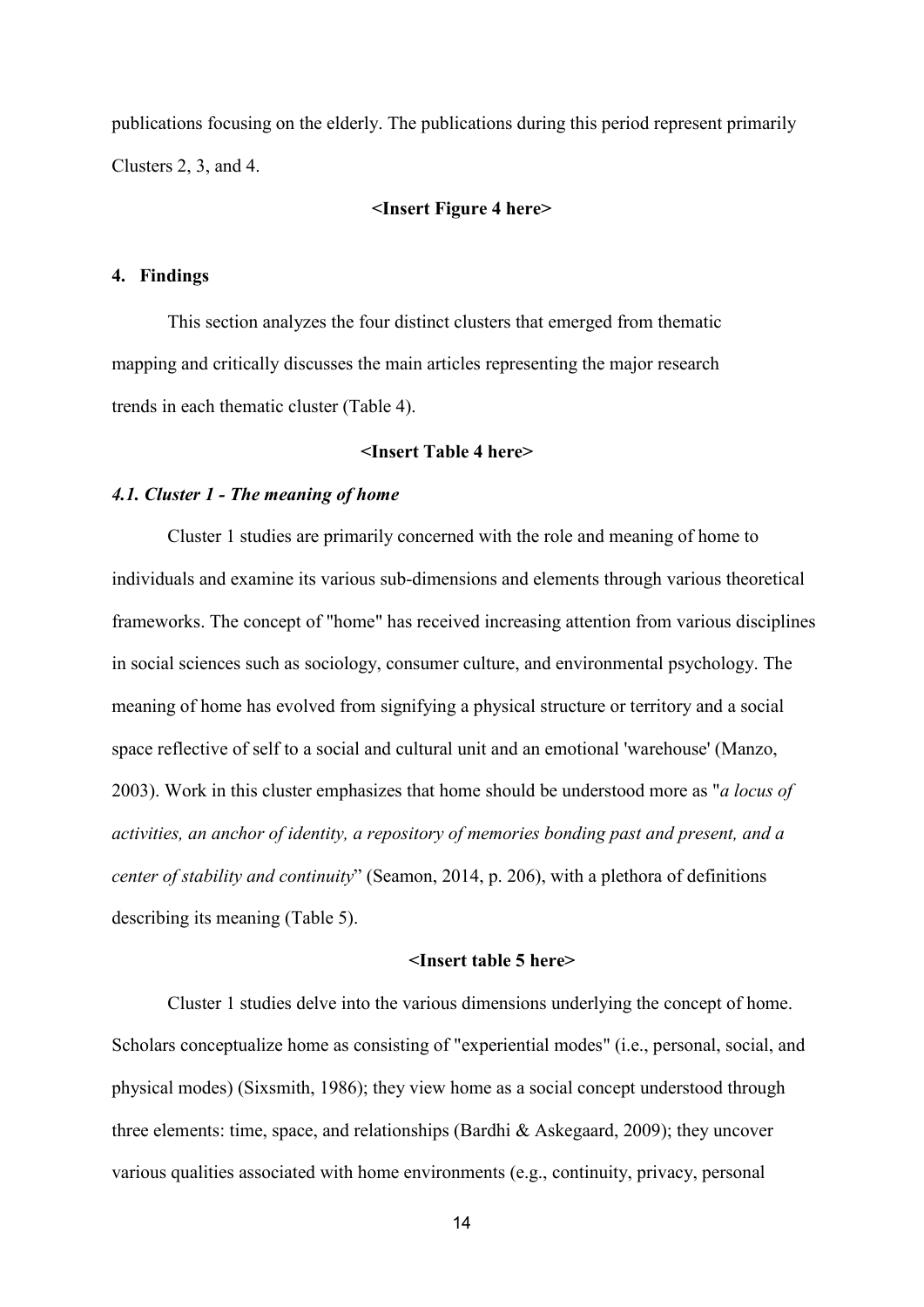identity, social relationships) (e.g., Smith, 1994); and, they identify the underlying dimensions (i.e., distinction, valuation, continuity, temporality) that make home meaningful for individuals (Gustafson, 2001).

This cluster of studies perceives home from a spatial, temporal, social, or relational approach (Kreuzer et al., 2018). The *spatial* perspective reflects the physical structures and characteristics of a place to which people are attached. 'Home' is viewed as a spatial entity that is subjectively constructed (Saunders & Williams, 1988), with "rootedness" emerging from individuals' physical home (Frisou & Yildiz, 2010). The *temporal* perspective of home refers to individuals' present home or how they experience the ideal home (Varley, 2008). Socialization, childhood, and cultural imprints have created memories that allow individuals to experience home when they feel a loss of familiarity (Moore, 2000).

The *social* perspective considers home as a social space and describes the relationships with others in a specific physical location. Home as a social space satisfies three basic human needs: community (i.e., social embeddedness), control (i.e., actionability), and coherence (i.e., making sense of the world) (Low & Altman, 1992). The emotional value of the social space is mainly felt when being away (Nowicka, 2007). The *relational* perspective reflects the strong emotional meanings of home for individuals and describes people's relationships with it (Coolen & Meesters, 2012; Gattino et al., 2013). This perspective acknowledges the experiential nature of home, its rich contextual significance and strong emotional meanings for individuals, as their relationship to their living environment plays a crucial role in their well-being (Ferrari et al., 2018; Gattino et al., 2013).

Scholars further highlight the contribution of the relational dimension of home to the construction of social and individual identity (Dion et al., 2014; Twigger-Ross & Uzzell, 1996) and view home as "*the nexus where identity and place meet to satisfy needs, wants, and prospects of self*" (Mugerauer, 1994, p. 154). The term "psychological home" reflects a broader understanding of home as a vital source of meaning, belonging, and identity. The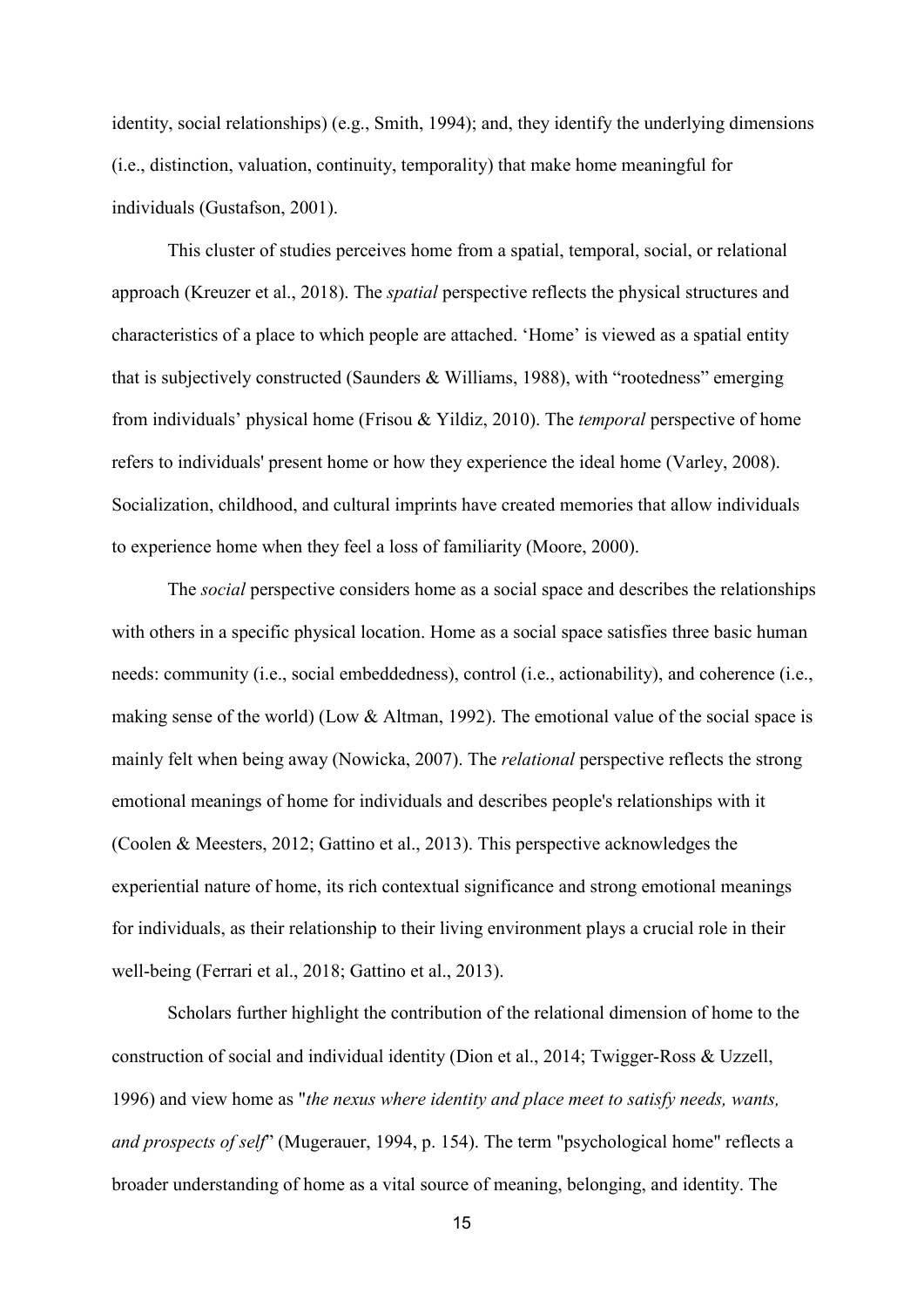notion of *psychological home* indicates a sense of belonging in which self-identity is tied to a place (Roster et al., 2016). The psychological home literature identifies several emotional (e.g., security), cognitive (e.g., beliefs about home), and behavioral benefits of home for individuals (e.g., construction and personalization of an individual's surroundings) (Moore, 2000; Roster et al., 2016).

As developing intimacy with physical spaces is closely tied to self-identity processes (Proshansky, Fabian, & Kaminoff, 1983), scholars have examined the relationship between individuals and "home" from the perspective of attachment theory (Hummon, 1992). *Place attachment theory* reflects the emotional bond between individuals and their environment (Hernandez, Hidalgo & Ruiz, 2014). The place attachment literature investigates what makes a place meaningful to the self by describing how particular spaces become part of one's selfidentity (e.g., Fried, 2000; Gustafson, 2001; Manzo, 2003, 2005). Scholars identify two components of place attachment, place identity (i.e., emotional attachment to a location) and place dependence (i.e., functional attachment to a location) (Tartaglia, 2012). These components create and reinforce self-identity through repeated personal, social, and cultural interactions with places over time (Crum & Ferrari, 2019).

#### *4.2 Cluster 2 - Home as a consumption hub*

Cluster 2 studies focus on three interrelated but distinct areas: home characteristics and their role in service consumption, the domestication and digitalization of new technologies adopted of in-home (e.g., appification), and the integration of service robots in consumer's lives (i.e., robotization). The majority of the work in this cluster focuses on consumer interactions with technologies and techno-actors (e.g., virtual assistants), disregarding the role of other actors such as family members, service personnel (in and out of home), and service providers.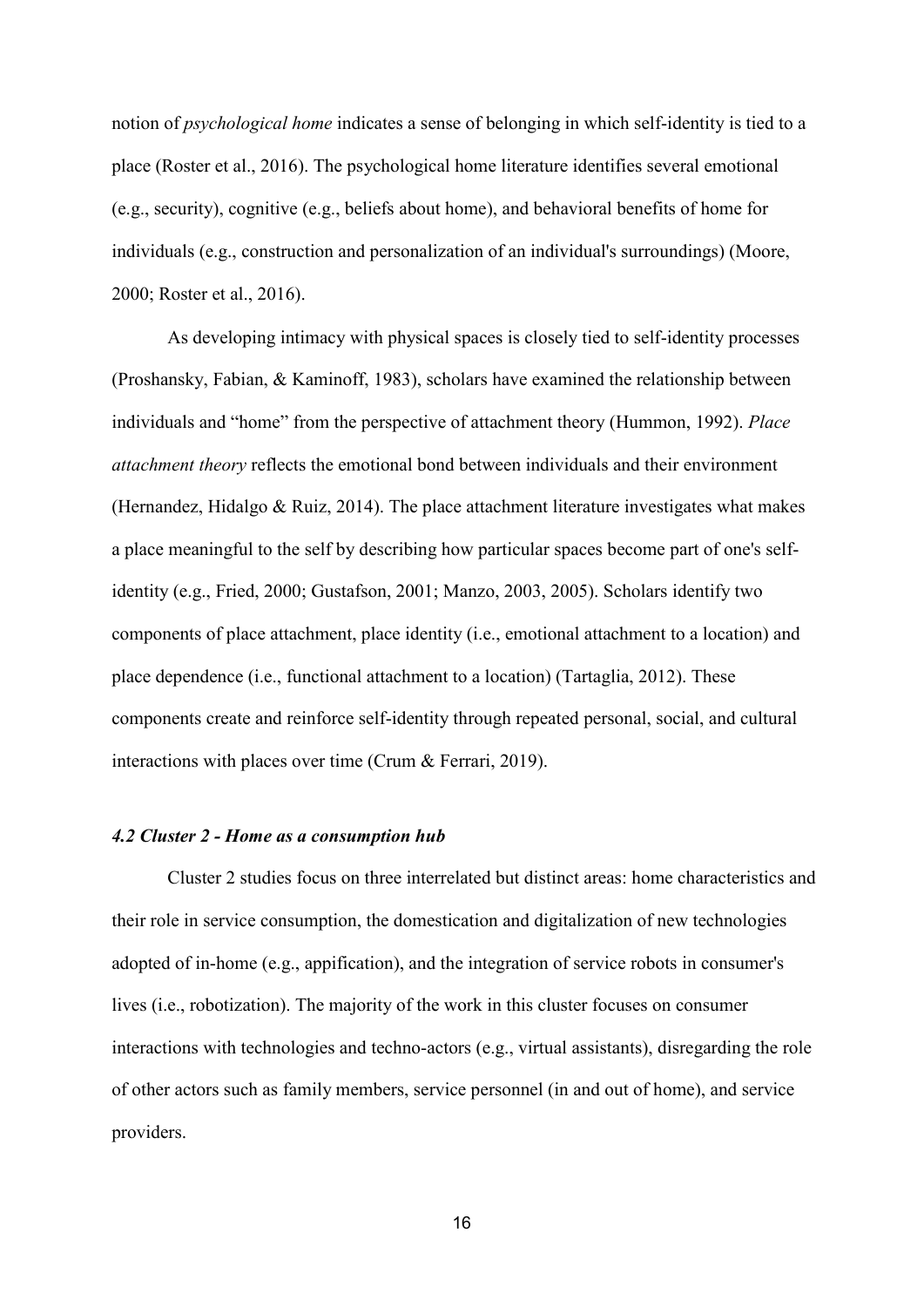Scholars have examined how contextual factors such as the interior physical surroundings (e.g., furniture, décor) (Madigan & Munro, 1996) and consumer characteristics such as perceived risk (Schiffman et al., 1976) shape the meaning and consumption behavior at home. Since home serves as a place to engage in autonomous activity and a safe space for self-reflection and creative self-expression, it has both symbolic and practical meaning to consumers. Van Birgelen et al. (2012) recognize the pivotal role of customer participation in in-home service provision and showcase three types of desired benefits central in-home service consumption: functional, social, and economic. The social context consumption and the situated daily practices of households facilitate consumer identity formation (Valentine, 1999) and develop long-term patterns on in-home consumption (Zandstra et al., 2004).

Research in this cluster examines consumers' attachment to home used technologies and related activities (e.g., TV, home cleaning services) (Gregson et al., 2009) and how possession attachment processes define and communicate self-identity (Kleine and Baker, 2004). Originated mainly from anthropology and media studies, scholars introduce the term *domestication* to signify the process whereby technology takes a natural place in consumers' everyday practices at home (Berker et al., 2005). In this context, consumers play a more active role in constructing the meaning and practice of technologies within their homes. Early studies on domestication examined people's attitudes toward internet banking (Haddon, 1999) and the role of the cost of telecom services on household interactions (Haddon & Vincent, 2005). Work in this stream, although very limited, also explored interactions, tensions, and negotiation processes between household members concerning the adoption and use of new technologies at home, based on domestic and social constraints (e.g., hours children watch TV) (Haddon, 2003).

Following, the *digitalization* of technology became another significant aspect of inhome service consumption (Silverstone, 2005; Bakardjieva, 2005). Research in this theme explores how the in-home use of mobile AR apps allow consumers to interact with a brand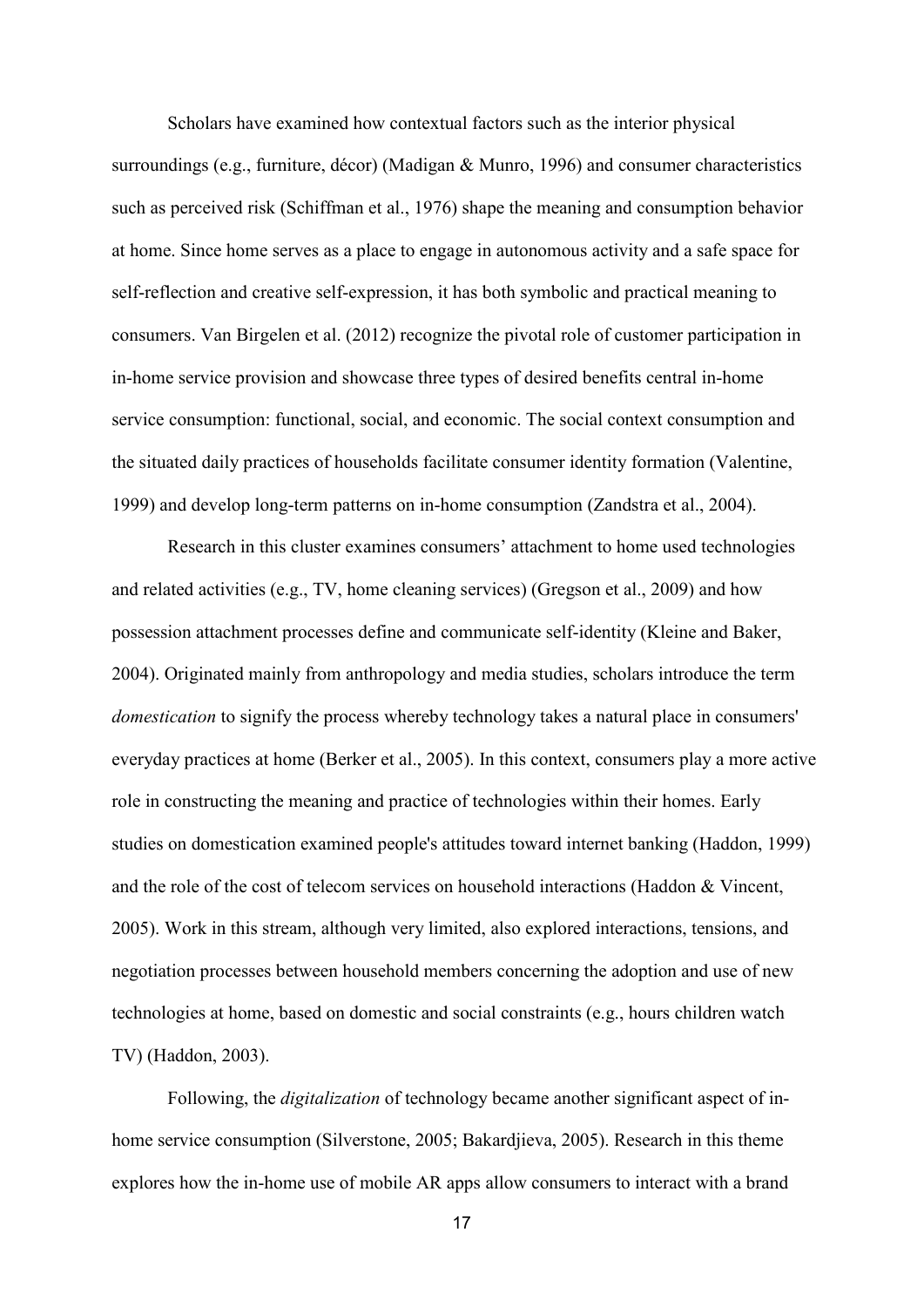(e.g., Sephora), shop from home and develop closer relationships with them in a familiar, casual, and relaxing atmosphere in their own private and domestic spaces (Scholz & Duffy, 2018). Furthermore, mobile apps for managing and controlling homes (e.g., "smart" lighting, pet feeder, smart keys) have recently attracted research attention (Delgado, 2021). However, the digitalization of technology may raise uncertainty and worries for both consumers and service personnel at home (Kleiven et al., 2020). Extant literature in this cluster disregards how service personnel (in and out of home) and service providers integrate new technologies in their interactions with consumers at home, given the dominance of app-enabled consumption in providing in-home services.

In addition, this cluster identifies robots as a new techno-actor. Consumers use robots for in-home services such as vacuuming, floor cleaning, lawn-mowing, and entertainment. Drawing on technology acceptance models and the theory of planned behavior (Heerink et al., 2010), studies in this theme investigate the use of assistance robots in various home services (e.g., vacuum cleaner robots) and their adoption in consumers' personal and in-home life. For instance, scholars explore consumers' ideal embodiment preferences and personality attributes for a care service robot at home (Hendriks et al., 2011) as well as how consumers evaluate domestic social robots and the perceived risk when users interact with them (social robotics) (de Graaf et al., 2019; Shin & Choo, 2011). Scholars have also begun to explore users' expectations and experiences with domestic "social" robots (de Graaf et al., 2019). We identify this theme as an emerging research area needing further investigation in the following years.

#### *4.3 Cluster 3 - Home healthcare services*

The home healthcare services cluster remains the most established cluster in our sample and has attracted significant research attention from the nursing/medical and the marketing literature. "Home care" refers to non-clinical help and support services (e.g., meal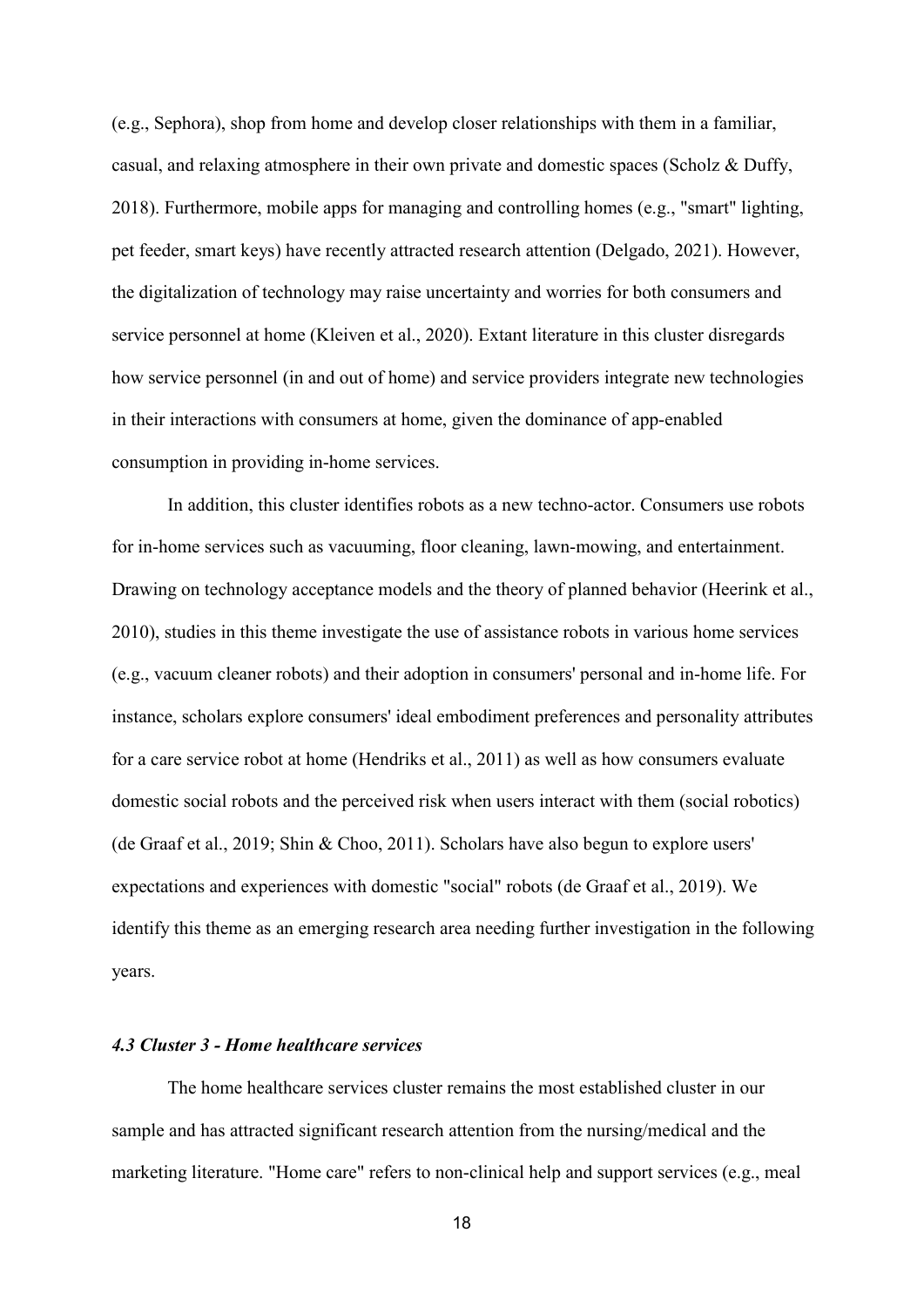preparation, dressing, financial management, and companionship) provided by care assistants at home, whereas "home health care" refers to clinical and medical assistance and supervision services (e.g., therapy, monitoring health status) offered by licensed professionals (Samuels, 2020).

Early research in the field focuses on the supply side of health/care services at home (e.g., health care agencies and hospital pharmacists) and how marketing principles and strategies can be successfully implemented in targeting and penetrating the home healthcare market (Freitag, 1988). Researchers turned their attention to the home nursing and caring staff by examining enablers (e.g., motivation - Laamanen et al., 1999) and inhibitors of staff's performance and turnover (e.g., time pressure, burnout, job satisfaction, and stress) (Arts et al., 2001; Hedin, 1997); also, they investigated the interaction quality between home health/care personnel and recipients (McWilliam et al., 2001). However, research on the influence of home service professionals on in-home service consumption continues to be sparse.

In line with the paradigm shift in services marketing from a supplier-driven to a customer-oriented strategy, health/care services transitioned from a career-centric to a patientcentric approach, fueled largely by the integration of new technologies (e.g., Internet of Things). This shift led to the development of the telemedicine and home telehealth/telecare literature (health-IoT) (Pang et al., 2013). Pertinent scholars look into how health care professionals' knowledge, skills, and attitudes (e.g., involvement) shape effective and successful telecare implementation (Guise & Wiig, 2017). Equally important, telecare scholars investigate patients' experience with health-IoT services. Evidence reports higher satisfaction for patients using telecare than those receiving usual care at home (Grant, Rockwood, & Stennes, 2015) and a positive effect of telecare on chronic illness outcomes such as re-hospitalization and length of stay (Bowles & Baugh, 2007; Glomsas et al., 2020).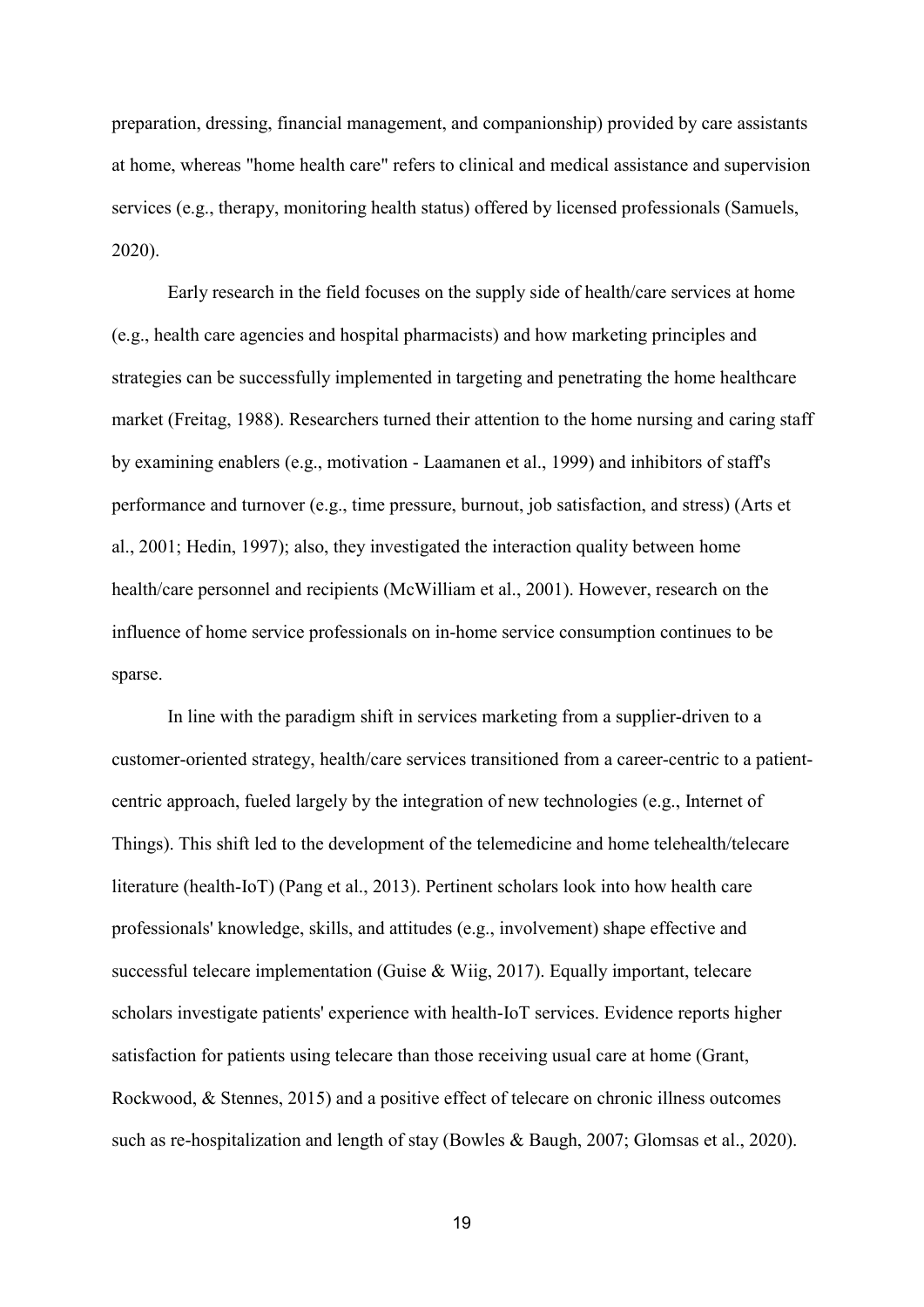#### *4.4 Cluster 4 - Serving the elderly in home*

Home researchers recognize life stage as a key determinant of individual needs and desires, with services and/or technologies geared towards working parents (Beech et al., 2003), children, people with disabilities, and the elderly (Boland, 2019; Choi et al., 2017; Gudnadottir et al., 2019; Tang & Lee, 2010). This cluster focuses on the centrality of the home for the elderly as well as its benefits (e.g., social connectedness, occupational opportunities) for their well-being (de Jonge et al., 2011). In its nascence, the home services for the elderly literature took a service provider perspective investigating the structure and management practices of home care organizations as well as the quality assurance standards of the provision of in-home care services to the elderly (Schmid, 1993; Applebaum et al., 1994). This stream has also looked into the elderly's evaluations of the quality of home care services showcasing staff characteristics such as reliability, kindness, cheerfulness, competence, flexibility as central in these evaluations (Woodruff & Applebaum, 1996). As home care services became more common and affordable (Howell et al., 2007), home- and community-based services (e.g., visiting nurses, housekeeping services) sparked debate among researchers studying older adults' attitudes toward these services (Tang & Lee, 2010). However, this cluster is missing research from home service personnel and service providers' perspectives.

Later work in this stream focuses on the well-being of older adults, particularly those experiencing vulnerabilities (Tang & Lee, 2010). The increasing life expectancy requires more research on the complex needs of the elderly and necessitates new methods of organizing and coordinating existing home care practices and services (Boland, 2019; Choi et al., 2017; Gudnadottir et al., 2019). For instance, evidence shows that older people's physical disabilities or activity limitations (e.g., lack of shopping mobility) increase their loneliness and parasocial interaction with TV shopping hosts while prevent their institutionalization (Lim & Kim, 2011; Choi et al., 2017). Furthermore, this cluster has considered ethical issues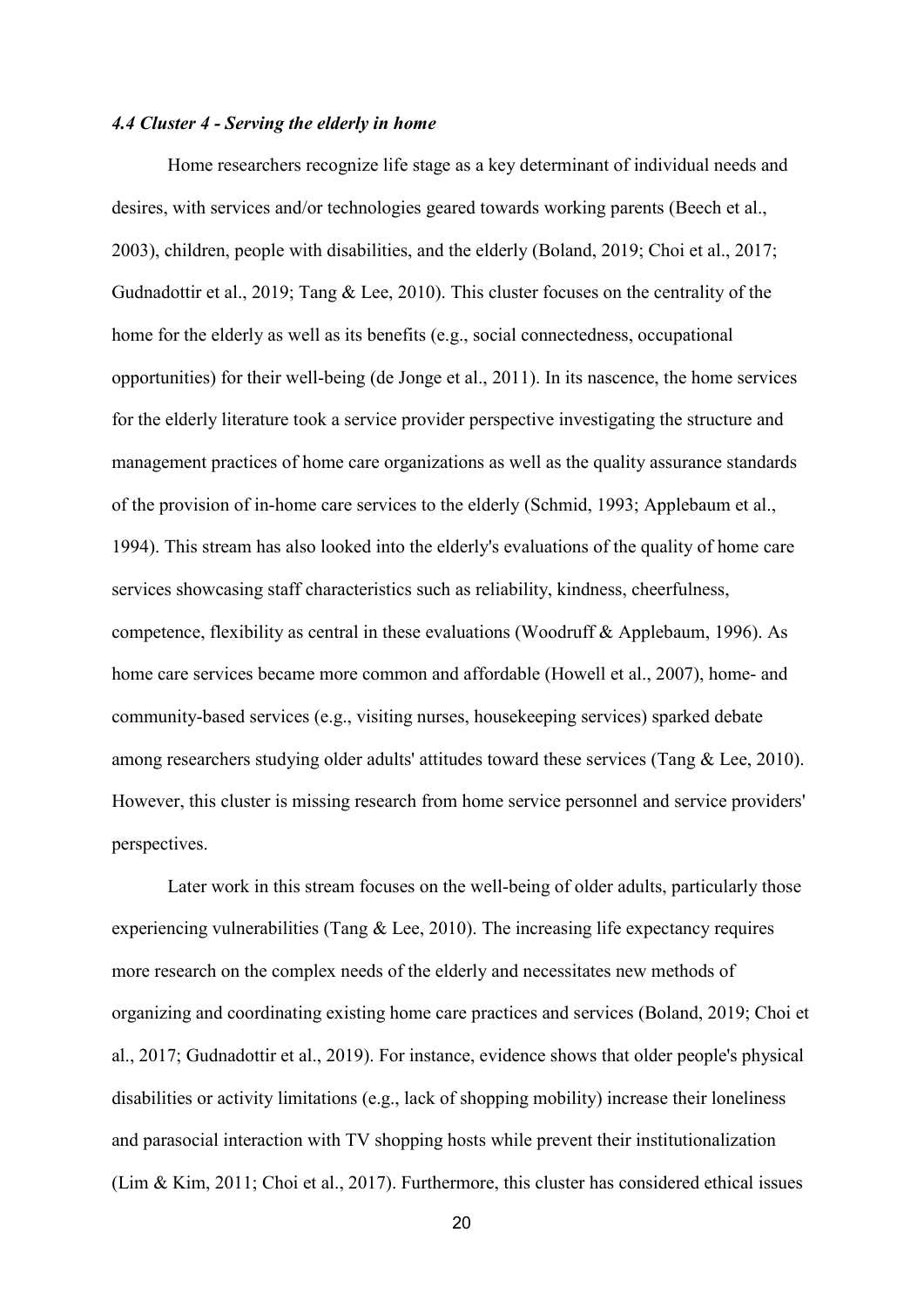such as boundaries, confidentiality and privacy, competency, insurance coverage, and autonomy in in-home psychotherapy (Boland, 2019).

Our analysis shows that the four clusters are interconnected as they address different aspects of the same phenomenon and provide significant implications. Specifically, Cluster 1 remains highly relevant as it encompasses several theories and lenses that explain individuals' relationships with their home or residential spaces (e.g., place attachment theory and psychological home). This cluster provides the theoretical underpinnings to studies from Cluster 2. Cluster 2 offers increasingly dated insights as its studies examine emerging services and experiences consumed at home, fueled by new technologies and current social distance restrictions. Cluster 3 looks into a specific type of in-home commercial services (i.e., healthcare services), drawing on the services marketing literature. Cluster 4 looks into a specific and significant consumer segment, the elderly, and how it experiences and evaluates in-home services. Most importantly, this segment is an under-represented consumer group in the marketing literature. With this in mind, we argue that these clusters remain complementary but largely incomplete as they have yet to provide a comprehensive understanding of in-home service consumption in the light of new technologies.

Overall, our bibliometric review and cluster analysis identify the fragmented theoretical underpinnings of in-home service consumption. Despite the plethora of perspectives and theoretical frameworks used (e.g., domestication) that range from environmental psychology to sociology and consumer culture, there is no solid theoretical paradigm linking early work in the field with emerging consumption patterns (e.g., synchronous in-home experiences), partially fueled from the social distance-induced behavioral shift. The divergent nature of the clusters that emerged from our analysis suggests that these perspectives (e.g., technology acceptance models and place attachment framework) have yet to be integrated. Moreover, the application of in-home service consumption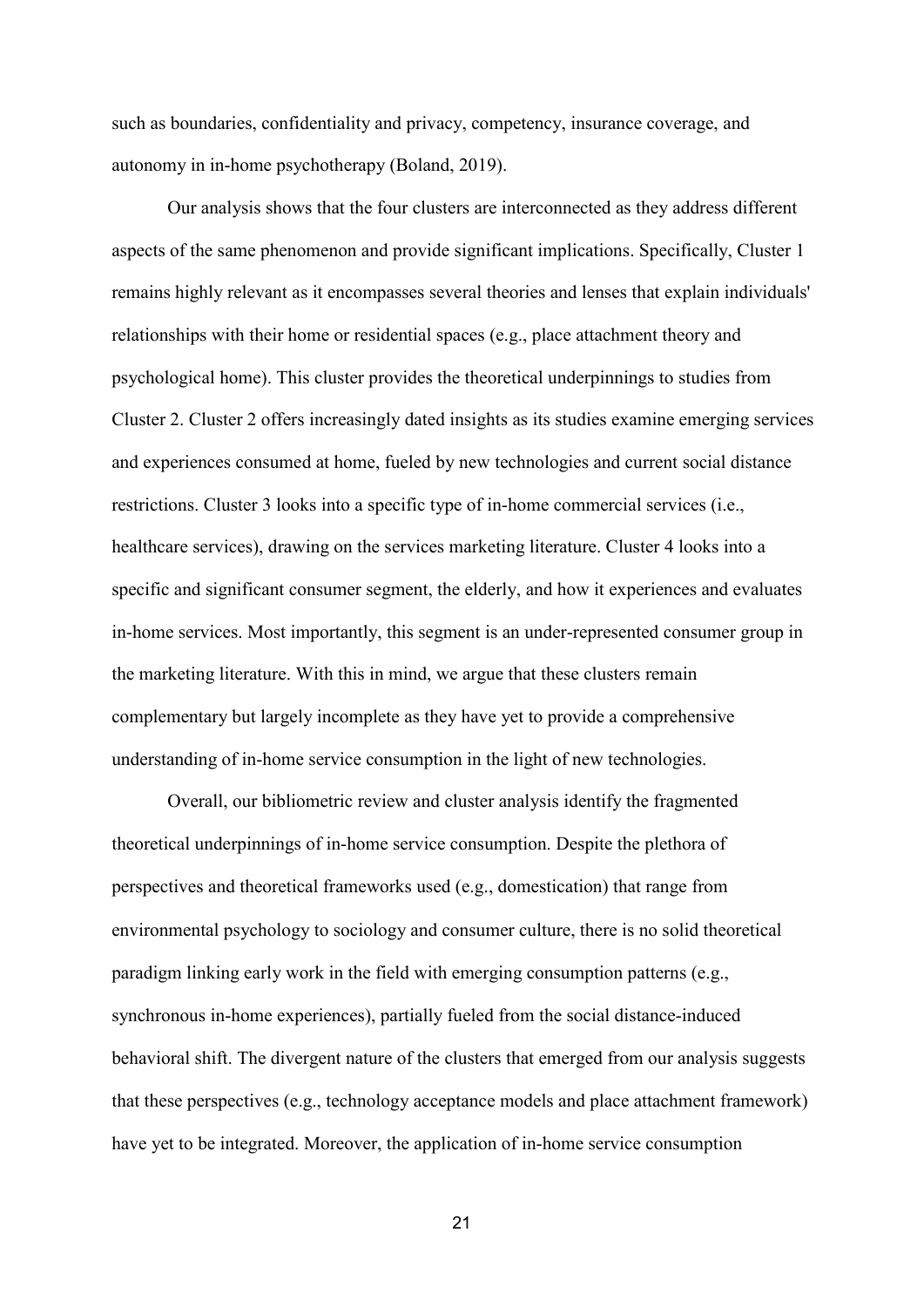frameworks remains highly context-specific as they have been examined primarily on specialized/niche settings (e.g., home healthcare services and elderly). Although healthcare services constitute a significant volume of this stream, most of the literature reviewed (67.7%) lies in other contexts such as leisure, retail, financial, and telecommunication services, which justifies our approach to in-home service consumption.

Overall, our cluster analysis of the in-home service consumption literature reveals some interesting insights. First, it highlights the four actors that dominated service exchanges at home (i.e., consumers, home service personnel, techno-actors, and service providers) in the past and present without, however, adequately addressing their changing role in digitally consumed experiences in this setting. Second, there is a significant gap in the literature regarding the role of other or new actors (e.g., family members, friends, and virtual assistants, e.g., Amazon Alexa) and how they might influence service experiences at home. Cluster 2 epitomizes the increasingly dominant role of technology and techno-actors in in-home service consumption, enabling new forms of synchronous and asynchronous services and experiences without explaining how customers engage with them (emotionally, cognitively, and behaviorally).

## **5. InHoServ: A Proposed Conceptual Framework of In-Home Service Consumption**

To overcome these shortcomings, we introduce an integrative, multidisciplinary framework, namely *InHoServ,* which provides a comprehensive understanding of in-home service consumption as well as guidance for future research endeavors (Figure 5). *InHoServ* synthesizes existing knowledge in the area and builds further the key research gaps identified in our findings. It revisits the changing role of the main actors in in-home service consumption and discusses their exchanges with other actors in this context. Moreover,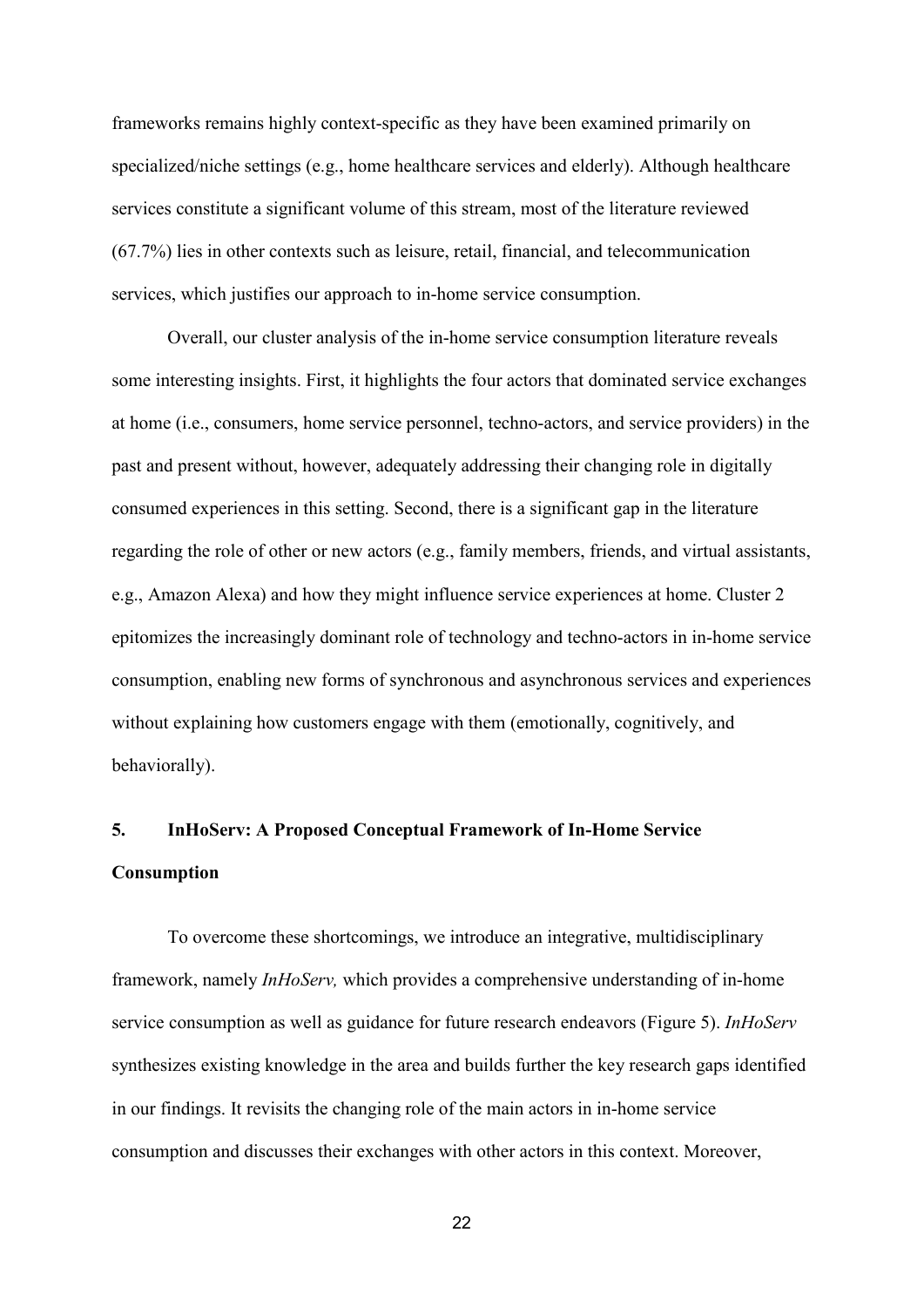*InHoServ* makes a step forward towards establishing the theoretical underpinnings of the area by epitomizing existing theoretical frameworks (e.g., technology acceptance, place attachment, domestication frameworks) embedded on various clusters of in-home service consumption.

To present InHoServ, we use the AADO (Actor-Antecedents-Decisions-Outcomes) and TCM (Theories-Contexts-Methods) frameworks (Lim et al., 2021). The adopting AADO enables us to capture the main Actors involved in in-home service consumption (i.e., consumers, service providers, home service personnel, and techno-actors); to identify the factors influencing their behavior in this context (Antecedents) and the types of their behaviors (Decisions) as well as their evaluations and future intentions (Outcomes) in this context (Paul & Benito, 2018). As evidenced by Cluster 2 of our findings, technology plays an important mediating role in in-home service consumption, enabling synchronous and asynchronous service experiences (Decisions). We consider virtual assistants and robots techno-actors due to their anthropomorphic features and behaviors. We complementary adopt the TCM framework (Lim et al., 2021), which allows us to identify the relevant contexts (Contexts), highlight the theoretical foundations of the extant literature (Theories), and denote the methodologies used in the study of in-home consumption (Methods) to provide a more exhaustive understanding of the literature in the area (Figure 5).

#### **<Insert Figure 5 here>**

*Consumers –* The consumer is the primary actor in the consumption of in-home services. Several factors influence consumers when consuming at home, classified as homescape elements, individual characteristics, micro-social environment (e.g., other household members, home service personnel), and available technology. As home plays a vital role in consumers' life, environmental psychology perspectives explore, through inductive approaches, how homescape elements such as style, design, and layout might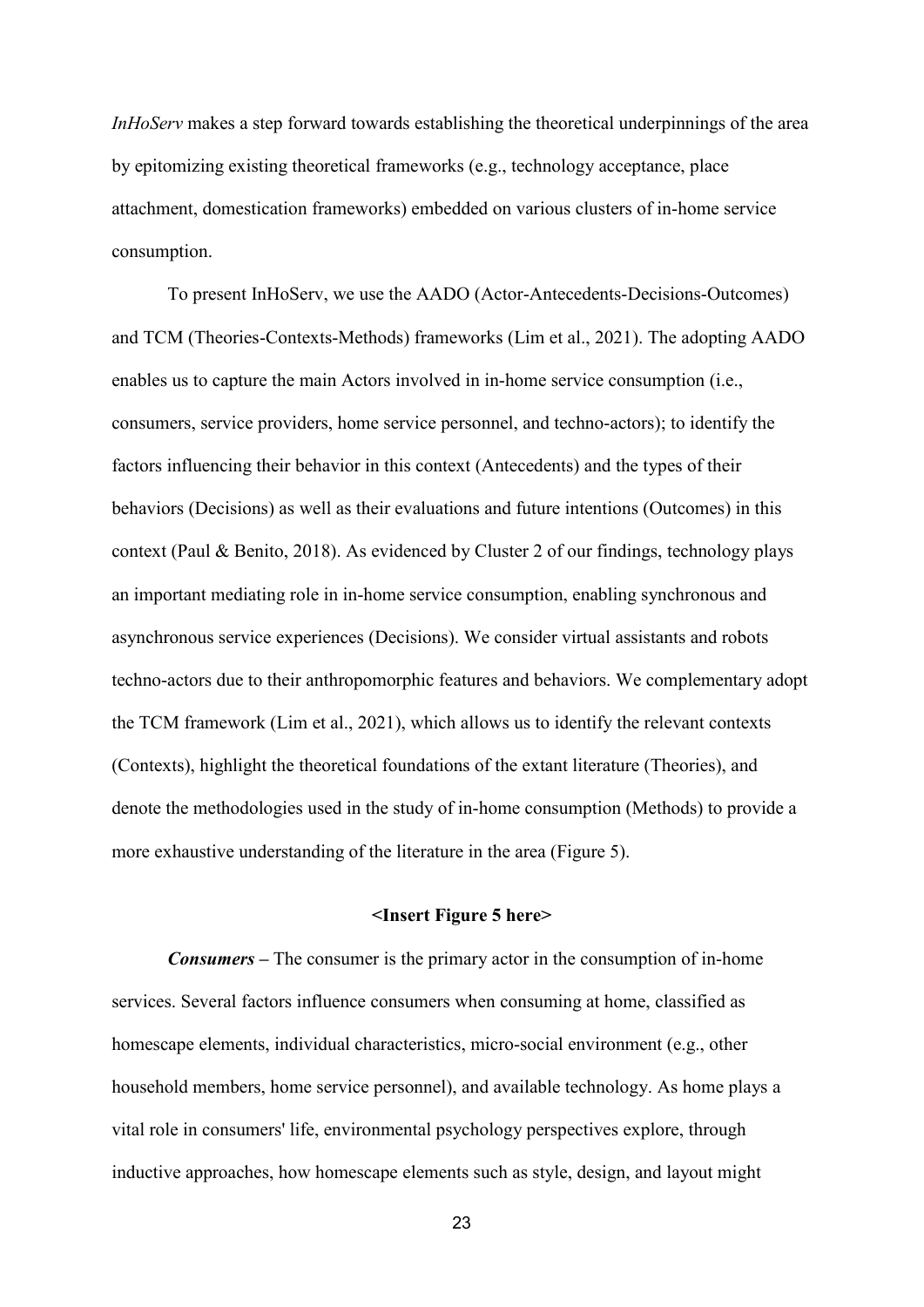influence their psychological and emotional state (e.g., anxiety). Family values influence the home atmosphere ("a relaxed, comfortable haven") as well as the desire to maintain status by adhering to certain standards (Madigan & Munro, 1996). Through survey-based approaches, scholars explored various consumers' psychological factors such as perceived risk (Schiffman et al., 1976) and domestic interactions with technology (e.g., robots) that influence their consumption decisions at home (de Graaf et al., 2019; Shin & Choo, 2011). When consumers use service firms' social communication channels, they seek functional, social, and economic value from in-home services (van Birgelen et al., 2012). However, customer participation level plays a critical role in in-home service provisions where "*the customer predominantly produces the desired service outcome by performing productionfacilitating activities*" (van Birgelen et al., 2012, p. 220).

Place attachment theory (Hernandez, Hidalgo & Ruiz, 2014) suggests that consumers' attitude towards and satisfaction with in-home consumption depends on their psychological attachment to their home and its meaning for their self-identity. Drawing on attachment theory, researchers have associated home attachment to several positive outcomes, including improved quality of life, better physical and psychological health, more satisfying social relationships, greater satisfaction with one's physical environment, freedom of behavior, exploration, and confidence (Tartaglia, 2012).

In addition, the integration of technology remains quite impactful for in-home service consumption. According to the technology acceptance model (TAM), consumers' engagement with domestic technology is a function of their level of readiness influencing the levels of functional, emotional, and social value they experience (Venkatesh, 2006; Zainuddin et al., 2016). On the one hand, technologies afford consumers several benefits. For example, teleservices provide consumers with autonomy and the ability to maintain control over their lives and services, which increases their service satisfaction (Grant et al., 2015;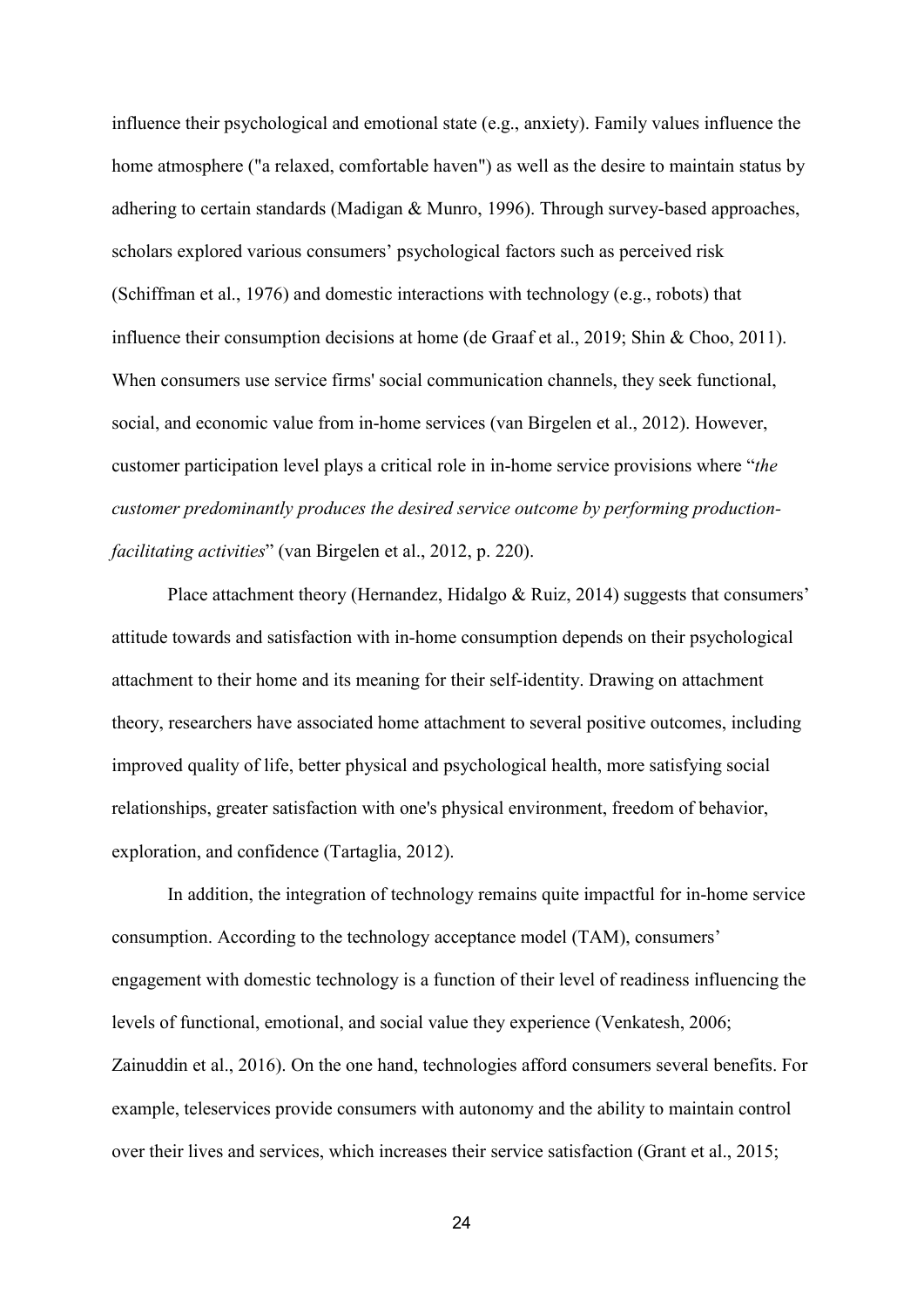Woodruff & Applebaum, 1996). Furthermore, mobile apps enable consumers to interact with brands from the comfort of their own homes (Scholz & Duffy, 2018), engage in social communications and networking, manage their finances, as well as educate, entertain, and empower family members (Bakardjieva, 2005; Delgado, 2021; Haddon, 2003; Venkatesh, 2006).

On the other hand, the in-home use of technology may entail several problems. For instance, domestication research employing primarily qualitative approaches has revealed that increased domestic use of technologies may harm household interactions (Haddon & Vincent, 2005) and may result in conflicts and tensions between household members or alienation (Haddon, 2003). Thus, consumers may complain about other household members' mobile phone usage and attempt to limit its use, or they may negotiate with their children about how much time they can spend watching TV or surfing the internet. Domestication of digital technology may also impair in-home consumption experiences, leading to uncertainty, concerns, and fear of destroying it or being unable to use it correctly (Kleiven et al., 2020).

Pertinent research, through survey-based data, adopts technology acceptance models (e.g., TAM and UTAUT) to examine how domestic robots gradually replace service personnel at in-home tasks (e.g., vacuuming) and family members in their entertainment (e.g., social robots). Moreover, studies examine how robots' personalities and behavior affect consumer experiences with various services and their well-being (Hendriks et al., 2011; Kidd & Breazeal, 2008). Consumers' acceptance of domestic social robots is a function of utilitarian and hedonic attitudes and their interaction experiences, which influence their behavioral intentions (de Graaf et al., 2019). In line with existing social norms, consumers remain skeptical of social robots' sociability and companionship potential and delegating substantial parts of the shopping process to autonomous systems. However, they are more prone to adopting them for utilitarian tasks (de Graaf et al., 2019).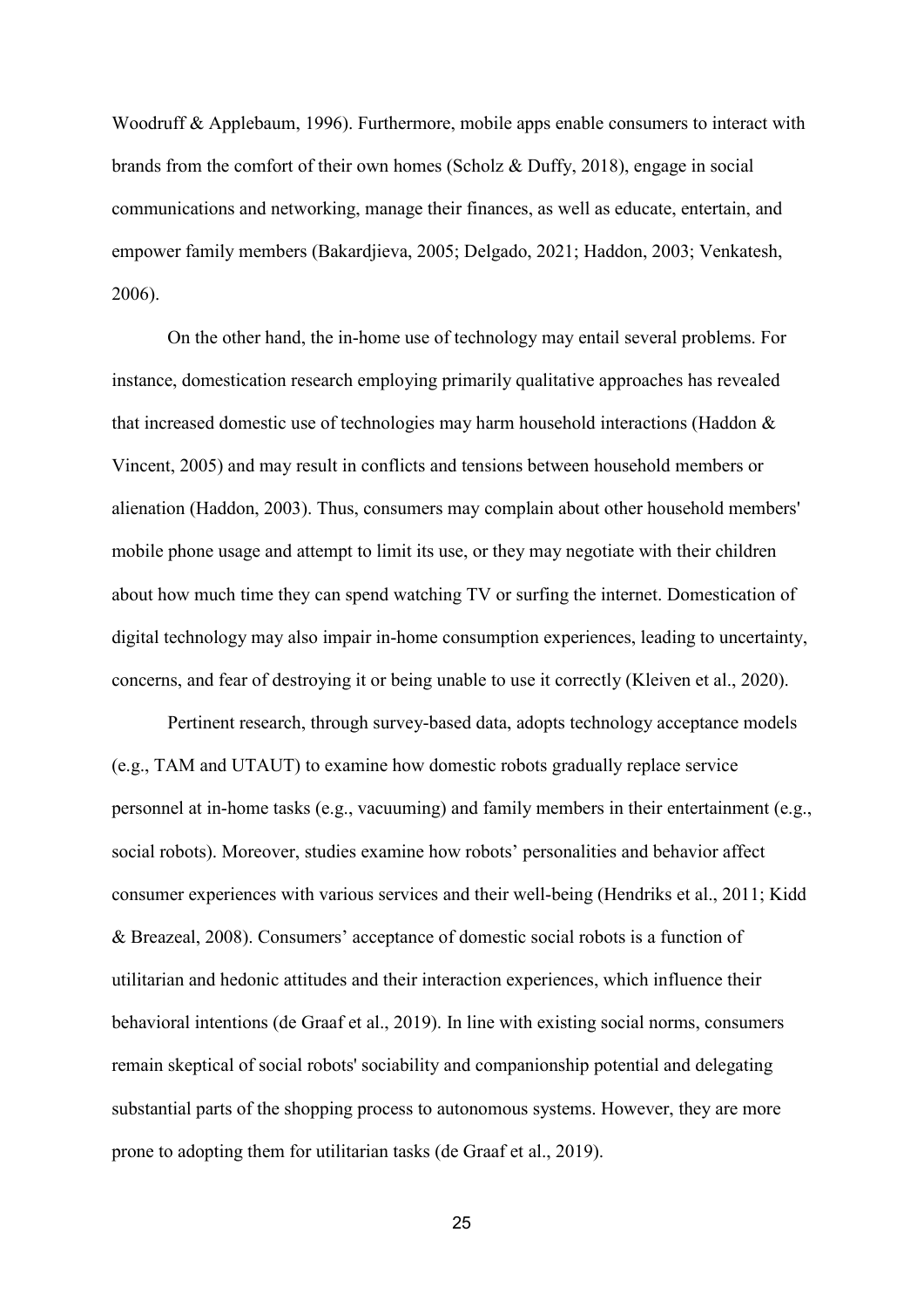Despite the increasing importance of new technologies in the post-Covid-19 era, consumer attitudes toward and experiences with technology-mediated in-home consumption of services remain widely under-researched. First, there is a lack of empirical evidence on the transformative role of technologies in the homescape and what this transformation entails for consumers, home service personnel, and providers. Second, scarce and dated insights exist on the role of the home environment and its features as a marketplace where consumers experience products/services (Madigan & Munro, 1996). In this direction, a handful of survey-based studies are evident, as shown above, signifying the need for further research. Third, marginal research is available on the disruptive consequences of consuming at home, such as social isolation and technology addiction (de Graaf, Allouch & van Dijk, 2019; Haddon & Vincent, 2005; Kleiven et al., 2020). Most importantly, scholars have yet to use behavioral data to understand how the co-presence of new actors (e.g., family members and virtual technology assistants) and their interactions with the key actors of our framework cocreate/co-destruct value at home.

*Home Service Personnel* **-** The second actor refers to personnel providing services on a temporary or regular basis at consumers' homes. From a service provider perspective, inhome service personnel might undertake different roles depending on the service encounters. For example, in temporary service interactions, service personnel may act more as brand ambassadors when accessing consumers' personal space to deliver a service (e.g., food delivery personnel and plumbers) (Chen et al., 2011) or co-create a service experience (e.g., DJs in a home party or organizers of a home wedding) (van Birgelen et al., 2012) or as commercial friends and caretakers in regularly offered services (e.g., hairdressers, gardeners). Furthermore, service personnel's role becomes more influential in relational (vs. interactional) service encounters at home (e.g., healthcare professionals and housekeeping personnel) due to their social proximity with various family members (Thomas et al., 2010).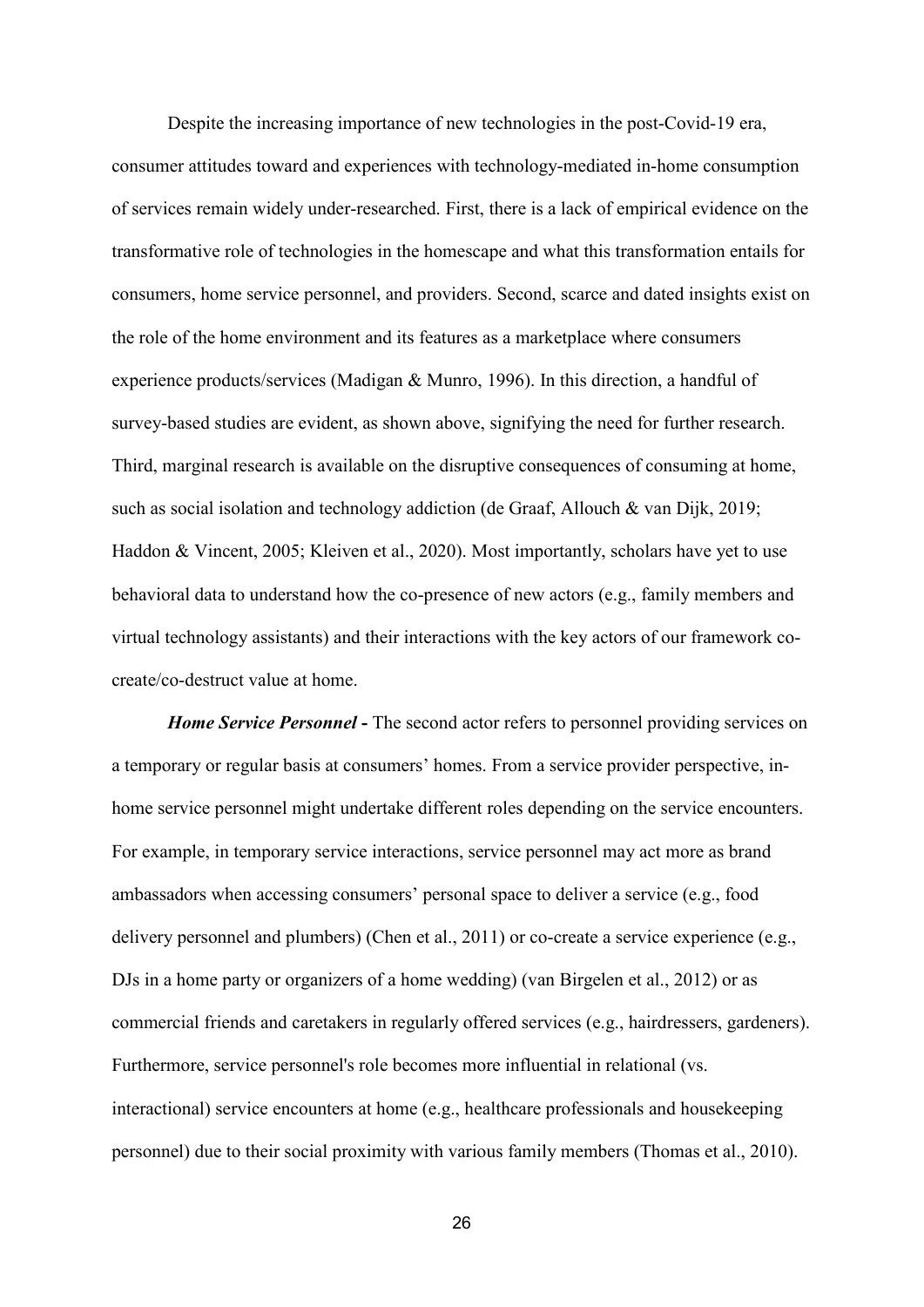Prior research adopts survey-based and qualitative approaches to address service personnel's role in a home health/care context and particularly focuses on care and health professionals' performance in this context (Sørly et al., 2019). For instance, adopting specific HR practices (e.g., purposeful training, skill utilization) enhances home caregivers' ability to deliver their services effectively (Yalçındağ et al., 2016; Sims-Gould et al., 2017). Surveybased work also highlights the importance of technology-related support and its various aspects (e.g., technology literacy skills and domestication) in-home care and health professionals' experiences with their roles (Rabbets et al., 2020). Working conditions for home healthcare service personnel and physicians (e.g., emotional climate, teamwork, role ambiguity, and role conflict) and the type of collaboration they have with patients (e.g., communication openness and co-consumption with customers) shape their delivery efforts and drive their experience with their role (Randall, 2008; Ree & Wiig, 2019; Gudnadottir et al., 2019; Liaaen & Vik, 2019). Interestingly, their supervisors' leadership style (e.g., transformational leadership) and reaction to technological innovations influence health professionals' and day-care providers' performance toward patients (Sørly et al., 2019).

Regarding home health professionals' performance at home, pertinent work employs inductive approaches (e.g., ground theory) or adopts self-reported proxies of service performance (Gantert & McWilliam, 2004). Studies in the field explore aspects of health professionals' well-being, such as job satisfaction and quality of life (Arts et al., 2001; Kleiven et al., 2020), while also investigating how healthcare firms can build up home carers' customer-oriented behaviors and engagement with their role while decreasing their absenteeism and retention intentions (Kleiven et al., 2020; Afolabi et al., 2018).

In light of emerging communication technologies (e.g., app-based consumption), no research to date has looked into how service personnel can successfully deliver services and experiences in consumers' personal spaces and how firms should re-design and deploy their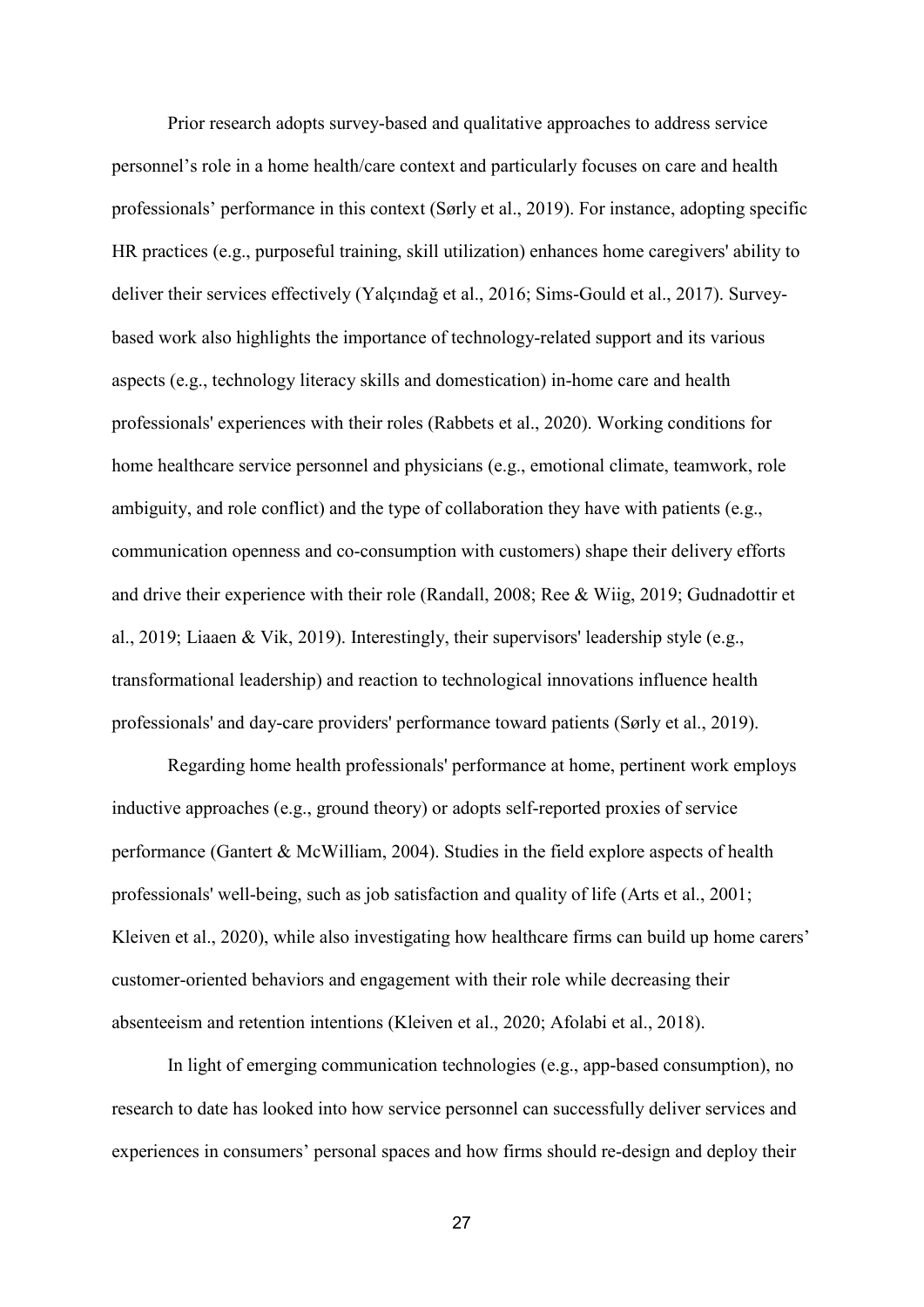workforce in this setting (Randall, 2008; Meesala & Paul, 2018; Sørly et al., 2019). The ramifications of service personnel's upgraded function in in-home service consumption (e.g., "brand ambassadors" and "commercial friends") demand more research scrutiny. There is also a scarcity of studies explaining how digital technologies impact the complexity and effectiveness of in-home services (e.g., home health care delivery) in the face of service personnel resistance (Guise & Wiig, 2017). Furthermore, the existing literature is limited to healthcare personnel and does not consider other professionals who provide services at home, such as housekeeping and cleaning personnel, plumbers, electricians, hairdressers, and chefs. Last, existing research focuses on the technological skills of service personnel (Kleiven, Ljunggren & Solbjor, 2020), and there is no adequate behavioral data on their emotional capabilities (e.g., empathy, discretion, and compassion) when interacting with consumers and their technologies at home.

*Service Providers* **-** Service providers, are the third main actor of this framework. Service firms' organizational characteristics play a significant role in the successful provision of in-home services. Early quantitative research in non-profit healthcare services shows that a stable organizational environment combined with specialized strategy, formal centralized structures, and close control and supervision results in higher organizational effectiveness as reflected on employee turnover, number of customer complaints, and service quality (Laamanen et al., 1999; Schmid, 1993). On the other hand, commercial service providers are less effective and limit consumer empowerment because they operate in an unstable environment with limited resources, have a decentralized structure, and are task-oriented (McWilliam et al., 2001; Schmid, 1993). However, as private service providers become more sophisticated, customer-focused, and technologically literate, the above findings may no longer apply. Therefore, additional insights are needed to uncover the optimal organizational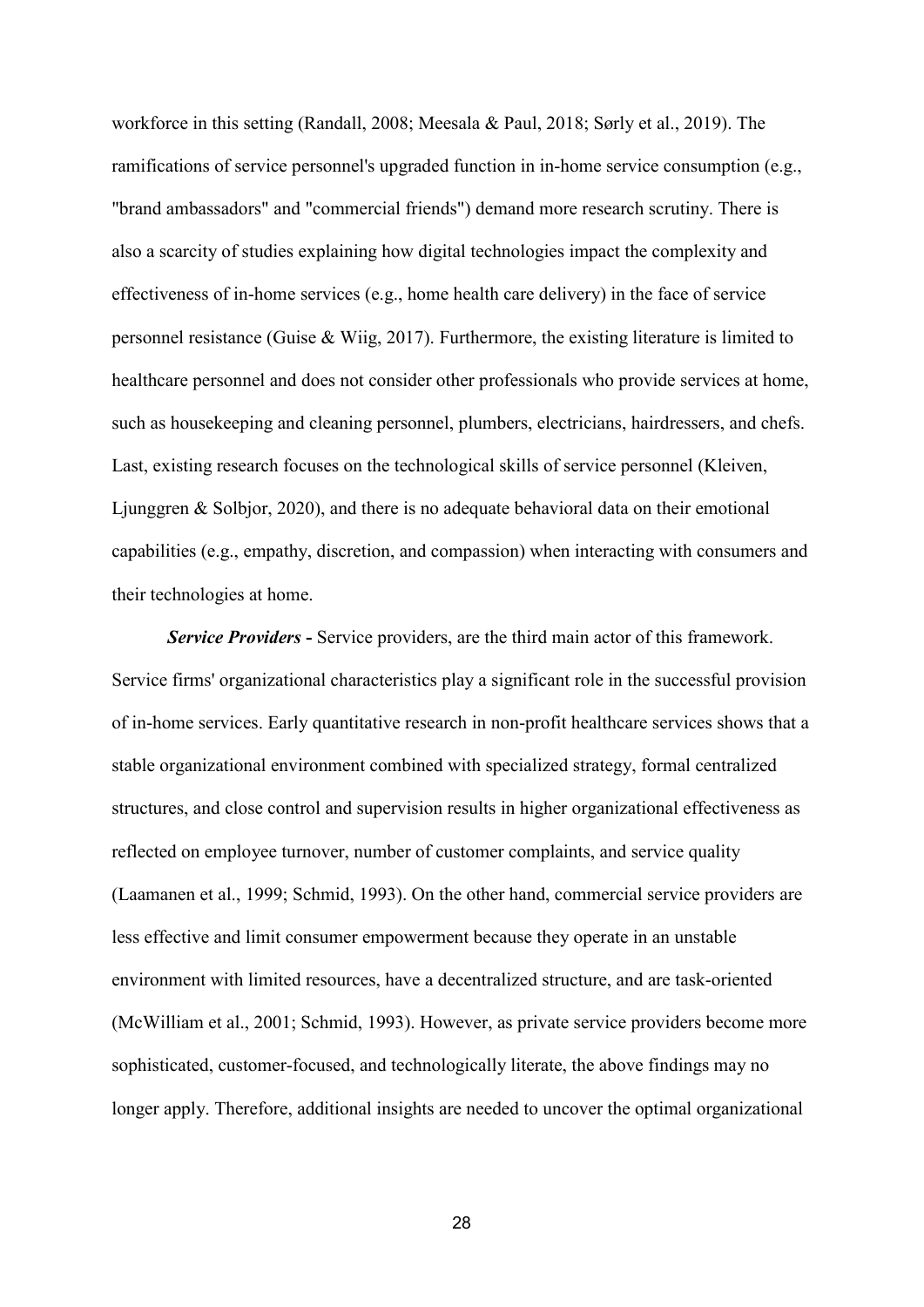characteristics and capabilities of commercial and non-profit firms for successful service provision at home.

Qualitative evidence from the field suggests that involving multidisciplinary teams in service provision (e.g., healthcare or house keeping services), networking, navigating, and aligning social processes among team members enhances their communication and integration, and thus their effective functioning (Gantert & McWilliam, 2004). Moreover, it is critical for home service providers to establish service standards and monitor their implementations through customer feedback (Applebaum, Regan & Woodruff, 1994). To increase customer referrals, service firms need to apply marketing principles to meet customers' needs and desires through customer service and communication (Freitag, 1988).

Various technologies mediate interactions and relationships between service providers and consumers at home (e.g., videotext in the 1980s, the internet since the 1990s, and robots since the 2000s). Interview data show that firms with a high marketing orientation prioritize service excellence, whereas firms with a low marketing orientation prioritize cost containment when implementing new technologies (Dansky & Ajello, 2005). To offer their services in a digital (or phygital) way, firms should transform their systems to support inhome consumption and consider the quality of information they offer to consumers, the perceived sacrifice (time, effort, and money) consumers must make, along with their product attributes. Businesses should explore new ways to encourage the trial of adaptive service provisions to overcome consumers' resistance to third-party presence at home.

Regardless of the above evidence, there are several idiosyncrasies and gaps in the literature regarding the shifting mode of delivery and co-production of services at home, as well as the changing role of all actors involved, in light of new technologies (van Birgelen et al., 2012; Ipsos, 2021). First, as consumers transform into digital natives, there is scarce data on whether and how service firms adapt their technology capabilities and marketing strategies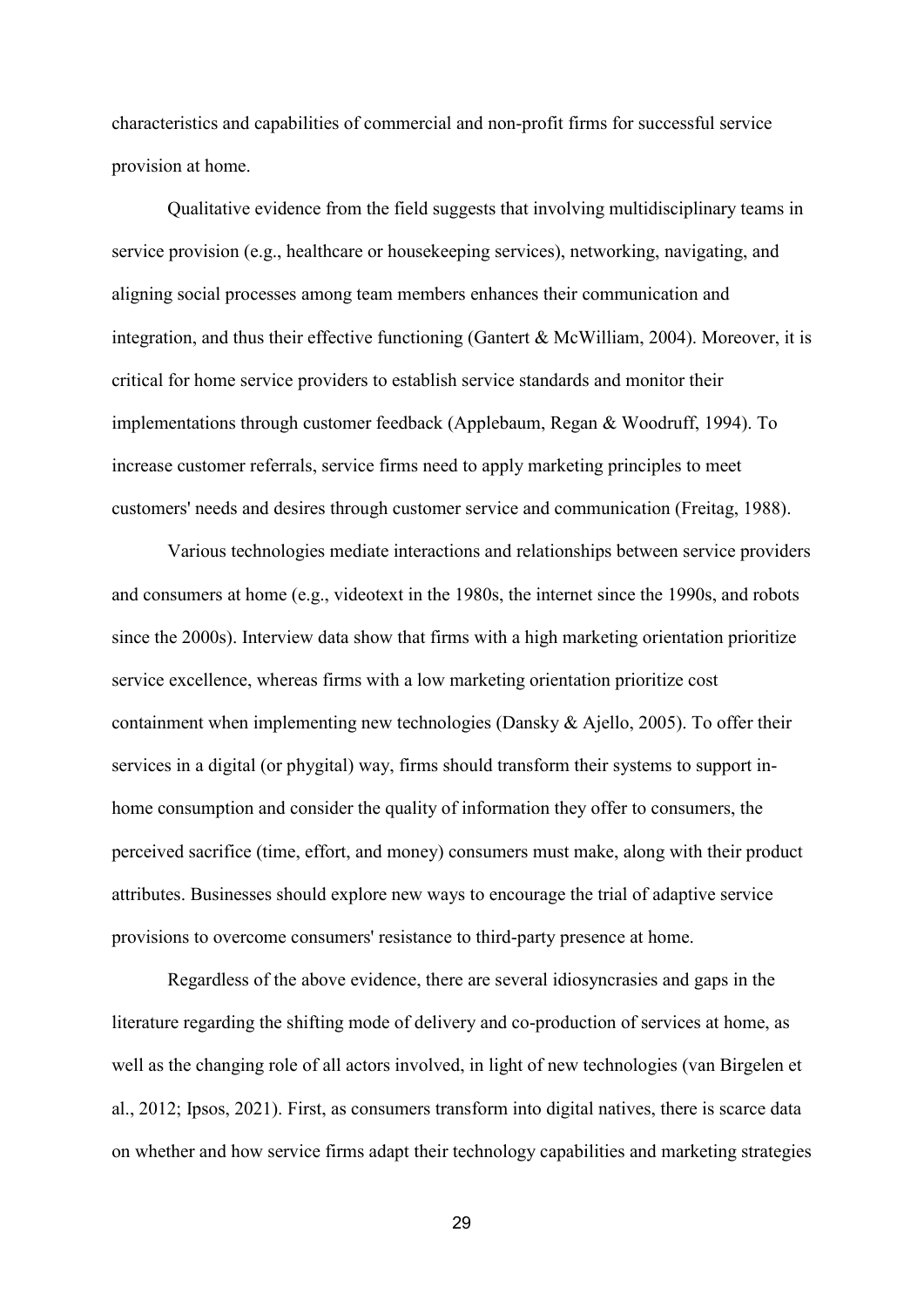to accommodate these changes. For example, many restaurants have added home delivery services during social distance restrictions, or many retailers such as supermarkets developed their e-shops and home delivery services. However, there is limited understanding of this transition and diversification of service delivery modes and how these changes impact the actors involved in in-home service consumption.

Second, there is no evidence about how service providers need to adjust their organizational culture and structure to meet increasing consumer expectations from the presence of their reps' access to their personal space. Third, increased levels of consumer participation elicited across diverse delivery channels (digital, phygital, physical) and modes (synchronous vs. asynchronous) of in-home service offerings necessitate co-production and co-creation of services (e.g., at home events) in their intimate and personal space via new technologies. Thus, more insights are needed on under which circumstances the increased level of customer engagement in tech-mediated (co-)production of services results in higher value creation in this context. Fourth, there is a shift of socially and publicly consumed services into a more socially distant/private mode and a relative dearth of research on the role of other consumers (e.g., family members and friends) and in-home service personnel in the production and consumption of in-home experiences.

#### **6. Future Research Agenda**

Significant research progress has been made on in-home service consumption over the last decades, enriching our understanding of its nature and idiosyncrasies. InHoServ provides an integrated view of current knowledge and shortcomings of the extant in-home service consumption literature, serving as the starting point for the future research endeavors. Our research agenda identifies four areas of interest for researchers and raises several questions that can be addressed in the future.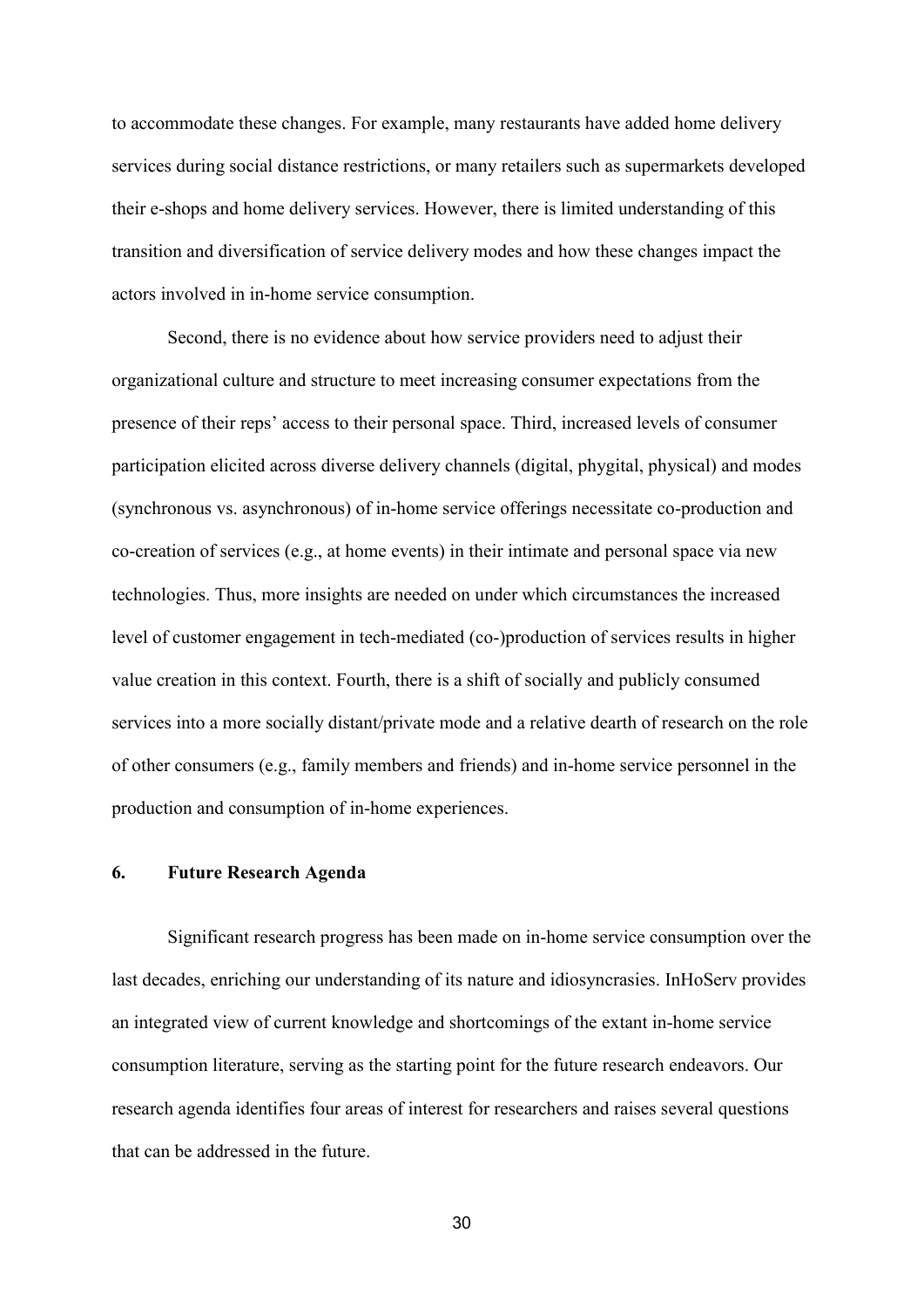#### *6.1. Theorizing in-home service consumption*

Our systematic review reveals that prior studies (cluster 1) primarily draw on specific theories to explain changes in consumer behavior and individuals' identity enactment at home (i.e., domestication theory, theory of planned behavior, place attachment theory) (Debenedetti et al., 2014). However, these theories have yet to uncover how value emerges for consumers when consuming at home. The integration of value creation frameworks (e.g., service logic, service-dominant logic, and relational dialectics) in future research could help scholars understand how tech-facilitated in-home service exchanges shape value creation/destruction for different actors in this context (Tsiotsou, 2021). Revisiting the foundational propositions of service-dominant logic would enable researchers to delineate further the changing roles of consumers as value creators and hosts of service provision, as well as uncover how various delivery channels (digital vs. physical) and modes (i.e., synchronous vs. asynchronous) shape consumers' perceptions of value. Questions like the ones below need further attention: *What are the nature of in-home value and the role of various actors in value creation? Which individual-level, exchange-specific, and situational factors determine in-home value creation for different types of consumers (e.g., elderly)? How do the different delivery channels and modes shape service exchanges during "in-home service consumption"? Do the premises of traditional value creation frameworks (e.g., service logic) apply to in-home service exchanges? How is value created among actors through their daily practices (integration of resources) at home?*

We stress further the need for more insights on how various situational contingencies fueled by technological advances and social distance practices affect key actors' role in inhome service consumption. Such factors include: the shift from consuming services socially and publicly into a more socially distant/private mode; the lack of (or selected) presence of other consumers (e.g., family members and friends) in the production of in-home services and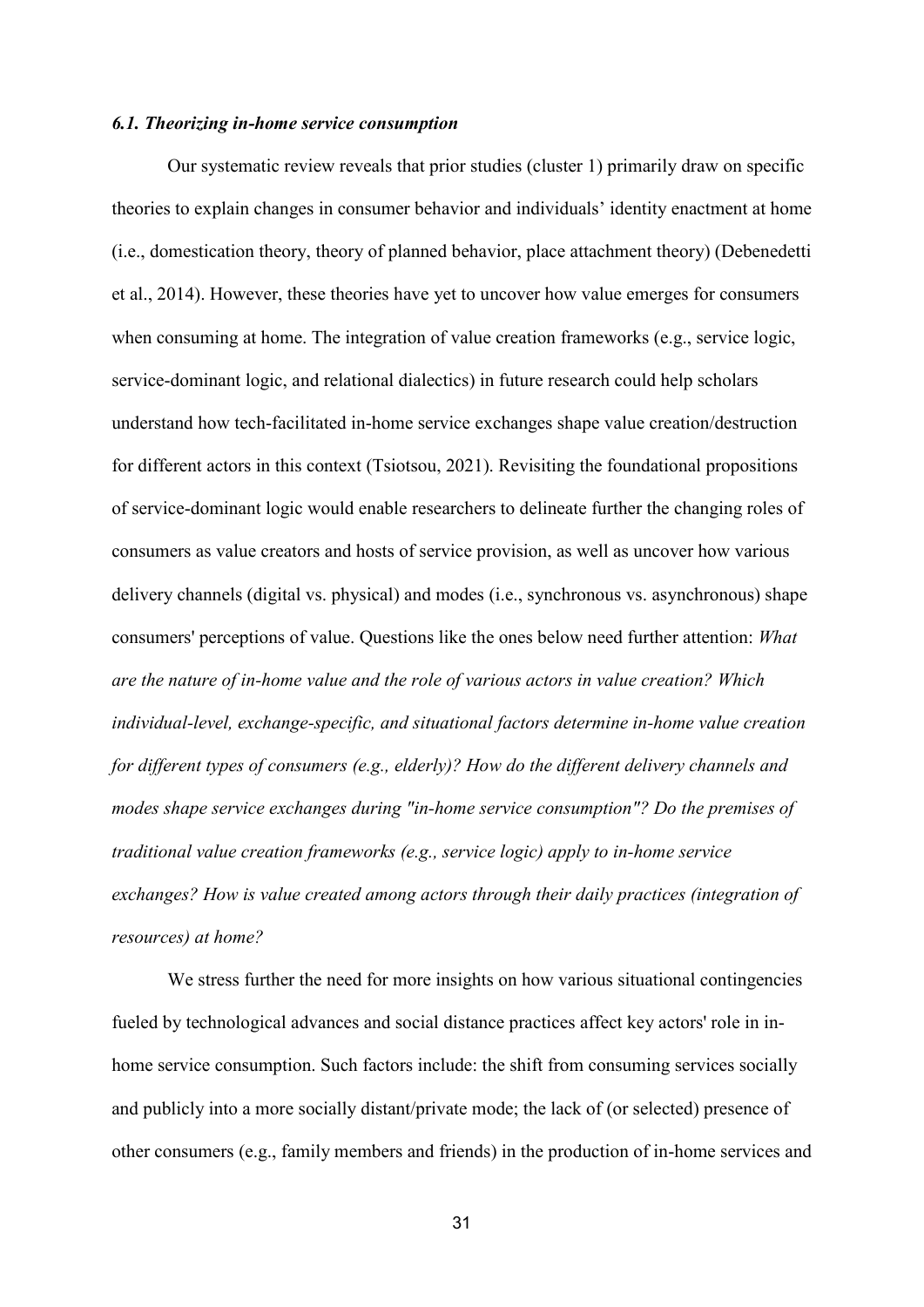experiences; firms' access to consumers' intimate and personal space and new norms of employee-customer interactions required during in-home exchanges; and consumers replace firms in becoming hosts of service exchanges.

Practice theory (Breadshell et al., 2019) integrated with environmental and sociological perspectives (Roster et al., 2016; Valentine, 1999) may add to the understanding of the above features and address some of the following questions: *Under which conditions (situational, market, individual-level) are consumers more prone to switch from consume-out (e.g., dining out) experiences into in-home ones? How does the shift to more private and intimate services (with no presence of other consumers) affect customer satisfaction and spending habits in at-home conspicuous experiences? How much is customer participation optimal across different types of in-home experiences (e.g., digitally vs. physically delivered)? What would make consumers less reluctant to allow firm reps into their personal space? What changes must service providers make to meet the increased consumer demand for in-home service consumption?*

Building on Van Birgelen et al.'s work (2012), who identified three types of desired benefits for "*in-home service consumption*", a classification of different in-home services and experiences is warranted to design better and customize service providers' diverse in-home offerings. Researchers could explore: 1) *development & learning-seeking* services and experiences (e.g., virtual workouts, online courses) that are orientated towards consumers' personal development, physical and mental well-being while also enhancing their noveltyseeking inclination; 2) *hedonic & social-seeking* services and experiences (e.g., virtual concerts, in-home cinema) where consumers seek fun, socializing and networking or try to reduce boredom; and, 3) *comfort & convenience-seeking* services (e.g., in-home pampering services), driven from consumers' inclination towards staying safe, maintaining privacy or serving their financial motivation. Future research could address questions like: *How should*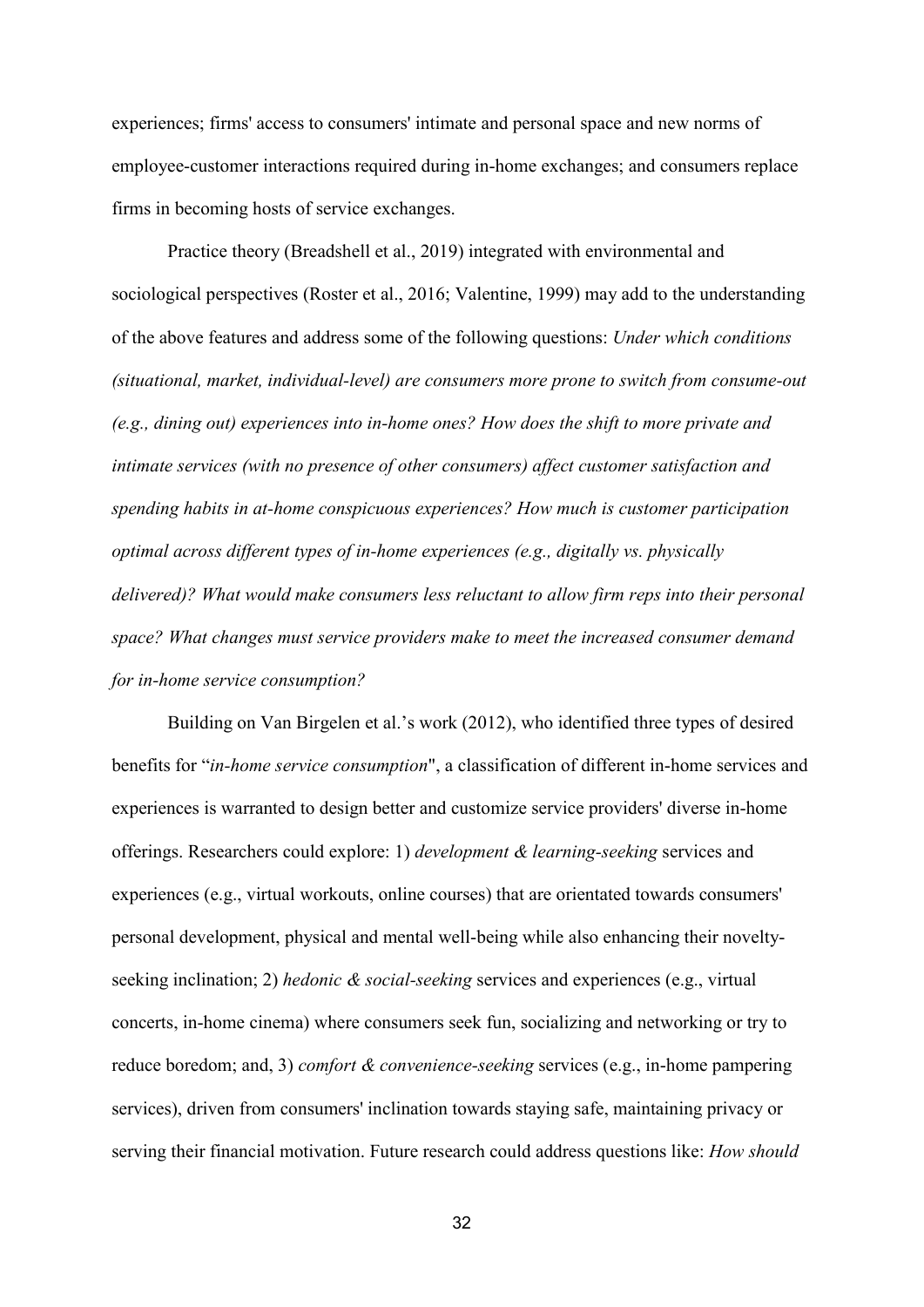*service providers customize different types of in-home services and experiences? To what extent should home service personnel strives for co-creating with customers different in-home experiences? How does the co-presence of other consumers (e.g., family members and friends) affect satisfaction from different types of in-home services?*

#### *6.2. The changing role of service providers*

The changing role of service providers lies in the DNA of in-home consumption (Van Birgelen et al., 2012). Despite some evidence that Cluster 2 offers, service providers' and consumers' roles in value creation spheres are altered, and consumers now become the 'hosts' of their service exchanges with firms. Prior service delivery models advance a supplier-based understanding of customer service where firms reach out to consumers to join their physical or virtual stores (Meuter et al., 2005); in an in-home context, firms need to access consumers' personal space to deliver their services physically (e.g., personal training).

For this to happen, service providers have to offer attractive service offerings and convey trust to consumers to gain access to their intimate space. To gain consumers' trust in this context and maintain their continuing commitment and loyalty, service brands must be even more cautious in keeping their promises (Montgomery et al., 2018). The role of service personnel in this process is central, and they should function as brand ambassadors. Furthermore, service providers might have to personalize and customize further their offerings, departing from mass-oriented services (as presented in clusters 3 and 4) so that they access consumers' inner circle. Researchers in this area could address the following questions: *What type of service offerings and experiences would be more appealing among consumers for their homes? What is the role of service personnel in building rapport and intimacy with consumers to easier access their personal space? How can brands forge stronger relationships with their customers through their presence in their personal space? How should service providers organize and train their service personnel to deliver service*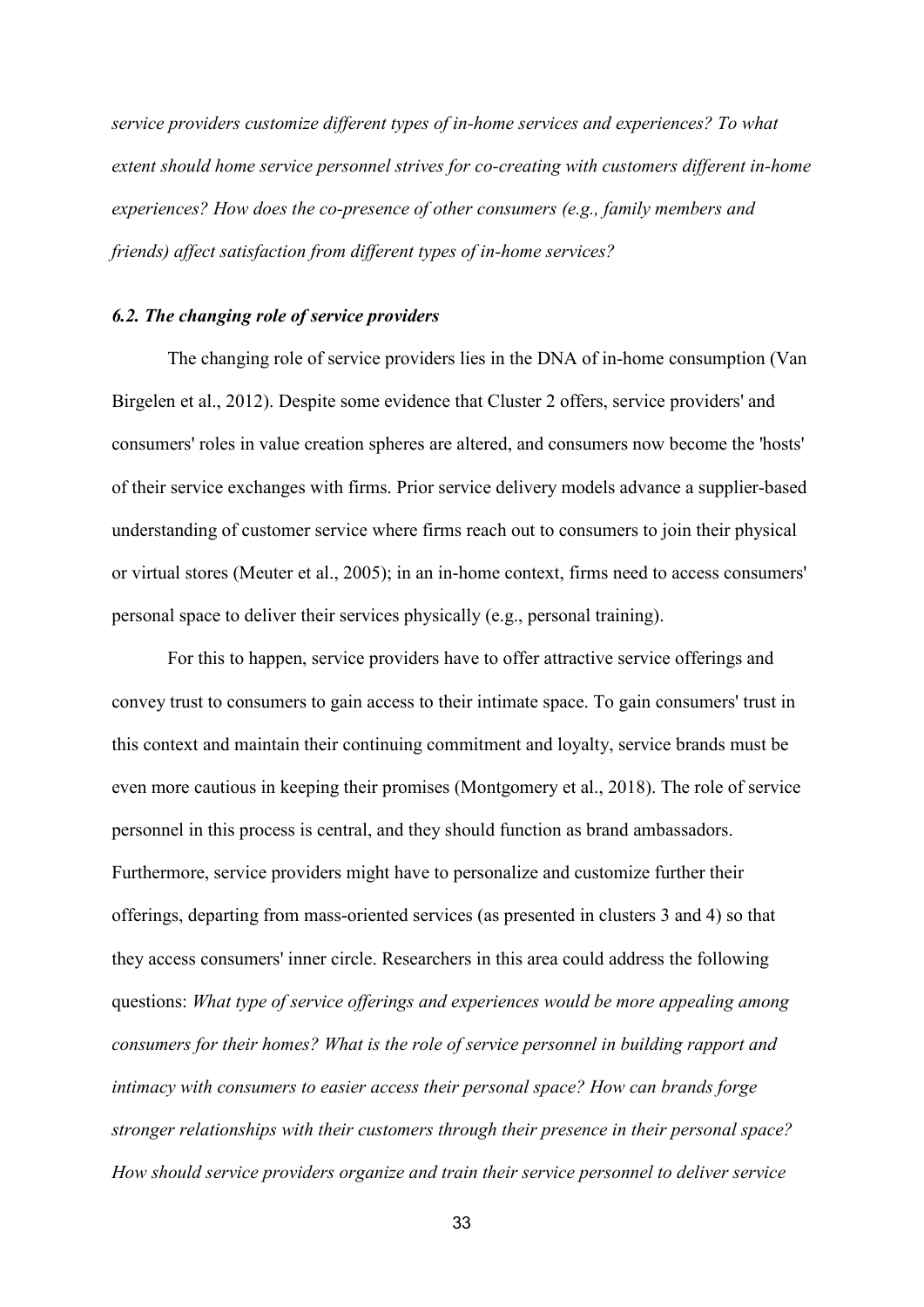*excellence in consumers' homes? How should service providers adjust their traditional social/store-based offerings to increase their wallet share in consumers? Does in-home consumption make individuals more or less prone to share their personal data with service providers?* 

In-home service consumption could enable service providers to become more inclusive and offer their customized offerings to vulnerable consumers or consumers experiencing vulnerabilities (e.g., elderly and disabled consumers), as well-established in clusters 3 and 4. Theoretical frameworks integrating transformative service and service inclusion approaches could guide firms when designing their in-home service offerings. More research is needed to understand how in-home service consumption could emerge as a more inclusive business model for children, elderly and disabled consumers and the role of service personnel (Choi, Kand & Joung, 2017; Gudnadottir et al., 2019) to expand the transformative service stream. Due to their inability or high risk of accessing these services in a public/social setting, service providers could easier reach and support them. Future research could investigate questions like: *What type of in-home services and experiences would most appeal to consumers experiencing vulnerabilities*? *How can service providers alleviate the disruption and risks that elderly consumers might experience from giving third parties access to their personal space (e.g., privacy threat, embarrassment, deception)? How is transformative value (hedonic and eudaimonic well-being) created in in-home service consumption?*

#### *6.3. Technology and service consumption at home*

Emerging technologies such as augmented reality (AR), virtual try-on (VTO), virtual technology assistants (e.g., Alexa), virtual reality (VR), and robots have vastly changed consumer purchasing habits at home in the past few years (Qin et al., 2021). The emergence of digital technologies and the appification of consumption renders the insights of Cluster 2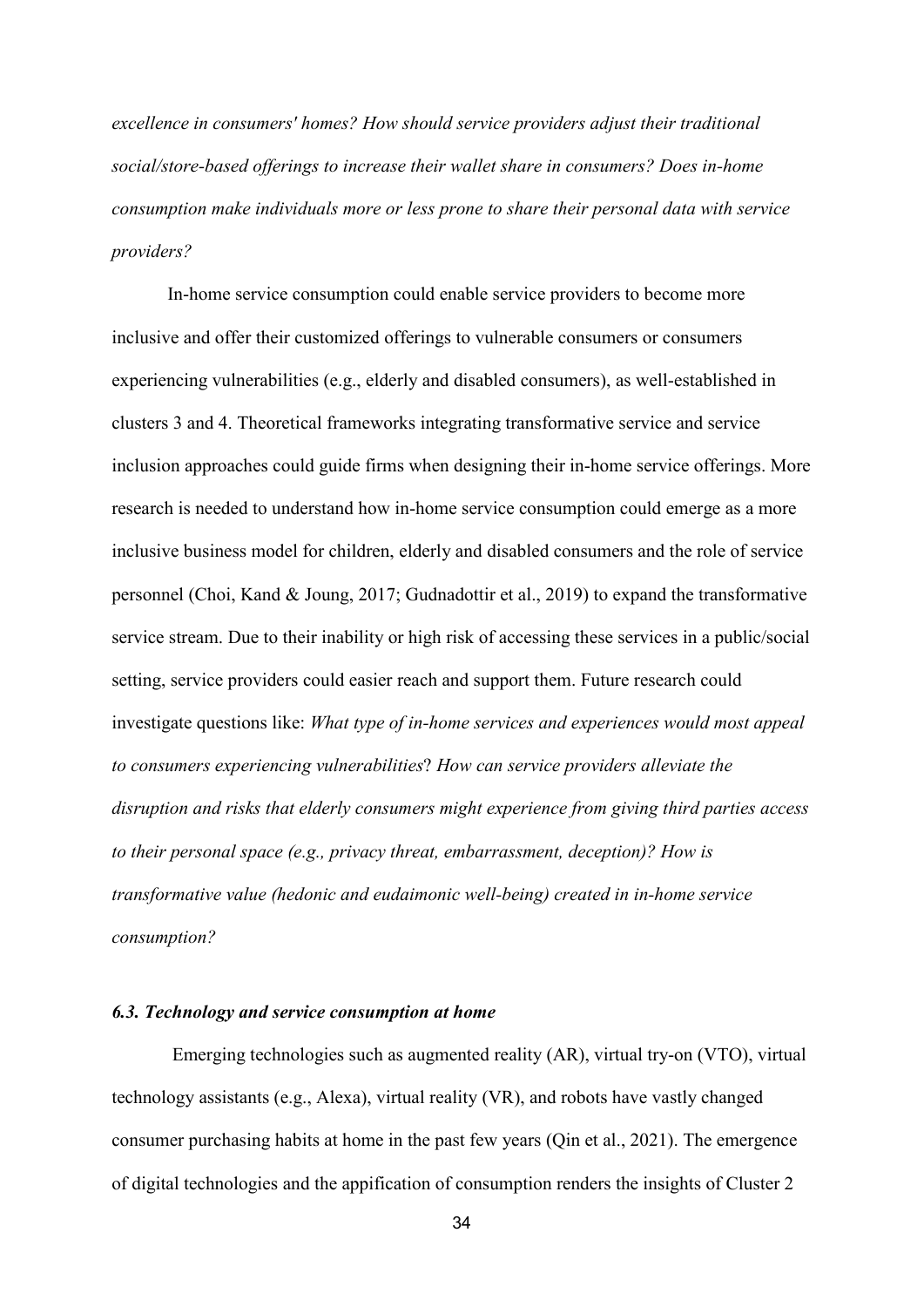increasingly dated (Crewe et al., 2009). For instance, the functional, social, and experiential meanings that consumers derive from AR apps could be affected by the homescape (Fuentes & Svingstedt, 2017; Shove, 2007). Equally important, there is no evidence under which circumstances the integration of such technologies in the delivery of in-home services affects the levels of emotional attachment and psychological distance among consumers from such services.

Research on how technology empowers people in-home examines their goal achievement, self-expression in new forms, and spontaneous experiences (Bakardjieva, 2005). In this regard, future research should reconsider the role of domestication theory and how the consumption aspects of technology shape people's lives and at-home experiences (Silverston, 2005). In particular, consumers' reliance on and integration of technologies as an essential part of their lives constitute major research issues. Expanding the early insights from Palen and Hughes (2007), the social consequences of domestication need further exploration.

From a service providers' point of view, more insights are needed on how to integrate technology best when designing in-home services and experiences. Despite the insights from clusters 2, 3, and 4, some consumers may be reluctant to allow service personnel to access their personal space. On the other hand, others may prefer a more AI-driven delivery of inhome services (Chandler & Chen, 2015). For instance: *How do virtual mobile apps affect consumers' choice of newly emerged in-home experiences (e.g., digital socialization)? Can augmented reality apps facilitate the acceptance of in-home services among consumers? How can brands utilize technology to gamify learning and personal development activities at home? What is the impact of the extensive use of virtual apps on consumer satisfaction with in-home experiences? How can virtual reality apps reduce consumer boredom and reduce resistance among newcomers in the market? How can in-home robots influence consumers' experience, socialization processes, and well-being?*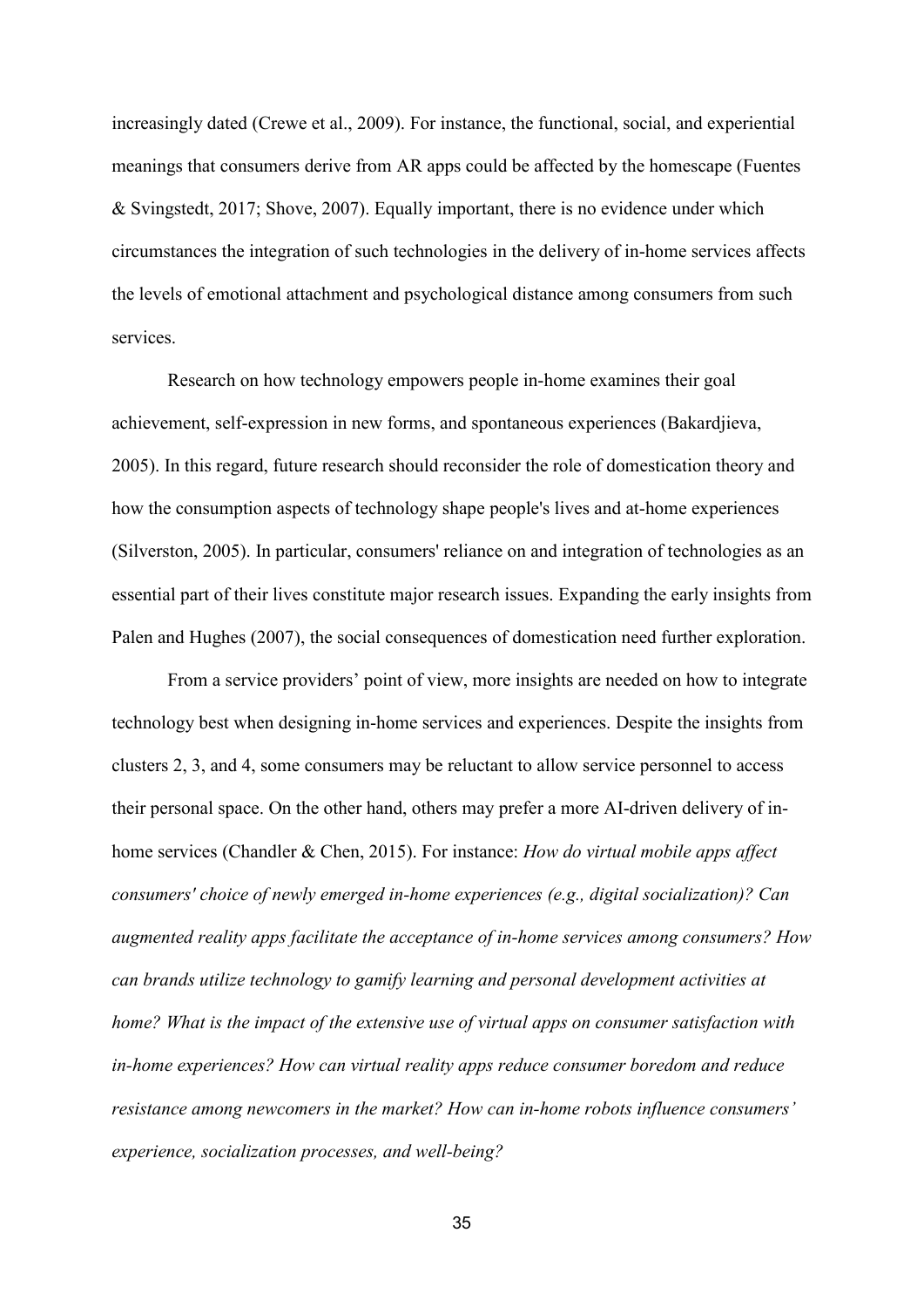Building on the premises of the transformative service stream (Anderson *et al.,* 2013), more research is needed around the role of technology as an enabler of appealing offerings to consumers experiencing vulnerabilities. Challenge point theory (Scassellati et al., 2018) integrated with traditional perspectives (TAM and UTAUT) (Zainuddin et al., 2016) may shed light on how vulnerable consumers (or those experiencing vulnerabilities) achieve an optimal level of learning how to use technologies at home depending on their level of difficulty (Clusters 2 and 4). Questions like the ones below are worth investigating: *How can firms integrate virtual reality in designing in-home offerings to support consumers experiencing vulnerabilities? Does the use of technology-mediated channels (instead of firm reps) minimize disruption (e.g., privacy threat, embarrassment) on vulnerable consumers' lives? Are vulnerable consumers more willing to co-create physically delivered service exchanges from service personnel at their place? How is the level of well-being influenced when consumers experiencing vulnerabilities interact with social robots or home service personnel?*

### *6.4. The dark side of consumption at home.*

In the post-COVID-19 era, remote work policies tend to become the norm, interpersonal communication becomes increasingly tech-mediated, and consumers spend an increasing amount of time at home (Sheth, 2020; Zwanka & Buff, 2021). These policy changes and working trends are absent in all emerging clusters. Hence, scholars should further investigate the potential dark side of this behavioral paradigm shift for consumers' working and social lives.

As work-life boundaries become increasingly blurred, consumers use the same space for engaging in discrete activities such as working, learning, shopping, and socializing while eventually experiencing decreased utility (e.g., Zoom fatigue) (Venkatesh, 2020). In such circumstances, the lack of boundaries in the enactment of multiple identities and roles (e.g.,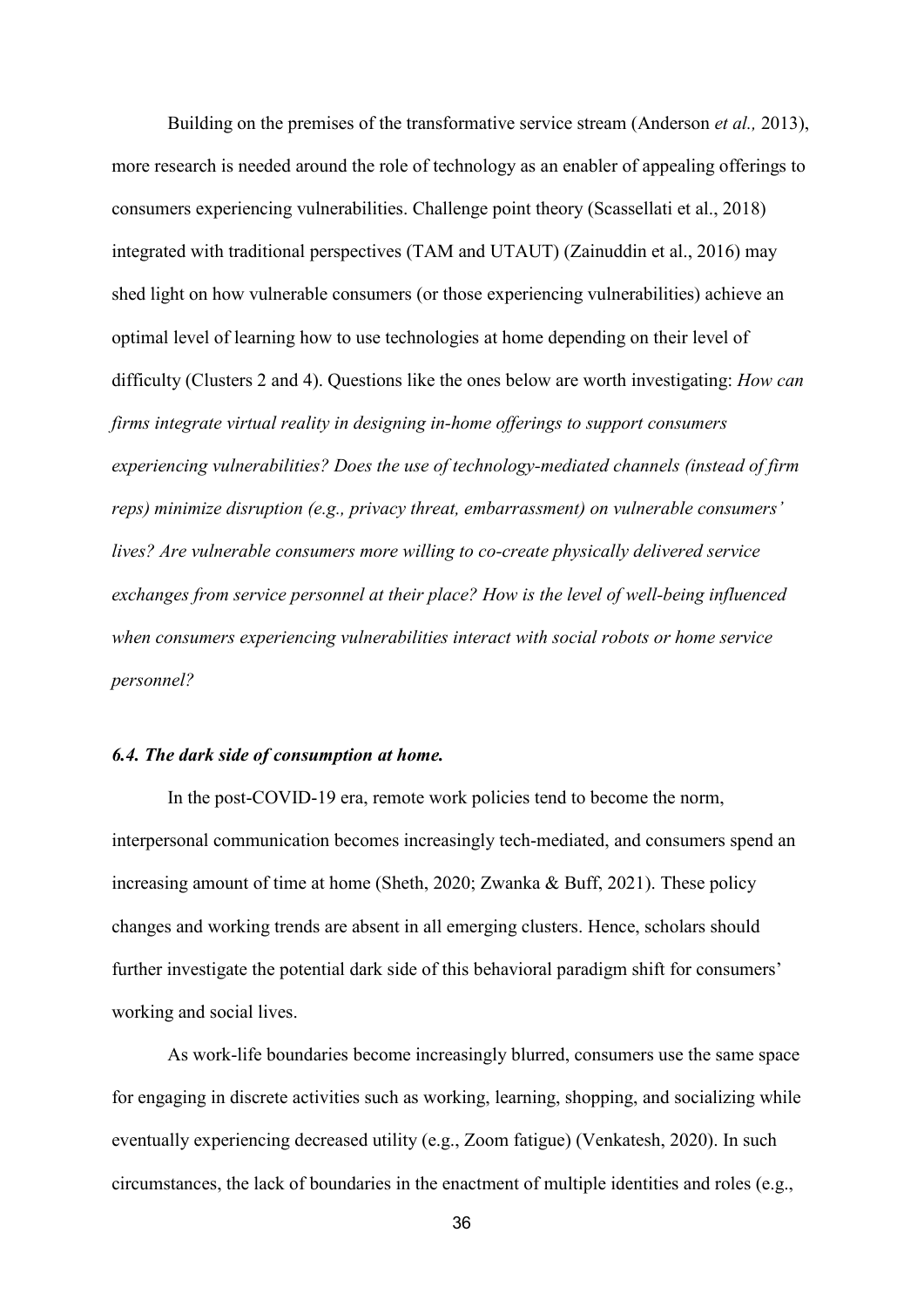as consumers and service personnel) might result in individuals engaging in re-constructing these identities (e.g., change the meaning of their job role) or decrease their motivation to perform their various roles (Petriglieri, 2011). At the same time, evidence shows that increased staying at home is often associated with disruptive psychological outcomes (e.g., anxiety, fatigue, boredom, and social isolation) (Venkatesh, 2020) and behavioral outcomes (e.g., domestic violence).

These significant changes in daily consumer lives generate important questions for marketing researchers: *How does long-term working from home affect consumer preferences and consumption patterns? Does work from home increase impulsive spending in specific product categories (e.g., hedonic services)? To what extent do boredom and fatigue, triggered by the enactment of various personal identities, reduce consumer tendency for inhome service consumption? How do consumption-related emotions from staying-at-home affect consumer purchases? To what extent does consumers' psychological mindset at home reduce their inclination to certain product categories (e.g., conspicuous consumption)? To what extent does the enactment of multiple roles influence consumers' psychological, physical, social, and financial well-being?*

#### **7. Limitations and Concluding Remarks**

This study, like any other systematic review, suffers from several limitations. First, our keywords, process, and use of specific databases may have omitted potentially relevant studies. Second, because we concentrated on analyzing and integrating existing research, we did not provide research propositions connecting the themes and elements of InHoServ. Third, this review only includes studies published in peer-reviewed academic journals written in English; it excludes books, conference proceedings, and other "grey" literature, as well as articles written in other languages that may be relevant. However, we are confident that the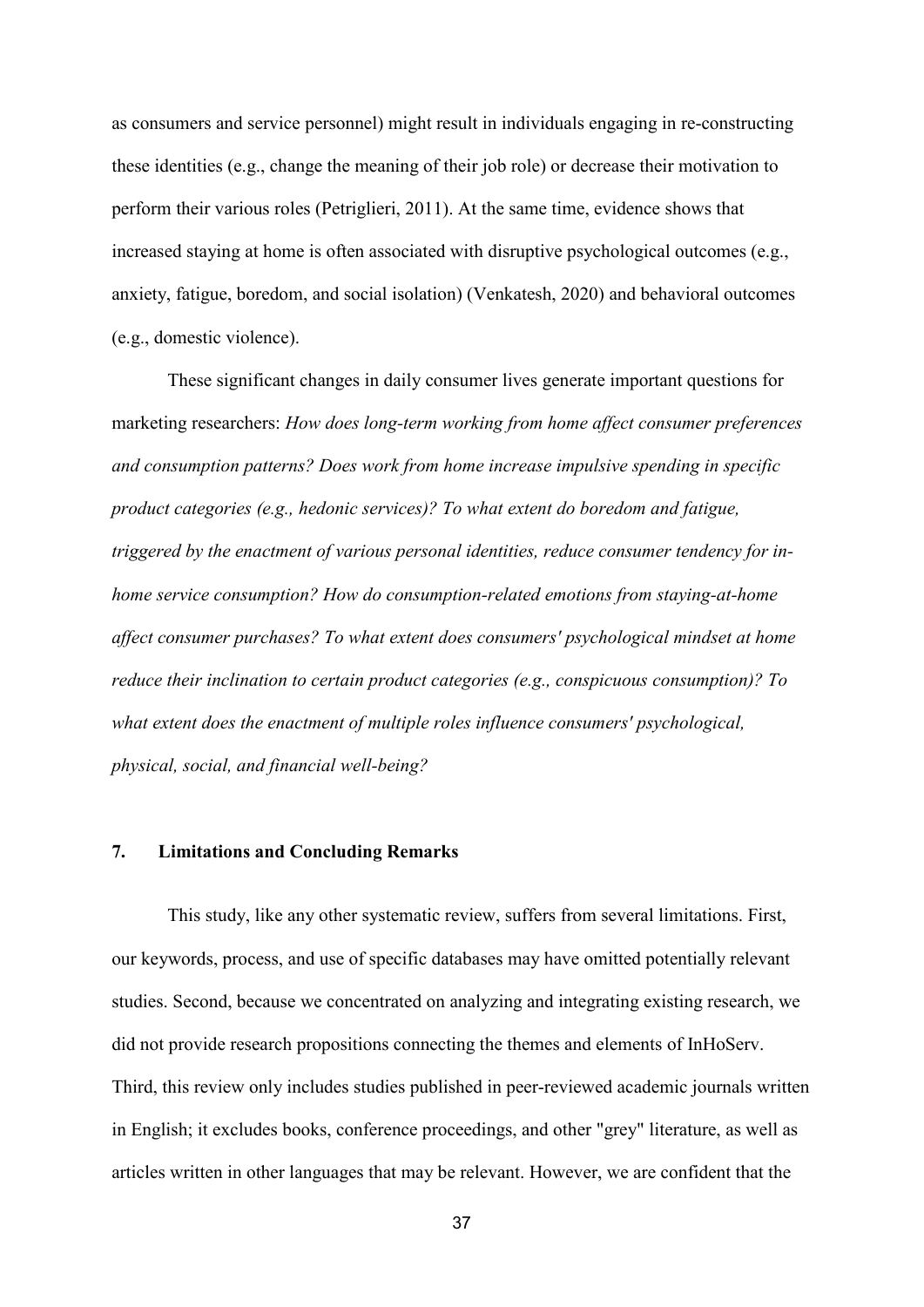studies identified to represent the current body of the available literature on the subject, and as such, it may not be necessary or realistic to include every publication. Fourth, our proposed framework focuses on the main actors involved while treating techno-actors as mediators. Integrating other actors such as family members and friends could allow future researchers to expand and upgrade InHoServ.

In conclusion, we aimed to provide a better understanding of in-home service consumption by conducting a systematic review of the extant literature published in peerreviewed journal articles from various fields, including marketing, environmental psychology, sociology, and medicine, among others. To that end, we provide a comprehensive, multidisciplinary, and multi-actor framework. We hope that by synthesizing and critically evaluating existing research on in-home service consumption, we have advanced our knowledge on the topic and improved cross-fertilization of theories and concepts into new research avenues that will broaden the boundaries of this emerging research stream.

**Acknowledgment.** The authors wish to convey their deepest appreciation to the guest editors of the special issue (Prof. Justin Paul, Prof. Demetris Vrontis, and Prof. Kalpesh Desa) and the three reviewers for the considerable effort and time they have invested in providing guidance and constructive comments for improving the quality of our paper.

#### **References**

- Akhmedova, A., Manresa, A., Escobar Rivera, D., & Bikfalvi, A. (2021). Service quality in the sharing economy: A review and research agenda. *International Journal of Consumer Studies*, 45, 889–910.
- Anderson, L., Ostrom, A.L., Corus, C., Fisk, R.P., Gallan, A.S., Giraldo, M., Mende, M., Mulder, M., Rayburn, S.W., Rosenbaum, M.S., Shirahada, K. & Williams, J.D. (2013), "Transformative service research: an agenda for the future", *Journal of Business Research*, 66(8), 1203-1210.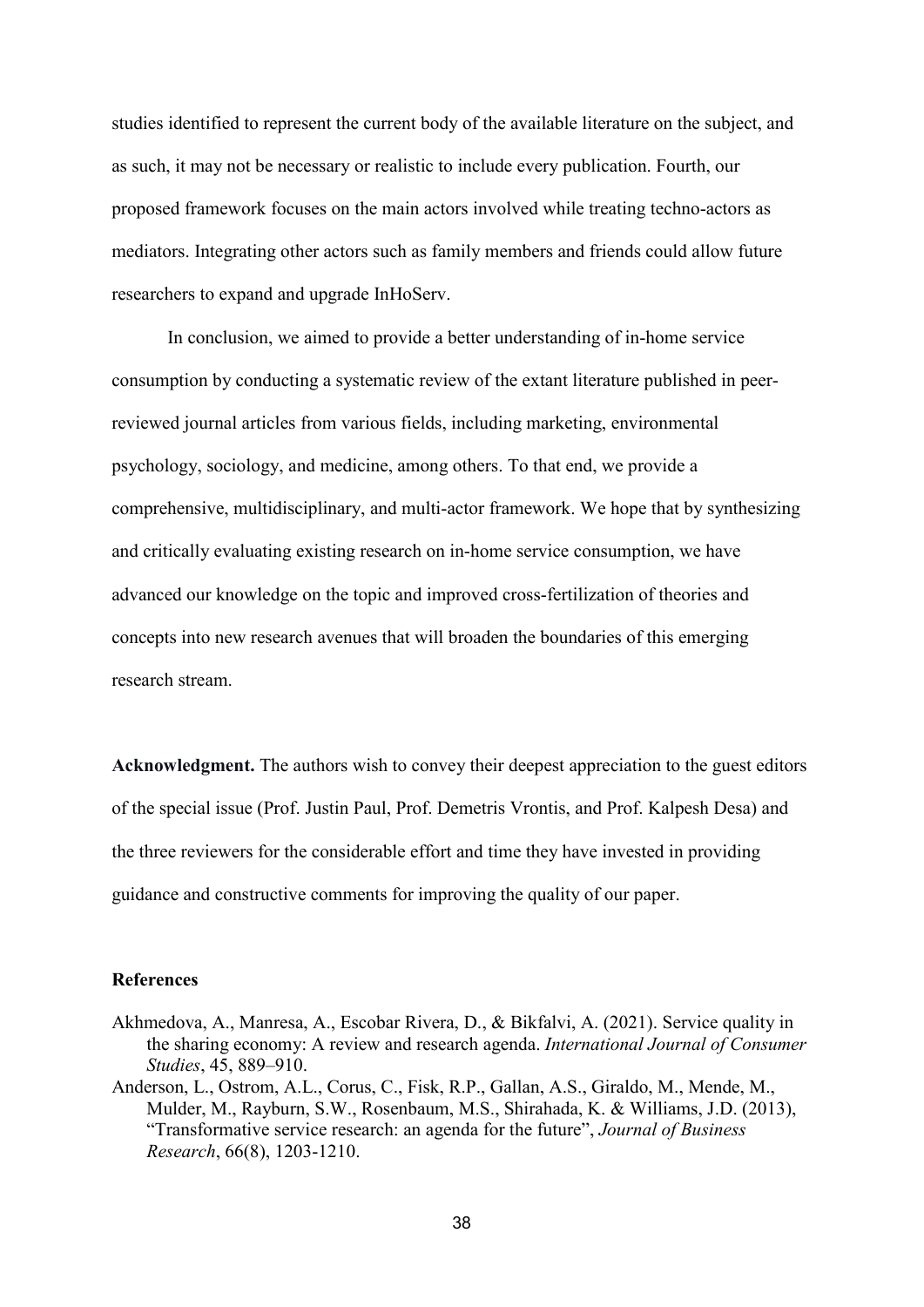- Anker-Hansen, C., Skovdahl, K., McCormack, B. & Tonnessen, S. (2018). The third person in the room: The needs of care partners of older people in-home care services-A systematic review from a person-centred perspective. *Journal of Clinical Nursing*, 27(7- 8), 1309-1326.
- Applebaum, R., Regan, S. & Woodruff, L. (1994). Assuring the quality of in-home supportive services. *Home Health Care Services Quarterly,* 14 (2-3), 3-18.
- Aria, M., & Cuccurullo, C. (2017). Bibliometrics: An R-tool for comprehensive science mapping analysis. *Journal of Infometrics*, 11(4), 959-975.
- Arts, S.E.J., Kerkstra, A., van der Zee, J. & Abu-Saad, H.H. (2001). Quality of working life and workload in-home help services. *Scandinavian Journal of Caring Science,* 15(2), 12- 24.
- Bakardjieva, M. (2005). Internet society. The internet in everyday life. London: Sage.
- Bardhi, F. & Askegaard, S. (2009), Home away from home : home as order and dwelling in mobility, in Sherry, J. & Fisher, E. (Eds.). in *Explorations in Consumer Theory*, Routledge, New York, NY, 83-99.
- Bergman, S. (1994). Communication technology in the household: The gendering of artefacts and practices. In *Gender, ITCs and everyday life: Mutual shaping processes*, ed. V. Frissen, COSTA4, 6, 135–153. Brussels: European Commission.
- Berker T, Hartmann M, Punie Y, & Ward K. (2005). Domestication of media and technology: McGraw-Hill Education.
- Borgman, C.L. & Furner, J. (2202). Scholarly communication and bibliometrics. *Annual Review of Information Science & Technology*, 36(3), 2–72.
- Bowles, K. H. & Baugh, A.C. (2007). Applying research evidence to optimize telehomecare. *Journal of Cardiovascular Nursing,* 22(1), 5-15.
- Bradford, S. C. (1985). Sources of information on specific subjects. *Journal of Information Science*, 10(4), 176–180.
- Bradford, T.W. & Sherry Jr., J.F. (2015). Domesticating public space through ritual: tailgating as Festival. *Journal of Consumer Research.* 42 (1), 130–151.
- Callon, M., Courtial, J.P., Turner, W.A., & Bauin, S. (1983). From translations to problematic networks: An introduction to co-word analysis. *Social Science Information*, 22 (1983), pp. 191-235.
- Chandler, J., & Chen, S. (2015). Prosumer motivations in-service experiences*. Journal of Service Theory and Practice*, 25(2), 220-239.
- Choi, J-K., Kang M. & Joung, E. (2017). The Impact of In-Home Services Utilization on the Institutionalization of Older People in Korea. *Journal of Aging & Social Policy*, 29(5), 433-443.
- Coolen, H., & Meesters, J. (2012). Editorial special issue: House, home and dwelling. 1-10.
- Cobo, M. J., Lopez-Herrera, A. G., Herrera-Viedma, E., & Herrera, F. (2011). An approach for detecting, quantifying, and visualizing the evolution of a research field: A practical application to the fuzzy sets theory field. *Journal of Infometrics,* 5(1), 146-166.
- Cohen, S. A. (2011). Lifestyle travellers: Backpacking as a way of life. *Annals of Tourism Research*, 38(4), 1535-1555.
- Crewe, L., Gregson, N. & Metcalfe, A. (2009). The Screen and theDrum: On Form, Function, Fit and Failure in Contemporary Home Consumption, *Design and Culture,* 1(3), 307-328.
- Crum, K. P., & Ferrari, J. R. (2019). Psychological home, clutter, and place attachment predicting life satisfaction among women of color: Home is beyond physical space. *Journal of Contemporary Research in Social Sciences*, 1(4), 87-96.
- Dansky, K. H. (2005). Marketing telehealth to align with strategy. *Journal of Healthcare Management*, 50(1), 19-30.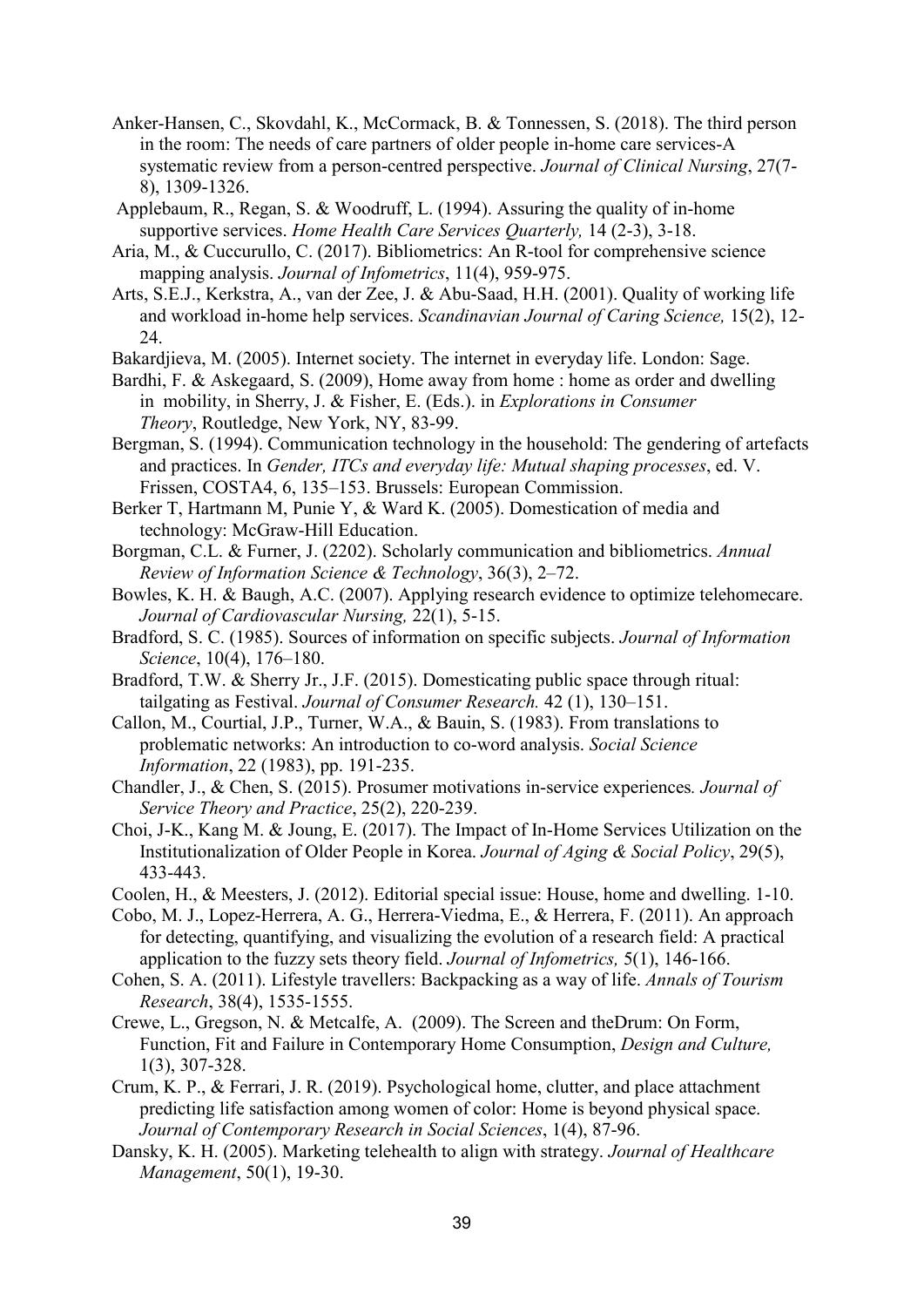- de Graaf, M.M.A., Ben Allouch, S. & van Dijk, J.A. (2019). Why Would I Use This in My Home? A Model of Domestic Social Robot Acceptance*, Human-Computer Interaction*, 34(2), 115-173.
- Debenedetti, A., Oppewal, H., & Arsel, Z. (2014). Place attachment in commercial settings: A gift economy perspective. *Journal of Consumer Research*, 40(5), 904-923.
- de Jonge, D. M., Jones, A., Phillips, R. & Chung, M. (2011). Understanding the essence of home: Older people's experience of home in Australia. *Occupational Therapy International*, 18(4), 39-47.
- Delgado, R. (2021). 10 ways to utilize your smartphone to control your home. Available at [https://www.mymove.com/diy/smart-home/ways-to-utilize-your-smartphone-to](https://protect-eu.mimecast.com/s/wOwyCk7OyHAMpowHQz30_?domain=mymove.com/)[control-your-home/](https://protect-eu.mimecast.com/s/wOwyCk7OyHAMpowHQz30_?domain=mymove.com/)
- Diebner, R., Silliman, E., Ungerman, K., & Vancauwenberghe, M. (2020). Adapting customer experience in the time of coronavirus. *McKinsey & Company*, 1-7.
- Dion, D., Sabri, O., & Guillard, V. (2014). Home sweet messy home: Managing symbolic pollution. *Journal of Consumer Research*, *41*(3), 565-589.
- Echchakoui, S. (2020). Why and how to merge Scopus and Web of Science during bibliometric analysis: the case of salesforce literature from 1912 to 2019*. Journal of Marketing Analytics*, 8(3), 165-184.
- Freitag, E.M. (1988). Marketing in-home health care. A practical approach. *The Nursing Clinics of North America*, 23(2), 415-429.
- Frisou, J., & Yildiz, H. (2011). Consumer learning as a determinant of a multi-partner loyalty program's effectiveness: a behaviorist and long-term perspective. *Journal of Retailing and Consumer Services*, *18*(1), 81-91.
- Grant, L.A., Rockwood, T. & Stennes, L. (2015). Client satisfaction with telehealth services in-home health care agencies. *Journal of Telemedicine and Telecare,* 21(2), 88-92.
- Gregson, N., Metcalfe, A., & Crewe, L. (2009). Practices of object maintenance and repair: How consumers attend to consumer objects within the home. *Journal of Consumer Culture*, *9*(2), 248-272.
- Grönroos, C. (2011). Value co-creation in service logic: A critical analysis. *Marketing Theory*, 11(3), 279-301.
- Gudnadottir, M., Bjornsdottir, K., & Jonsdottir, S. (2019) Perception of integrated practice in home care services, *Journal of Integrated Care*, 27(1), 73-82,.
- Guise, V. & Wiig, S. (2017). Perceptions of telecare training needs in-home healthcare services: a focus group study. *BMC Health Service Research,* 17(1), 164-174.
- Gustafson, P. (2001). Retirement migration and transnational lifestyles. *Ageing and Society,* 21, 371–394.
- Haddon, L. (2003). Domestication and mobile telephony. In *Machines that become us: The social context of personal communication technology*, Ed. J. Katz, 43–56. New Brunswick, NJ: Transaction.
- Haddon, L. & Vincent, J. (2005). Making the most of the communications repertoire. Choosing between the mobile and fixed-line. In *A sense of place. The global and the local in mobile communication*, ed. K. Nydıri, 231–240. Vienna: Passagen Verlag.
- Hedin, A.M. (1997). From different starting points… A longitudinal study of work and health among care workers. *European Journal of Public Health*, 7(3), 272-278.
- Heerink, M., Kröse, B., Evers, V., & Wielinga, B. (2010). Assessing acceptance of assistive social agent technology by older adults: The Almere model. *International Journal of Social Robotics*, 2(4), 361–375.
- Hendriks, B., Meerbeek, B., Boess, S., Pauws, S. & Sonneveld, M. (2011). Robot vacuum cleaner personality and behavior. *International Journal of Social Robotics,* 3(2), 187-195.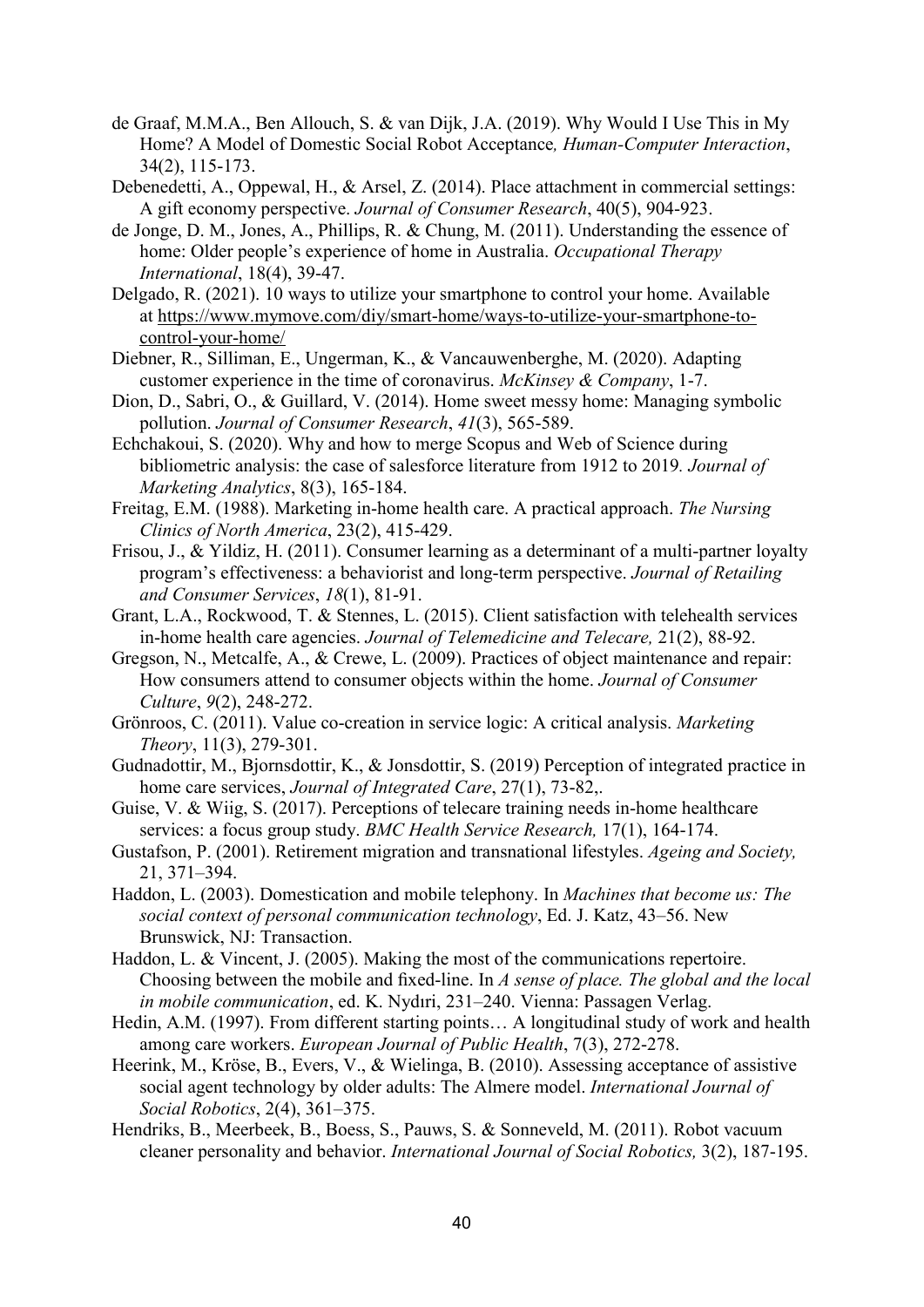- Hernández, B., Hidalgo, M.C., Salazar-Laplace, M. E., & Hess, S. (2007). Place attachment and place identity in natives and non-natives. *Journal of Environmental Psychology*, 27(4), 310-319.
- Hernandez, B., Hidalgo, M. C., & Ruiz, C. (2014). Theoretical and methodological aspects of research on place attachment. In Manzo, L. C., & Devine-Wright, P. (Eds.) *Place attachment: Advances in theory, methods and applications*, 125-137, Routledge.
- Intuition (2021). Remote working statistics you need to know in 2021. Available: [https://www.intuition.com/remote-working-statistics-you-need-to-know-in-](https://protect-eu.mimecast.com/s/JvoECqZMGFnpoJ2hM07kC?domain=intuition.com/)[2021/](https://protect-eu.mimecast.com/s/JvoECqZMGFnpoJ2hM07kC?domain=intuition.com/)
- Ipsos, (2021). The Next Big Trend: Stay-at-Home Economy. Available at https://www.ipsos.com/sites/default/files/2017-05/Stay-at-Home-Economy.pdf
- Jassova, B. (2021). Chatbot statistics 2021: State of the market & opportunities. Available at [https://landbot.io/blog/chatbot-statistics-compilation/](https://protect-eu.mimecast.com/s/YSlUCr9MJT75G4mCxv9RM?domain=landbot.io/)
- Johnstone, M. L., & Todd, S. (2012). Servicescapes: the role that place plays in stay‐at‐home mothers' lives. *Journal of Consumer Behaviour*, 11(6), 443-453.
- Kleine, S.S., & Baker, SM (2004). An integrative review of material possession attachment. *Academy of Marketing Science Review*, 1(1), 1-39.
- Kleiven, H. H., Ljunggren, B., & Solbjør, M. (2020). Health professionals' experiences with the implementation of a digital medication dispenser in-home care services–a qualitative study. *BMC health services research*, *20*(1), 1-10.
- Kreuzer, M., Mühlbacher, H., & von Wallpach, S. (2018). Home in the re-making: Immigrants' transcultural experiencing of home. *Journal of Business Research,* 91(3), 334-341.
- Laamanen, R., Broms, U., Happola, A. & Brommels, M. (1999). Changes in the work and motivation of staff delivering home care services in Finland. *Public Health Nursing,* 16(1), 60-71.
- Lally, E. (2020). At home with computers. Oxford: Routledge.
- Lim, C.M. & Kim, Y-K. (2011). Older consumers' TV home shopping: Loneliness, parasocial interaction, and perceived convenience. *Psychology & Marketing*, 28(8), 763- 780.
- Lim, W.M., Yap, S-F., & Makkar, M. (2021). Home-sharing in marketing and tourism at a tipping point: What do we know, how do we know, and where should we be heading? *Journal of Business Research,* 122, 534-566.
- Low, S. M., & Altman, I. (1992). Place attachment. *In-Place attachment* (1-12). Springer, Boston, MA.
- Madigan, R., & Munro, M. (1996). House beautiful: Style and consumption in the home. *Sociology*, 30(1), 41-57.
- Manzo, L. C. (2005). For better or worse: Exploring multiple dimensions of place meaning. *Journal of Environmental Psychology*, *25*(1), 67-86.
- Manzo, L.C. (2003). Beyond house and haven: Toward a revisioning of emotional relationships with places. *Journal of Environmental Psychology,* 23(1), 47-61.
- McWilliam, C.L., Ward-Griffin, C, Sweetland, D., Sutherland, C. & O'Halloran, L. (2001). The experience of empowerment in in-home services delivery*. Home Health Care Services Quarterly*, 20(4), 49-71.
- Meuter, M. L., Bitner, M. J., Ostrom, A. L., & Brown, S. W. (2005). Choosing among alternative service delivery modes: An investigation of customer trial of self-service technologies. *Journal of Marketing,* 69(2), 61-83.
- Moher, D., Liberati, A., Tetzlaff, J. & Altman, D.G. (2009). Preferred reporting items for systematic reviews and meta-analyses: The PRISMA statement*. Annals of Internal Medicine,* 151(3), 1–8.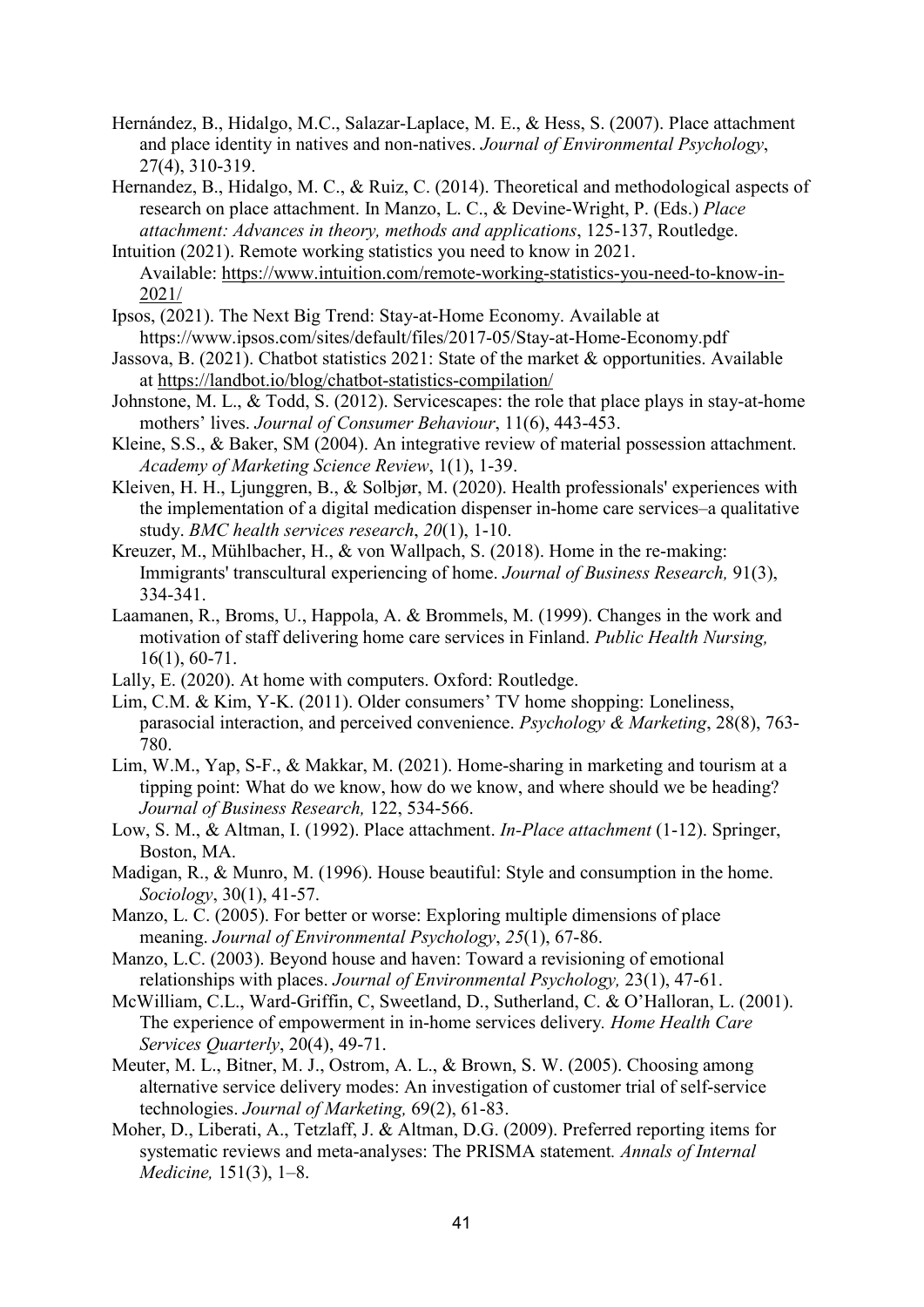- Moore, J. (2000). Placing home in context. *Journal of Environmental Psychology*, 20(3), 207- 217.
- Morrin, M., & Chebat, J. C. (2005). Person-place congruency: The interactive effects of shopper style and atmospherics on consumer expenditures. *Journal of Service Research*, 8(2), 181-191.
- Montgomery, N.V., Raju, S., Desai, K.K., & Unnava, H.R. (2018). When good consumers turn bad: Psychological contract breach is committed brand relationships*. Journal of Consumer Psychology*, 28(3), 437-449.
- Pang, Z., Zheng, L., Tian, J., Kao-Walter, S., Dubrova, E., & Chen, Q. (2015). Design of a terminal solution for integration of in-home health care devices and services towards the Internet-of-Things. *Enterprise Information Systems,* 9(1), 86-116.
- Paul, J. & Benito, G.R. (2018). A review of research on outward foreign direct investment from emerging countries, including China: What do we know, how do we know and where should we be heading? *Asia Pacific Business Review.* 2018;24(1):90–115.
- Paul, J., & Criado, A.R. (2020). The art of writing literature review: What do we know and what do we need to know? *International Business Review,* 29 (4), 1-17.
- Paul, J., Lim, W. M., O'Cass, A., Hao, A. W., & Bresciani, S. (2021). Scientific procedures and rationales for systematic literature reviews (SPAR‐4‐SLR). *International Journal of Consumer Studies*, ;45:O1–O16.
- Petriglieri, J. L. (2011). Under threat: Responses to and the consequences of threats to individuals' identities. *Academy of Management Review,* 36(4), 641-662.
- Proshansky, H.M., Fabian, A.K., & Kaminoff, R. (1983). Place-identity: Physical world socialization of the self. *Journal of Environmental Psychology*, 3(1), 57–83.
- Qin, H., Peak, D.A., & Prybutok, V. (2021). A virtual market in your pocket: How does mobile augmented reality (MAR) influence consumer decision making?. *Journal of Retailing and Consumer Services*, 58 (2), 102337.
- Roster, C.A., Ferrari, J.R., & Jurkat, M.P. (2016). The dark side of home: Assessing possession 'clutter' on subjective well-being. *Journal of Environmental Psychology*, 46(3), 32-41.
- Roy, S. K., Singh, G., Hope, M., Nguyen, B., & Harrigan, P. (2019). The rise of smart consumers: Role of smart servicescape and smart consumer experience co-creation. *Journal of Marketing Management*, 35(15-16), 1480-1513.
- Samuels, C. (2020). Home health vs. home care: What's the difference? Available at [https://www.aplaceformom.com/planning-and-advice/articles/home-health-vs-home](https://protect-eu.mimecast.com/s/ZcrnCx17PUD23PXh4IsJF?domain=aplaceformom.com)[care.](https://protect-eu.mimecast.com/s/ZcrnCx17PUD23PXh4IsJF?domain=aplaceformom.com)
- Saunders, P., & Williams, P. (1988). The constitution of the home: towards a research agenda. *Housing Studies,* 3(2), 81-93.
- Schiffman, L.G., Schus, S. & Winer, L. (1976). Risk perception as a determinant of in-home consumption. *Journal of the Academy of Marketing Science,* 4, 753-763.
- Schmid, H. (1993). Non-Profit and For-Profit Organizations in Home Care Services. *Home Health Care Services Quarterly*, 14(1), 93-112.
- Scholz, J. & Duffy, K. (2018). We Are at home: How augmented reality reshapes mobile marketing and consumer-brand relationships. *Journal of Retailing and Consumer Services,* 44(4), 11-23.
- Seamon, D. (2014). Place attachment and phenomenology: The synergistic dynamism of place. In L. Manzo & P. Devine-Wright (Eds*.), Place attachment: Advances in theory, methods and applications* (11-22). London: Routledge.
- Sheth, J. (2020). Impact of Covid-19 on consumer behavior: Will the old habits return or die?. *Journal of Business Research*, 117, 280-283.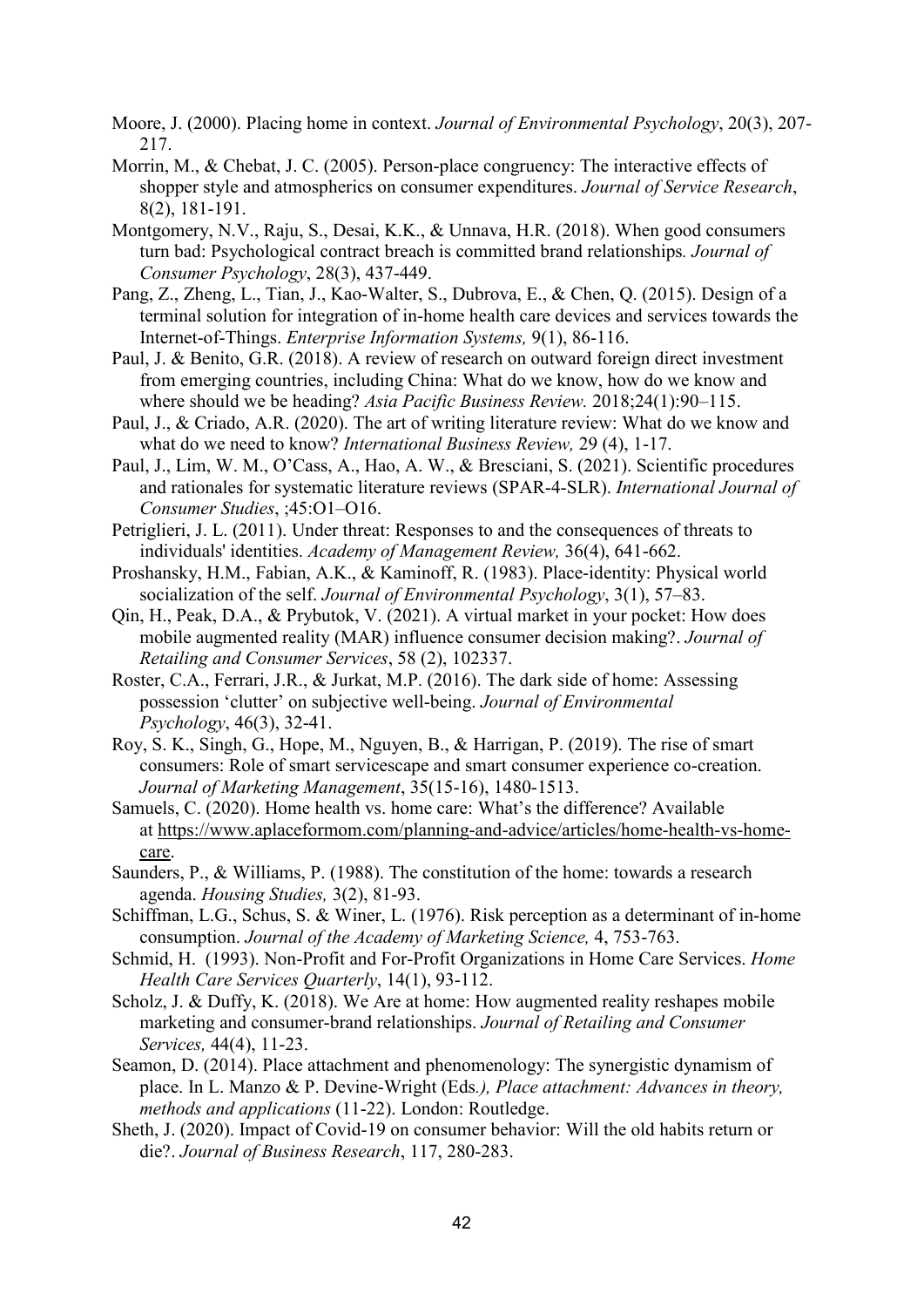Sheth, J. N., Sethia, N. K., & Srinivas, S. (2011). Mindful consumption: a customer-centric approach to sustainability. *Journal of the Academy of Marketing Science*, 39(1), 21-39.

- Shin, D. H., & Choo, H. (2011). Modeling the acceptance of socially interactive robotics: Social presence in human-robot interaction. *Interaction Studies,* 12(3), 430–460.
- Silverstone, R. (2005). Introduction. In Silverstone, R. (Ed.) *Media, technology and everyday life in Europe: From information to communication*. Routledge.
- Sixsmith, J. (1986). The meaning of home: An exploratory study of environmental experience. *Journal of Environmental Psychology*, 6(4), 281-298.
- Smith, S. G. (1994). The essential qualities of a home. *Journal of Environmental Psychology*, 14(1), 31-46.
- Snyder, H. (2019). Literature review as a research methodology: An overview and guidelines. *Journal of Business Research,* 104(2), 333-339.
- Sørensen K. (2205). Domestication: the enactment of technology. In: Berker TH, M; Punie, Y; Ward, K., editor. *Domestication of Media and Technology,* 40–61, McGraw- Hill Education.
- Sørly, R., Karlsson, B., & Grant, A. (2019). My Mother's Skull Is Burning: A Story of Stories. *Qualitative Inquiry*, *25*(9-10), 1011-1021.
- Tartaglia, S. (2013). Different predictors of quality of life in urban environment. *Social Indicators Research*, 113(3), 1045-1053.
- Uriely, N. (2010). "Home" and "away" in VFR tourism. *Annals of Tourism Research*, 37(3), 854-857.
- Valentine, G. (1999). Eating in: home, consumption and identity. *The Sociological Review,* 47(3), 491-524.
- van Birgelen, M., Dellaert, B. G., & de Ruyter, K. (2012). Communication channel consideration for in‐home services: The moderating role of customer participation. *Journal of Service Management*. 23(2), 216-252.
- Varley, A. (2008). A place like this? Stories of dementia, home, and the self. *Environment and Planning D: Society and Space*, *26*(1), 47-67.
- Venkatesh, A. (2006), Designing the family portal as home information system and home networking. *Advances in Consumer Research,* 33, 652-654.
- Venkatesh, V. (2020). Impacts of COVID-19: A research agenda to support people in their fight. *International Journal of Information Management,* 55(4), 102197.
- Vrontis, D., & Christofi, M. (2021). R&D internationalization and innovation: A systematic review, integrative framework and future research directions. *Journal of Business Research*. 128, 812-823.
- Ward, K. (2005). Internet consumption in Ireland—Towards a "connected" life. In *Media, technology and everyday life in Europe*, ed. R. Silverstone, 107–123. Aldershot: Ashgate.
- Woodruff, L. & Applebaum, R. (1996). Assuring the quality of in-home supportive services: a consumer perspective. *Journal of Ageing Studies,* 10 (2), 137–169.
- Yalçındağ, S., Cappanera, P., Scutellà, M. G., Şahin, E., & Matta, A. (2016). Pattern-based decompositions for human resource planning in-home health care services. *Computers & Operations Research*, *73*, 12-26.
- Yang, Y., Liu, H., & Chen, X. (2020). COVID-19 and restaurant demand: early effects of the pandemic and stay-at-home orders. *International Journal of Contemporary Hospitality Management,* 32(12), 3809-3834.
- Zainuddin, N., Tam, L. & McCosker, A. (2016). Serving yourself: value self-creation in health care service. *Journal of Services Marketing,* 30(6), 586-600.
- Zandstra, E. H., Weegels, M. F., Van Spronsen, A. A., & Klerk, M. (2004). Scoring or boring? Predicting boredom through repeated in-home consumption. *Food Quality and Preference*, 15(6), 549-557.